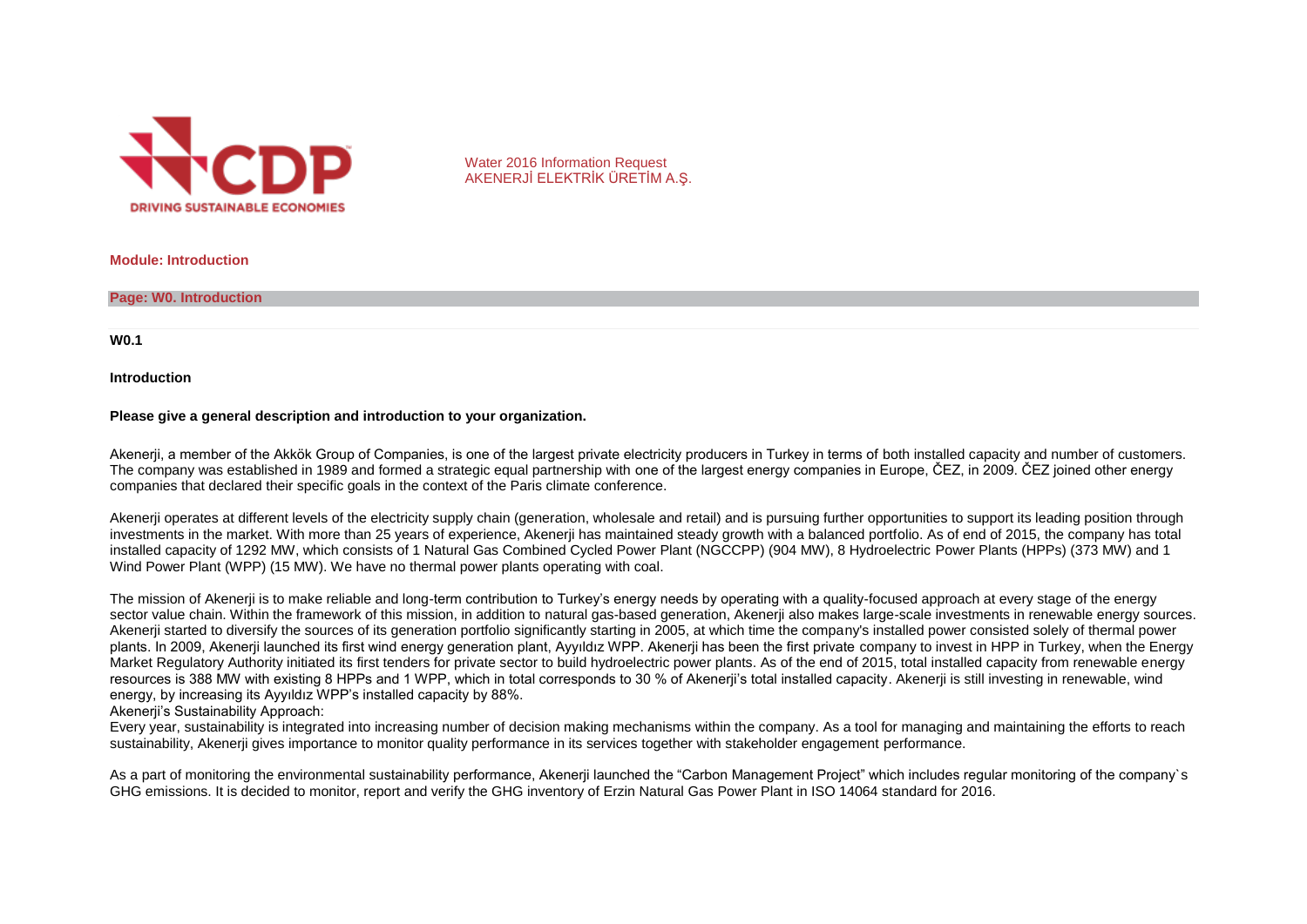We benefit from a variety of dialogue platforms to learn about the sustainability expectations of our stakeholders including employees, customers, creditors, investors, regulatory bodies, suppliers, local communities, local authorities, society, and media as well as to give them information on these issues. The communication channels are Integrated management systems, "We Are the Energy" Employee Suggestion System, Customer satisfaction surveys, Environmental Impact Assessment (EIA) reports, workshops/events etc. Moreover, Akenerji participates to CDP since 2010; prepares annual Environmental & OHS reports since 2010; and submits IFC Annual Environmental and Social Performance Monitoring Reports since 2010. As a part of our communication channels with our stakeholders, we also benefit from sustainability reports. Akenerji published its Sustainability Report according to the Global Reporting Initiative's international reporting standard. We are proud to be the first energy company in Turkey to issue a Sustainability Report (for 2014 reporting period) based on GRI G4. Since 2010, Akenerji has received certification for ISO 9001:2008 Quality, OHSAS 18001:2007 Occupational Health and Safety and the ISO 14001: 2004 Environment Management Systems.

Moreover, as of 2015, CDP Water Program has been initiated in our country. We have been among the pioneer companies that started to report to the program in its initial year and conveyed our water management system. Akenerji has been the one and only energy company to participate in the CDP Turkey Water Program.

**W0.2**

**Reporting year**

**Please state the start and end date of the year for which you are reporting data.**

**Period for which data is reported** Thu 01 Jan 2015 - Thu 31 Dec 2015

**W0.3**

**Reporting boundary**

**Please indicate the category that describes the reporting boundary for companies, entities, or groups for which water-related impacts are reported.**

Companies, entities or groups over which operational control is exercised

**W0.4**

**Exclusions**

**Are there any geographies, facilities or types of water inputs/outputs within this boundary which are not included in your disclosure?**

Yes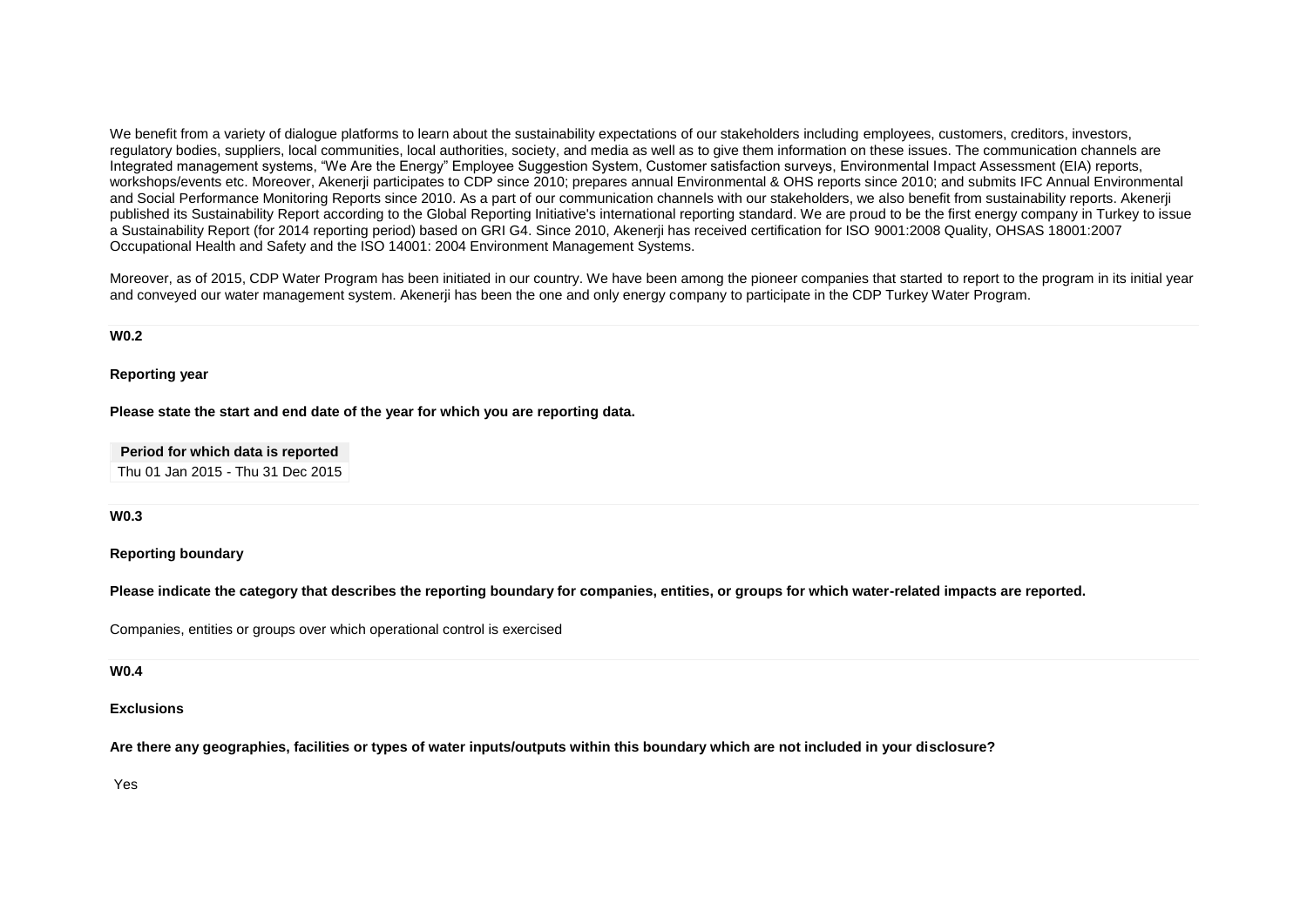## **W0.4a**

## **Exclusions**

### **Please report the exclusions in the following table**

| <b>Exclusion</b>             | Please explain why you have made the exclusion                                                                                                                                                                                                                                                                                                                              |
|------------------------------|-----------------------------------------------------------------------------------------------------------------------------------------------------------------------------------------------------------------------------------------------------------------------------------------------------------------------------------------------------------------------------|
| Ayyıldız Wind<br>Power Plant | Water risks are assessed for its all 10 power plants of Akenerji and we noticed that Wind Power Plant water risks are not important in comparison to other<br>8 Hydroelectric Power Plants and 1 Natural Gas Combined Cycle Power Plant. Wind farms and some other renewable energy technologies offer ready<br>options for generating electricity with little or no water. |
| Akhan Head<br>Office         | Akenerji's headquarter is in the building where Akkök Group companies operates. The building is called as AKHAN and Akenerji has 2 floors in AKHAN.<br>Akhan Head Office is excluded due to 2 reasons: 1) The water footprint of that office is negligible. 2) The operational control of the building is not on<br>Akenerji.                                               |
| Ankara Office                | In Ankara, we have a small office, which have a very small water consumption and very limited environmental footprint. Therefore, the effect of Ankara<br>Office is negligible.                                                                                                                                                                                             |

## **Further Information**

### **Module: Current State**

# **Page: W1. Context**

## **W1.1**

**Please rate the importance (current and future) of water quality and water quantity to the success of your organization**

| Water quality and<br>quantity                                         | Direct use<br>importance<br>rating | Indirect use<br>importance<br>rating | Please explain                                                                                                                                                                                                                                                                                                                                                                                                                                                                                                                                                                                                                                                           |
|-----------------------------------------------------------------------|------------------------------------|--------------------------------------|--------------------------------------------------------------------------------------------------------------------------------------------------------------------------------------------------------------------------------------------------------------------------------------------------------------------------------------------------------------------------------------------------------------------------------------------------------------------------------------------------------------------------------------------------------------------------------------------------------------------------------------------------------------------------|
| Sufficient amounts of good<br>quality freshwater<br>available for use | Vital for<br>operations            | Neutral                              | For direct use; water is vital for our operations. Especially at Hydroelectric Power Plants (HEPP)<br>electricity can be generated by means of water. The potential energy of water is transformed to<br>mechanical energy so as to generate electricity. Therefore, availability of water (water quantity) is vital for<br>our operations. Besides; we have a natural gas combined cycle power plant (NGCCPP) and significant<br>volume of water is necessary for cooling purposes. The importance will be kept and increase in the future.<br>For indirect use; water is used for WASH purposes by our contractors and sub-contractors currently and<br>in the future. |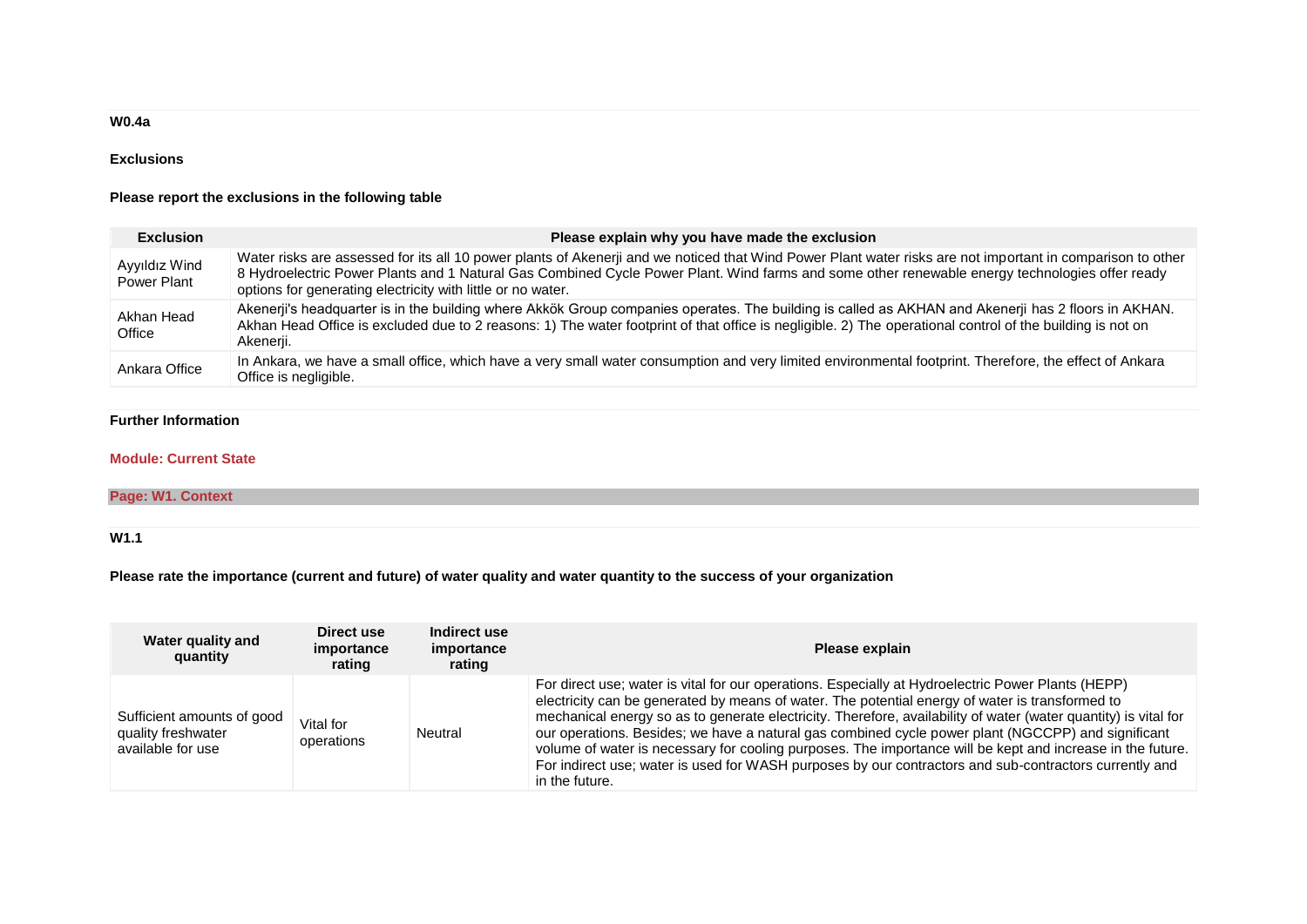| Water quality and<br>quantity                                                             | Direct use<br>importance<br>rating | Indirect use<br>importance<br>rating | Please explain                                                                                                                                                                                                                                                                                                                                                                                                                                                                                                                                                                                                                                                                                                                                                                                                                             |
|-------------------------------------------------------------------------------------------|------------------------------------|--------------------------------------|--------------------------------------------------------------------------------------------------------------------------------------------------------------------------------------------------------------------------------------------------------------------------------------------------------------------------------------------------------------------------------------------------------------------------------------------------------------------------------------------------------------------------------------------------------------------------------------------------------------------------------------------------------------------------------------------------------------------------------------------------------------------------------------------------------------------------------------------|
| Sufficient amounts of<br>recycled, brackish and/or<br>produced water available<br>for use | Vital for<br>operations            | Not very<br>important                | About direct use of water: Cooling, process and other usage water is provided from Mediterranean Sea in<br>Erzin natural gas combined cycle power plant (NGCCPP). Significant amount of seawater is used for<br>cooling purpose in condenser and discharged to the sea; small amount of this source is used for process<br>and WASH water in the plant. Water quality and quantity are both important for these operations currently<br>and in the future. Cooling water technology is recirculating or closed-loop systems, which reuse cooling<br>water rather than immediately releasing it back to the sea. Such systems withdraw comparatively small<br>amounts of water but lose most of it to evaporation. For indirect use; water is used for WASH purposes by<br>our contractors and sub-contractors currently and in the future. |

# **W1.2**

**For your total operations, please detail which of the following water aspects are regularly measured and monitored and provide an explanation as to why or why not**

| <b>Water aspect</b>                             | $%$ of<br>sites/facilities/operations | Please explain                                                                                                                                                                                                                                                                                                                                                                                                                                                                                                                                                                                                                     |
|-------------------------------------------------|---------------------------------------|------------------------------------------------------------------------------------------------------------------------------------------------------------------------------------------------------------------------------------------------------------------------------------------------------------------------------------------------------------------------------------------------------------------------------------------------------------------------------------------------------------------------------------------------------------------------------------------------------------------------------------|
| Water withdrawals-total<br>volumes              | 76-100                                | 100% of all water withdrawals are regularly measured and monitored at all sites.                                                                                                                                                                                                                                                                                                                                                                                                                                                                                                                                                   |
| Water withdrawals- volume<br>by sources         | 76-100                                | We have different types of power plants and 100% of water withdrawals are regularly measured and monitored:<br>At our Erzin Natural Gas Combined Cycle Power Plant (NGCCPP) Cooling, process, WASH and other usage<br>waters in Erzin NGCCPP is provided from Mediterranean Sea and we are monitoring water withdrawals. In<br>HEPP's; potential energy of water is transformed into mechanical energy and this process electricity generates.<br>Water withdrawals in all HEPPs are used only for domestic use (cooking, wc etc., garden irrigation). We<br>measure and monitor water withdrawals volume by sources at all sites. |
| Water discharges-total<br>volumes               | 76-100                                | 100% of total volumes of water discharged is regularly measured and monitored at all sites. At Erzin NGCCPP<br>wastewater is discharged into the Mediterranean Sea. One of the Erzin Plant's environmental permit's index is<br>the monitoring of the deep sea discharges. Therefore, we always measure and monitor this parameter. In<br>HEPPs; domestic wastewater is collected in septic tanks and transported with sewage trucks to municipal<br>treatment plants. Therefore, this parameter is measured and monitored.                                                                                                        |
| Water discharges- volume<br>by destination      | 76-100                                | 100% of total volumes of water discharged by destination is regularly measured and monitored at all sites. At<br>Erzin NGCCPP wastewater is discharged into the Mediterranean Sea. One of the Erzin Plant's environmental<br>permit's index is the monitoring of the deep sea discharges. Therefore, we always measure and monitor this<br>parameter. In HEPPs; domestic wastewater is collected in septic tanks and transported with sewage trucks to<br>municipal treatment plants. Therefore, this parameter is measured and monitored.                                                                                         |
| Water discharges- volume<br>by treatment method | 76-100                                | 100% of total volumes of water discharged by treatment method is regularly measured and monitored at all sites.<br>At Erzin NGCCPP wastewater is discharged into the Mediterranean Sea. One of the Erzin Plant's environmental<br>permit's index is the monitoring of the deep sea discharges. Therefore, we regularly measure and monitor this                                                                                                                                                                                                                                                                                    |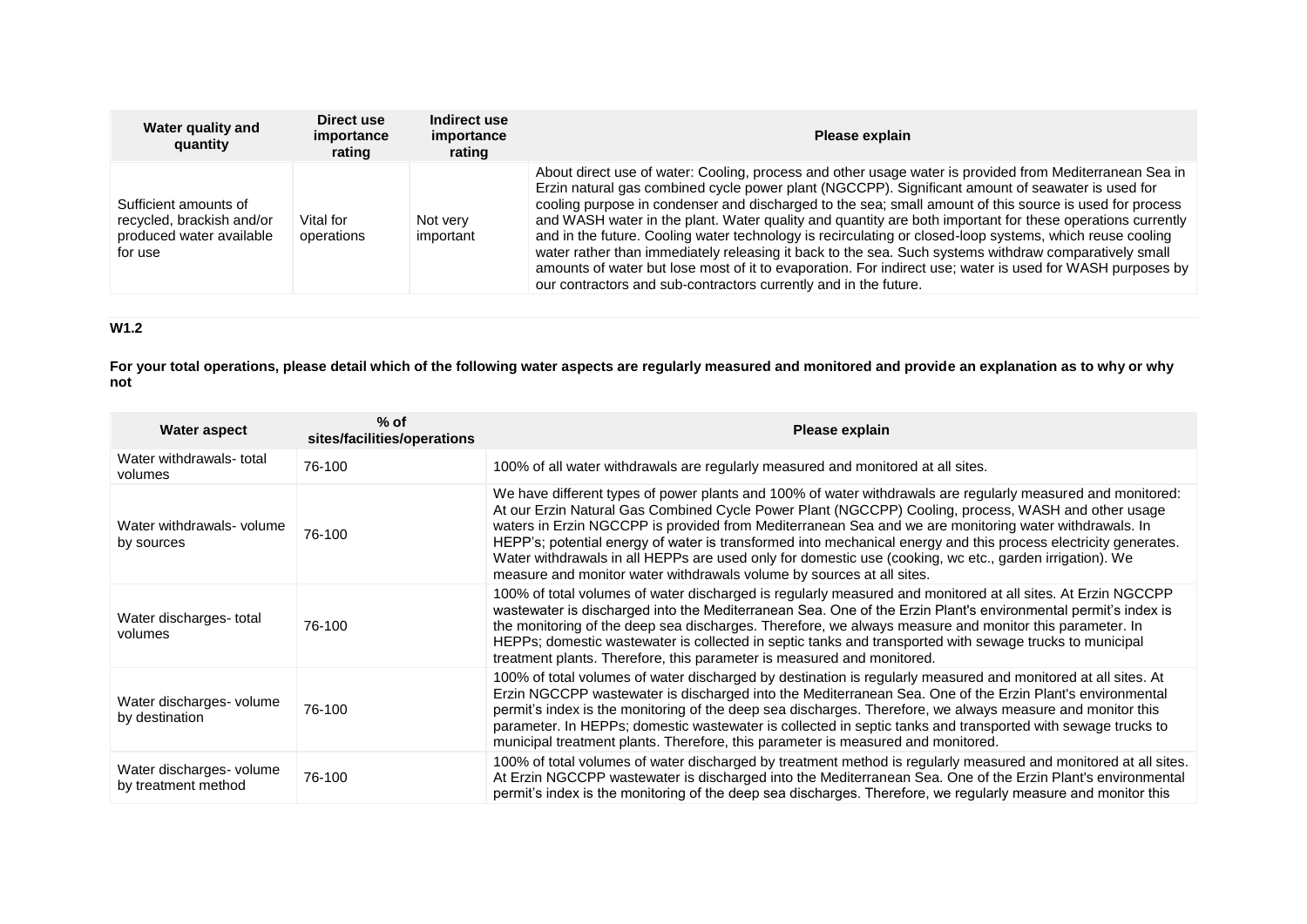| <b>Water aspect</b>                                                         | $%$ of<br>sites/facilities/operations | Please explain                                                                                                                                                                                                                                                                                                                                                                                                                                                                                                                                                                                                                                                                                                                                                                                                                                                                                |
|-----------------------------------------------------------------------------|---------------------------------------|-----------------------------------------------------------------------------------------------------------------------------------------------------------------------------------------------------------------------------------------------------------------------------------------------------------------------------------------------------------------------------------------------------------------------------------------------------------------------------------------------------------------------------------------------------------------------------------------------------------------------------------------------------------------------------------------------------------------------------------------------------------------------------------------------------------------------------------------------------------------------------------------------|
|                                                                             |                                       | parameter. In HEPPs; domestic wastewater is collected in septic tanks and transported with sewage trucks to<br>municipal treatment plants. Therefore, this parameter is measured and monitored.                                                                                                                                                                                                                                                                                                                                                                                                                                                                                                                                                                                                                                                                                               |
| Water discharge quality<br>data- quality by standard<br>effluent parameters | 76-100                                | 99.99% of total volumes of water discharged is regularly measured and monitored by water quality by standard<br>effluent parameters. As Erzin is a Natural Gas Combined Cycle Power Plant, it needs high amount of water for<br>cooling process and for that reason 99.99% of our total volumes of water discharged sourced from Erzin<br>NGCCPP. Erzin NGCCPP wastewater is discharged into the Mediterranean Sea. One of the Erzin Plant's<br>environmental permit's index is the monitoring of the water quality by standard effluent parameters. Therefore,<br>we regularly measure and monitor this parameter. In HEPPs; domestic wastewater is collected in septic tanks<br>and transported with sewage trucks to municipal treatment plants. Therefore, waste water quality by standard<br>effluent parameters is not monitored. But it is 0.01% by volume and source is domestic use. |
| Water consumption-total<br>volume                                           | 76-100                                | We regularly measure and monitor the 100% of our water withdrawals and discharges at all sites. Therefore,<br>water consumption is regularly measured and monitored by 100%.                                                                                                                                                                                                                                                                                                                                                                                                                                                                                                                                                                                                                                                                                                                  |
| Facilities providing fully-<br>functioning WASH services<br>for all workers | 76-100                                | In HEPPs; domestic wastewater is collected in septic tanks and transported with sewage trucks to municipal<br>treatment plants. Therefore, this parameter is measured and monitored. For our Erzin NGCCPP; water for<br>facilities providing fully-functioning WASH services for all workers is not measured separately. Therefore, water<br>aspects could not regularly measured and monitored only 1 of 9 power plants for WASH services.                                                                                                                                                                                                                                                                                                                                                                                                                                                   |

# **W1.2a**

# **Water withdrawals: for the reporting year, please provide total water withdrawal data by source, across your operations**

| <b>Source</b>                      | Quantity<br>(megaliters/year) | How does total water<br>withdrawals for this<br>source compare to the last<br>reporting year? | <b>Comment</b>                                                                                                                                                                                                                                                                                                                                                                                                        |
|------------------------------------|-------------------------------|-----------------------------------------------------------------------------------------------|-----------------------------------------------------------------------------------------------------------------------------------------------------------------------------------------------------------------------------------------------------------------------------------------------------------------------------------------------------------------------------------------------------------------------|
| Fresh surface water                | 3.74                          | Much higher                                                                                   | Fresh surface water withdrawals seem higher, but it particularly sourcing from the<br>improvements in the measurement system. The figures of 2014 were more based on the<br>assumptions and indirect calculations, but the figures of 2015 is more based on<br>measurements.                                                                                                                                          |
| Brackish surface<br>water/seawater | 11831.28                      | Higher                                                                                        | Seawater is used by our Erzin NGCCPP which started its operations at Sep 30, 2014.<br>Therefore, in 2014 it was in operation for 3 months, but it operated during the whole year of<br>2015. It is the reason of the increase.                                                                                                                                                                                        |
| Rainwater                          | $\Omega$                      | Not applicable                                                                                | We do not use rainwater.                                                                                                                                                                                                                                                                                                                                                                                              |
| Groundwater -<br>renewable         | 3.08                          | Higher                                                                                        | Renewable groundwater withdrawals seem higher, but it particularly sourcing from the<br>improvements in the measurement system. The figures of 2014 were more based on the<br>assumptions and indirect calculations, but the figures of 2015 is more based on metering. P.S.:<br>We declared the renewable groundwater withdrawal at non-renewable groundwater at last<br>year's reporting and we fixed it this year. |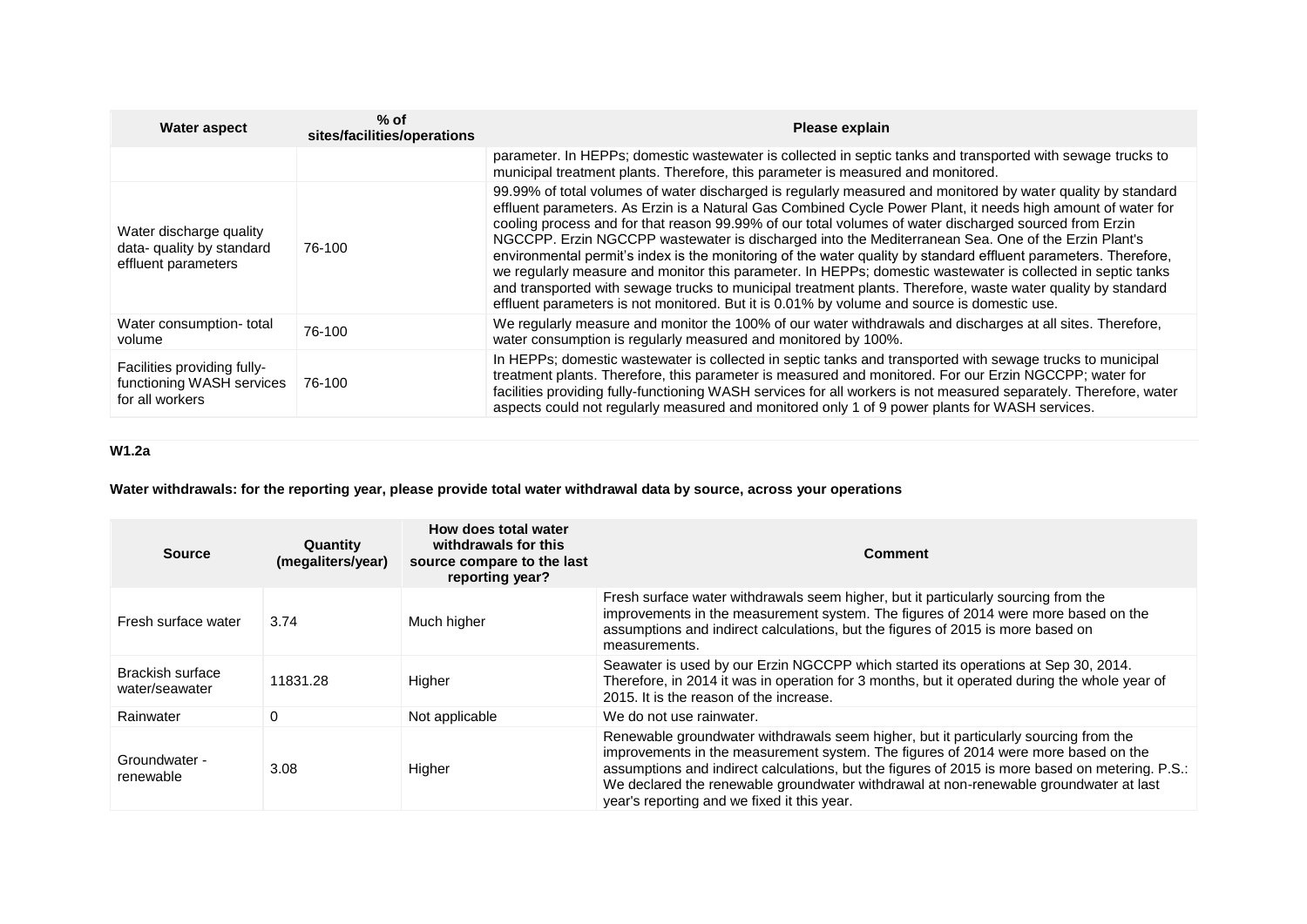| <b>Source</b>                           | Quantity<br>(megaliters/year) | How does total water<br>withdrawals for this<br>source compare to the last<br>reporting year? | Comment                                                                                                                                                                                                                                                                                                                                                                                                                                                                                                                                                                                                                                                |
|-----------------------------------------|-------------------------------|-----------------------------------------------------------------------------------------------|--------------------------------------------------------------------------------------------------------------------------------------------------------------------------------------------------------------------------------------------------------------------------------------------------------------------------------------------------------------------------------------------------------------------------------------------------------------------------------------------------------------------------------------------------------------------------------------------------------------------------------------------------------|
| Groundwater - non-<br>renewable         | $\Omega$                      | Not applicable                                                                                | We do not use non-renewable groundwater. P.S.: We declared the renewable groundwater<br>withdrawal at non-renewable groundwater at last year's reporting and we fixed it this year.                                                                                                                                                                                                                                                                                                                                                                                                                                                                    |
| Produced/process<br>water               | $\Omega$                      | Not applicable                                                                                | We do not use produced / process water.                                                                                                                                                                                                                                                                                                                                                                                                                                                                                                                                                                                                                |
| Municipal supply                        | 0                             | Not applicable                                                                                | We do not use water from municipal supply.                                                                                                                                                                                                                                                                                                                                                                                                                                                                                                                                                                                                             |
| Wastewater from<br>another organization | 0                             | Not applicable                                                                                | We do not use wastewater from another organization.                                                                                                                                                                                                                                                                                                                                                                                                                                                                                                                                                                                                    |
| Total                                   | 11838.09                      | Much higher                                                                                   | The total volume of water withdrawal is increased by 107% in comparison to the last year. Two<br>particular reasons for that increase are as follows: 1) According to the reporting year figures;<br>99.9% of the withdrawals is sourced from our Erzin NGCCPP. While it operated all year long<br>during 2015, it operated for 3 months in 2014. Therefore, there is a huge difference from that<br>effect. 2) According to the importance we put on water management, we improved our<br>measurement system. The figures of 2014 were more based on the assumptions and indirect<br>calculations, but the figures of 2015 is more based on metering. |

# **W1.2b**

**Water discharges: for the reporting year, please provide total water discharge data by destination, across your operations**

| <b>Destination</b>                                    | Quantity<br>(megaliters/year) | How does total water<br>discharged to this<br>destination compare to the<br>last reporting year? | Comment                                                                                                                                                                                                                                                                                                                                      |
|-------------------------------------------------------|-------------------------------|--------------------------------------------------------------------------------------------------|----------------------------------------------------------------------------------------------------------------------------------------------------------------------------------------------------------------------------------------------------------------------------------------------------------------------------------------------|
| Fresh surface water                                   | 0                             | Not applicable                                                                                   | We do not discharge to fresh surface water.                                                                                                                                                                                                                                                                                                  |
| Brackish surface<br>water/seawater                    | 11583.06                      | Much higher                                                                                      | We discharge the water to deep sea inline with the environmental permit at Erzin NGCCPP.<br>According to the reporting year figures; 99.9% of the withdrawals is sourced from our Erzin<br>NGCCPP. While it operated all year long during 2015, it operated for 3 months in 2014.<br>Therefore, there is a huge difference from that effect. |
| Groundwater                                           | $\Omega$                      | Not applicable                                                                                   | We do not discharge to groundwater.                                                                                                                                                                                                                                                                                                          |
| Municipal/industrial<br>wastewater treatment<br>plant | 1.33                          |                                                                                                  | In HEPPs; domestic wastewater is collected in septic tanks and transported with sewage<br>trucks to municipal treatment plants.                                                                                                                                                                                                              |
| Wastewater for another<br>organization                |                               | Not applicable                                                                                   | We do not convey wastewater for another organization.                                                                                                                                                                                                                                                                                        |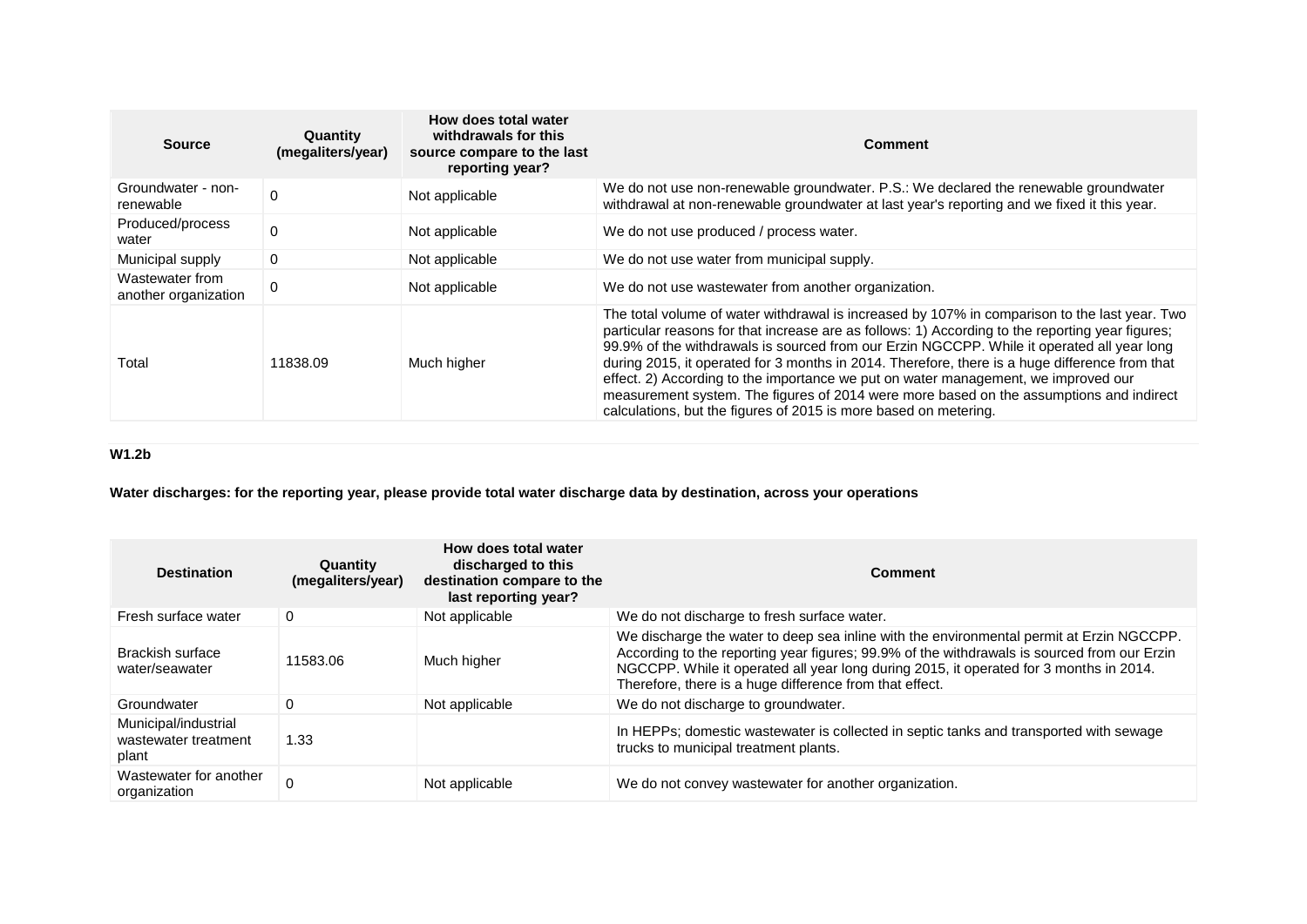| <b>Destination</b> | Quantity<br>(megaliters/year) | How does total water<br>discharged to this<br>destination compare to the<br>last reporting year? | <b>Comment</b>                                                                                                                                                                                                                                                                                                                                                                                                                  |
|--------------------|-------------------------------|--------------------------------------------------------------------------------------------------|---------------------------------------------------------------------------------------------------------------------------------------------------------------------------------------------------------------------------------------------------------------------------------------------------------------------------------------------------------------------------------------------------------------------------------|
| Total              | 11854.39                      | Much higher                                                                                      | The total volume of water discharged is increased by 110% in comparison to the last year.<br>The particular reason for that is the water discharges sourced from our Erzin NGCCPP.<br>While it operated all year long during 2015, it operated for 3 months in 2014. According to<br>the reporting year figures; 99.99% of our discharges is from Erzin NGCCPP, for that reason<br>there is a huge difference from that effect. |

## **W1.2c**

**Water consumption: for the reporting year, please provide total water consumption data, across your operations**

| <b>Consumption</b><br>(megaliters/year) | How does this consumption<br>figure compare to the last<br>reporting year? | <b>Comment</b>                                                                                                                                                                                                                                                                                                                                                                                                                                                                                                                                                                                                                                   |
|-----------------------------------------|----------------------------------------------------------------------------|--------------------------------------------------------------------------------------------------------------------------------------------------------------------------------------------------------------------------------------------------------------------------------------------------------------------------------------------------------------------------------------------------------------------------------------------------------------------------------------------------------------------------------------------------------------------------------------------------------------------------------------------------|
| 253.70                                  | Higher                                                                     | The total volume of water consumed is increased by 15% in comparison to the last year. 2 particular reasons for<br>that increase are as follows: 1) According to the reporting year figures; 98% of our consumption is sourced from our<br>Erzin NGCCPP. While it operated all year long during 2015, it operated for 3 months in 2014. Therefore, it has an<br>effect on the increase in consumption. 2) According to the importance we put on water management, we improved<br>our measurement system. The figures of 2014 were more based on the assumptions and indirect calculations, but<br>the figures of 2015 is more based on metering. |

# **W1.3**

**Do you request your suppliers to report on their water use, risks and/or management?**

No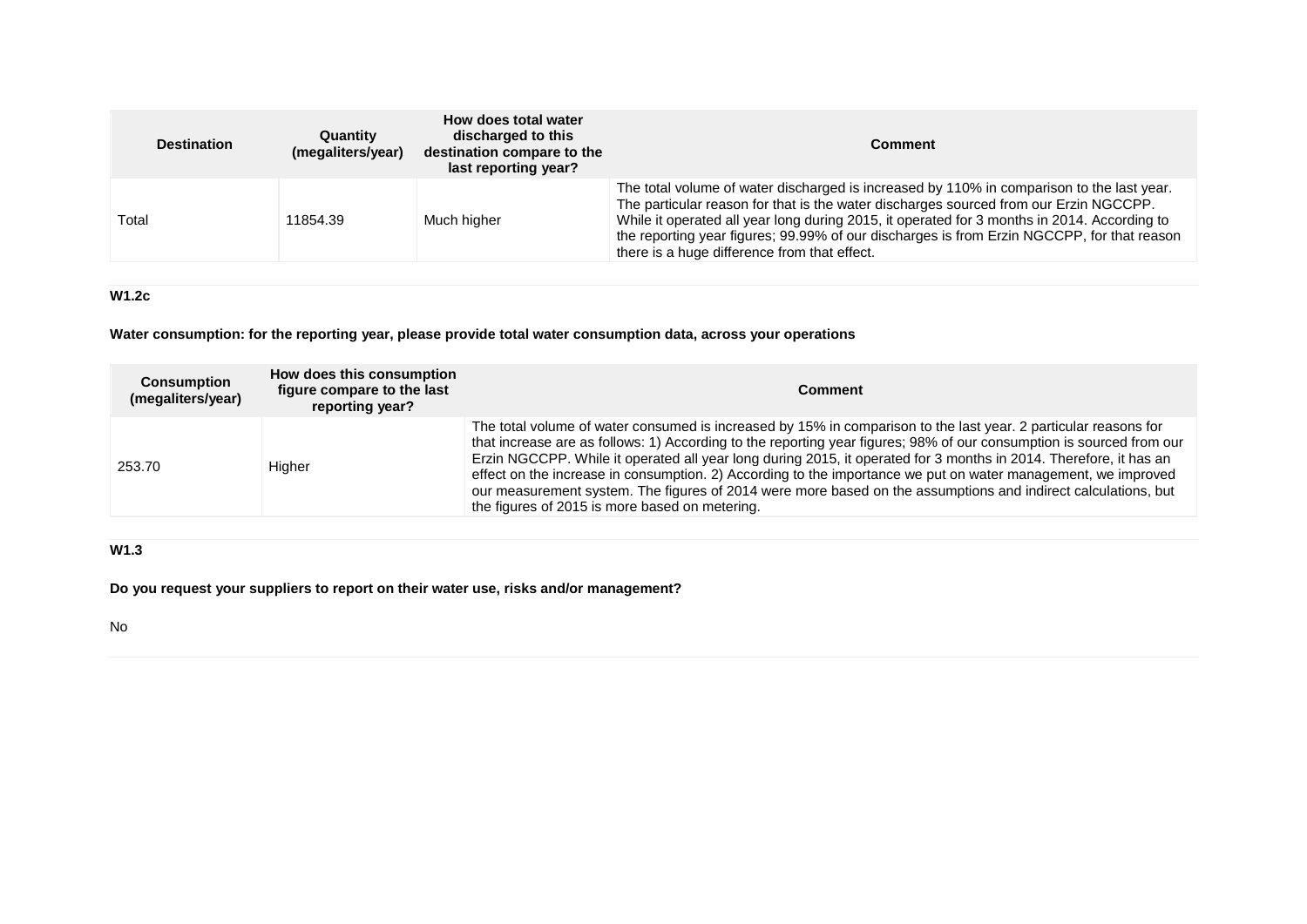# **W1.3b**

**Please choose the option that best explains why you do not request your suppliers to report on their water use, risks and/or management**

| <b>Primary reason</b>                                             |               |                                                                                                                                                                                                                                                                                                                                                                           | Please explain |  |  |
|-------------------------------------------------------------------|---------------|---------------------------------------------------------------------------------------------------------------------------------------------------------------------------------------------------------------------------------------------------------------------------------------------------------------------------------------------------------------------------|----------------|--|--|
| Important but not an<br>immediate business<br>priority            |               | Akenerji puts importance on both direct and indirect water management. Being the one and only CDP Turkey Water Programme participant from<br>Turkish energy sector is one of the examples. At the first attempt, we are improving our internal systems, policies, assessments and strategies. In<br>the future; we are willing to disseminate it through our value chain. |                |  |  |
|                                                                   |               |                                                                                                                                                                                                                                                                                                                                                                           |                |  |  |
| W1.4                                                              |               |                                                                                                                                                                                                                                                                                                                                                                           |                |  |  |
| No.                                                               |               | Has your organization experienced any detrimental impacts related to water in the reporting year?                                                                                                                                                                                                                                                                         |                |  |  |
| <b>Further Information</b>                                        |               |                                                                                                                                                                                                                                                                                                                                                                           |                |  |  |
| <b>Module: Risk Assessment</b>                                    |               |                                                                                                                                                                                                                                                                                                                                                                           |                |  |  |
| <b>Page: W2. Procedures and Requirements</b>                      |               |                                                                                                                                                                                                                                                                                                                                                                           |                |  |  |
|                                                                   |               |                                                                                                                                                                                                                                                                                                                                                                           |                |  |  |
| W2.1                                                              |               |                                                                                                                                                                                                                                                                                                                                                                           |                |  |  |
| Does your organization undertake a water-related risk assessment? |               |                                                                                                                                                                                                                                                                                                                                                                           |                |  |  |
| Water risks are assessed                                          |               |                                                                                                                                                                                                                                                                                                                                                                           |                |  |  |
| W2.2                                                              |               |                                                                                                                                                                                                                                                                                                                                                                           |                |  |  |
|                                                                   |               | Please select the options that best describe your procedures with regard to assessing water risks                                                                                                                                                                                                                                                                         |                |  |  |
| <b>Risk assessment</b>                                            | Cousses Casta |                                                                                                                                                                                                                                                                                                                                                                           | Dlagos avalain |  |  |

| INDR GOOGOONIGHT<br>procedure                    | Coverage             | Scale             | Please explain                                                                                                                                                                                                                                                                                                                                                                                                                                                                                                                                                                                                               |
|--------------------------------------------------|----------------------|-------------------|------------------------------------------------------------------------------------------------------------------------------------------------------------------------------------------------------------------------------------------------------------------------------------------------------------------------------------------------------------------------------------------------------------------------------------------------------------------------------------------------------------------------------------------------------------------------------------------------------------------------------|
| Comprehensive<br>company-wide risk<br>assessment | Direct<br>operations | All<br>facilities | Akenerji has a holistic approach to sustainability, which integrates the environmental, economic and social dimensions of<br>sustainability through the support of various departments. The ultimate responsibility is given to the highest level of<br>decision making authority, and it is the Board of Directors. To maintain this; a Sustainability Committee was established<br>within Akenerii in 2013. In addition to that, the risks and opportunities including Climate Change and Water Management<br>related risks & opportunities are also evaluated and managed by the Risk Management Committee. The Committee |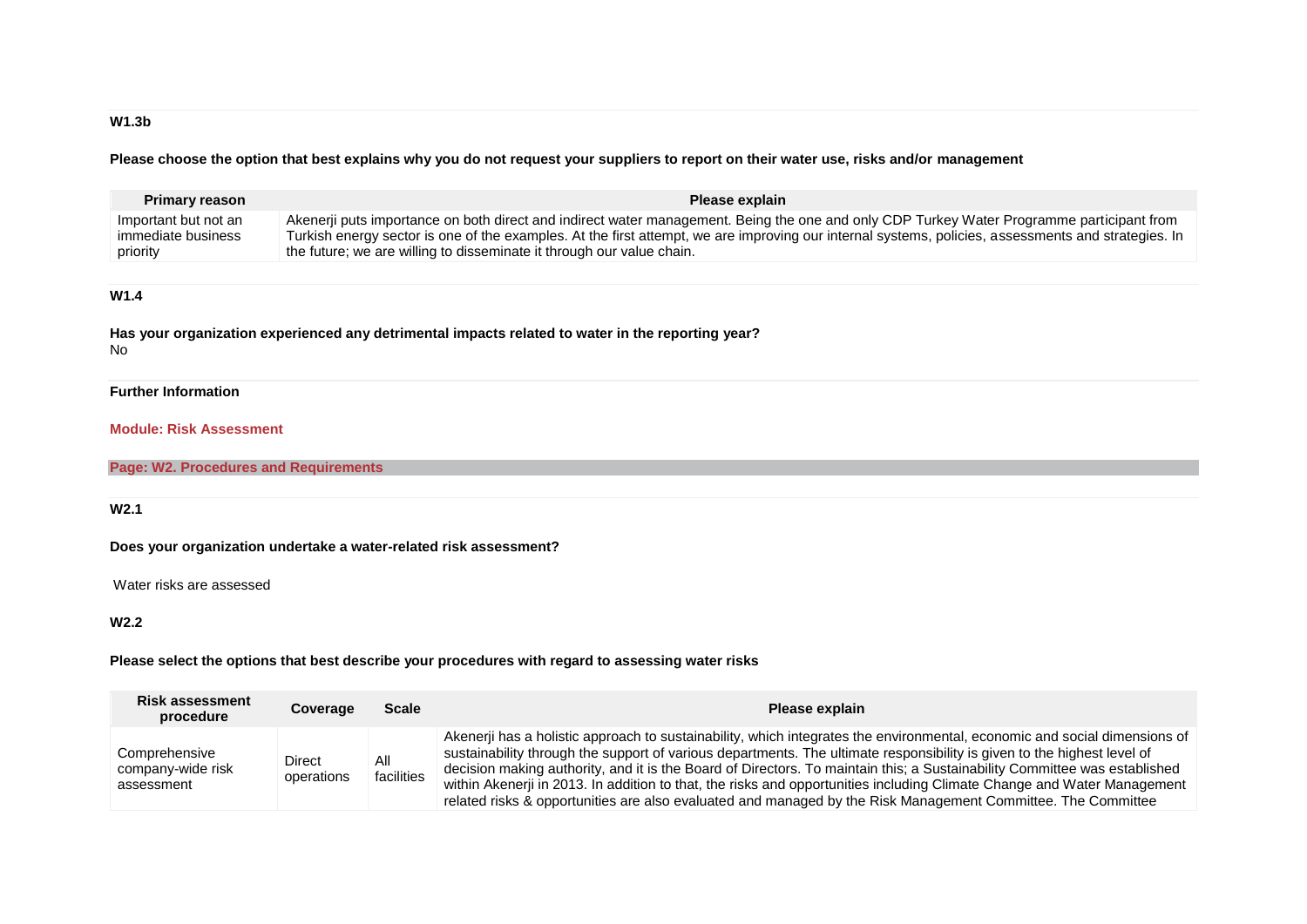| <b>Risk assessment</b><br>procedure | Coverage | <b>Scale</b> | Please explain                                                                                                                                                                                                                                                                                                                                                                                                                                                                   |
|-------------------------------------|----------|--------------|----------------------------------------------------------------------------------------------------------------------------------------------------------------------------------------------------------------------------------------------------------------------------------------------------------------------------------------------------------------------------------------------------------------------------------------------------------------------------------|
|                                     |          |              | members are General Manager, Deputy General Managers, Directors, and Strategic Planning and Risk Manager. The<br>Committee convenes on a monthly basis, and it is ensured that the necessary actions are taken by discussing the risks<br>that the company incurs currently or may incur in the future due to changing market conditions. Climate change risks<br>such as drought, flood and landslide are assessed in each power plant and headquarters in a holistic approach. |

### **W2.3**

### **Please state how frequently you undertake water risk assessments, what geographical scale and how far into the future you consider risks for each assessment**

| <b>Frequency</b>                  | Geographic<br>scale | How far into the<br>future are risks<br>considered? | <b>Comment</b>                                                                                                                                                                                                                                                                                                                                                                                                                                                                                                             |  |  |  |  |  |
|-----------------------------------|---------------------|-----------------------------------------------------|----------------------------------------------------------------------------------------------------------------------------------------------------------------------------------------------------------------------------------------------------------------------------------------------------------------------------------------------------------------------------------------------------------------------------------------------------------------------------------------------------------------------------|--|--|--|--|--|
| Six-monthly or<br>more frequently | Facility            | >6 vears                                            | Water related risks & opportunities are assessed/managed mainly by Sustainability Committee and Risk<br>Management Committee (RMC). RMC convenes on a monthly basis and actions for existing or foreseen risks are<br>tracked. Climate change risks such as drought, flood and landslide are assessed in each power plant and HQ in a<br>holistic approach. During the evaluation of a new HEPP investment, projections are performed for more than 20<br>years according to the historical flow rates of the river basin. |  |  |  |  |  |

### **W2.4**

### **Have you evaluated how water risks could affect the success (viability, constraints) of your organization's growth strategy?**

Yes, evaluated over the next 10 years

### **W2.4a**

### **Please explain how your organization evaluated the effects of water risks on the success (viability, constraints) of your organization's growth strategy?**

Water is one of the most important assets of humanity and life. Electricity is a crucial need for economic development and living in modern life standards and we generate electricity. While doing so, we prefer cleaner technologies. In addition to that we have to provide a base load and continuous electricity generation. For that reason, we diversified our type of power plants.

While generating electricity, we utilize the different features of water. Erzin is a NGCCPP and it has a very high installed capacity when compared to HEPPs, and even to some natural gas plants. This plant is important for us and for our country to generate high amount of electricity continuously. Considerable amount of water is needed particularly for cooling purposes at natural gas power plants. For Erzin NGCCPP, we preferred to use the seawater in order to minimize our effect on environment. We invested in a desalination facility to make the seawater appropriate for our use. For those reasons; availability of water in appropriate conditions is very crucial for our operations and growth strategy.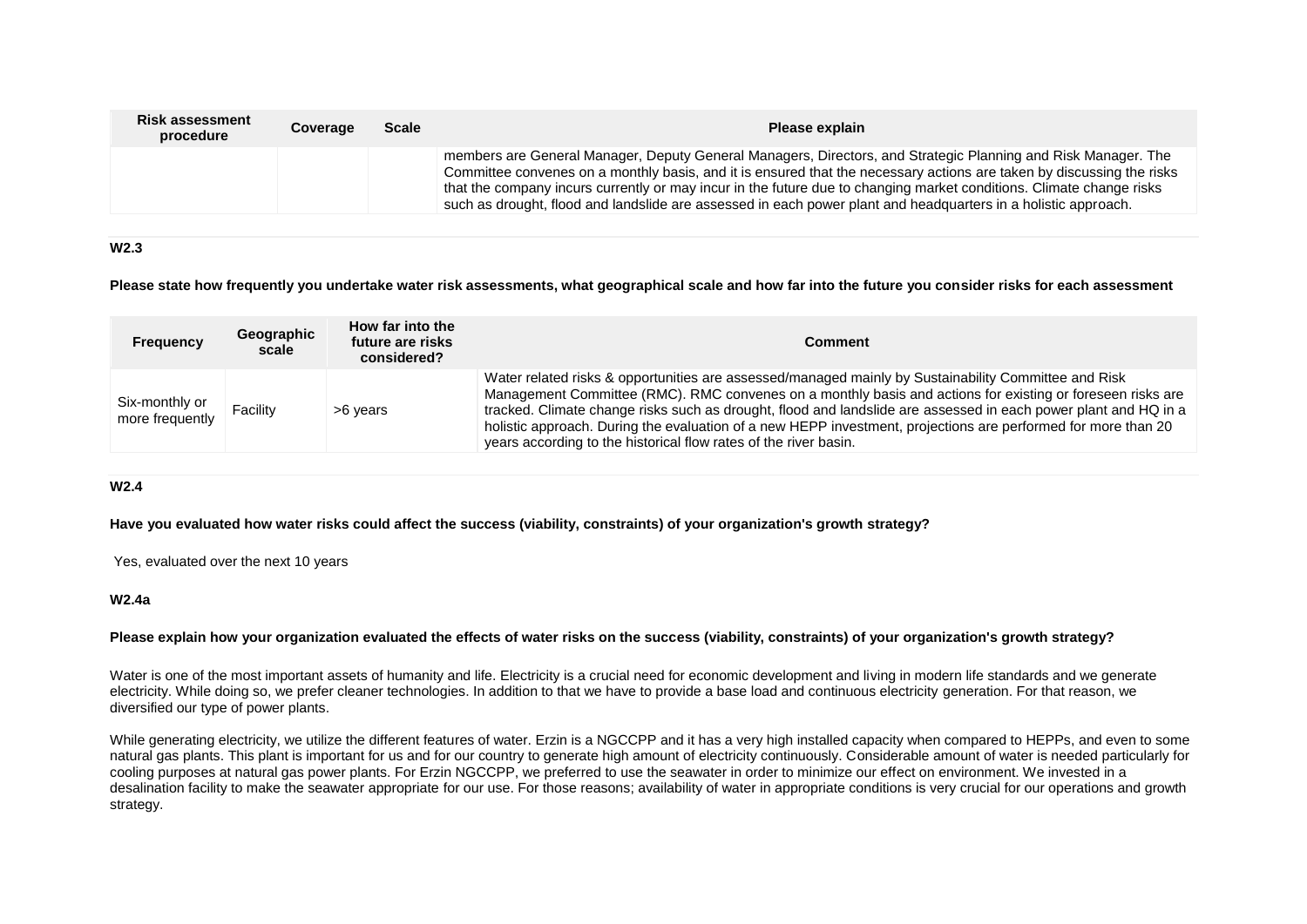On the other hand, we operate 8 Hydroelectric Power Plants and we use the potential energy of water to generate electricity. It means that if there is not sufficient amount of water, we could not operate at HEPPs. Therefore, availability of water directly affects our electricity generation. Our production and growth strategy is fully depended on water. Precipitation regimes are also important for us.

Besides, our dams are very important tools for water management and to make use of water for third parties. Water in our dams could be used for irrigation, fishery, therefore it is also important for the economic development of both local community and the country.

### **W2.5**

#### **Please state the methods used to assess water risks**

| <b>Method</b>                                                        | Please explain how these methods are used in your risk assessment                                                                                                                                                                                                                                                                                                                                                                                                                                                                                                                                                                                                                                                                                                                                                                                                                                                                                                                                                                                                                                                                                                                                                                                                                                                                                                                                                                                                                                                                                                                                                                                                                                                                                                                                                                                                                                                                                                                                                                                                                                                                                                                                                                                                                                                                                                                                                                                                                                                                                                                                                   |
|----------------------------------------------------------------------|---------------------------------------------------------------------------------------------------------------------------------------------------------------------------------------------------------------------------------------------------------------------------------------------------------------------------------------------------------------------------------------------------------------------------------------------------------------------------------------------------------------------------------------------------------------------------------------------------------------------------------------------------------------------------------------------------------------------------------------------------------------------------------------------------------------------------------------------------------------------------------------------------------------------------------------------------------------------------------------------------------------------------------------------------------------------------------------------------------------------------------------------------------------------------------------------------------------------------------------------------------------------------------------------------------------------------------------------------------------------------------------------------------------------------------------------------------------------------------------------------------------------------------------------------------------------------------------------------------------------------------------------------------------------------------------------------------------------------------------------------------------------------------------------------------------------------------------------------------------------------------------------------------------------------------------------------------------------------------------------------------------------------------------------------------------------------------------------------------------------------------------------------------------------------------------------------------------------------------------------------------------------------------------------------------------------------------------------------------------------------------------------------------------------------------------------------------------------------------------------------------------------------------------------------------------------------------------------------------------------|
| Internal company<br>knowledge<br>Regional<br>government<br>databases | Akenerji has a holistic approach to sustainability, which integrates the environmental, economic and social dimensions of sustainability through the<br>support of various departments. The ultimate responsibility is given to the highest level of decision making authority, and it is the Board of Directors. To<br>maintain this; a Sustainability Committee was established within Akenerji in 2013. All climate change-related efforts and achievements at Akenerji are<br>reported to the CEO. To manage these efforts, Akenerji has a Quality Project Team under the lead of the Health, Safety, Environment and Quality<br>(HSEQ) department. The Quality Project Team consists of 11 employees including environmental engineers, health & safety specialists, and engineers<br>and operators from the power plants. The risks and opportunities including Climate Change and Water Management related risks & opportunities are<br>also evaluated and managed by the Risk Management Committee. The Committee members are General Manager, Deputy General Managers,<br>Directors, and Strategic Planning and Risk Manager. The Committee convenes on a monthly basis, and it is ensured that the necessary actions are<br>taken by discussing the risks that the company incurs currently or may incur in the future due to changing market conditions. At company level; in order<br>to manage the risks and opportunities rises by the impacts of climate change, both global and national risks are defined, and responsibilities to manage<br>them are shared among different levels of decision making and implementation bodies within Akenerji. At asset level: risks are assessed and followed<br>up under 5 main headings: Reputational, Compliance, Strategic, Operational, Financial. Risks associated with climate change are evaluated by related<br>departments in its own risk registers. Climate change risks such as drought, flood and landslide are assessed in each power plant and headquarters in<br>a holistic approach. In order to achieve a successful risk and opportunity assessment Akenerji uses diversified methods and systems. Akenerji is<br>operating for more than 25 years and Akenerji uses its accumulated experiences, in other words its internal company knowledge to the largest extent.<br>Besides, Akenerji receives professional consultancy services on sustainability, carbon and water reporting. In addition to them, Akenerji benefits from<br>private and governmental information services such as weather forecast, river basin management plans. |

### **W2.6**

### **Which of the following contextual issues are always factored into your organization's water risk assessments?**

| <b>Issues</b>                                                         | <b>Choose option</b>  | Please explain                                                                                                                                                                                                                                                                                                                                                                                                                  |
|-----------------------------------------------------------------------|-----------------------|---------------------------------------------------------------------------------------------------------------------------------------------------------------------------------------------------------------------------------------------------------------------------------------------------------------------------------------------------------------------------------------------------------------------------------|
| Current water availability and quality<br>parameters at a local level | Relevant.<br>included | Akenerii has both a NGPP and HEPPs in its portfolio. For Erzin NGCCPP, seawater is the source for<br>withdrawal and discharge. Inline with Erzin NGCCPP's environmental permit; the relevant KPIs should be<br>measured, monitored and expected to be met in certain limits (Eg; monitoring the standard effluent<br>parameters, temperature rise in water discharge). Similarly, HEPPs have certain KPIs to be met about water |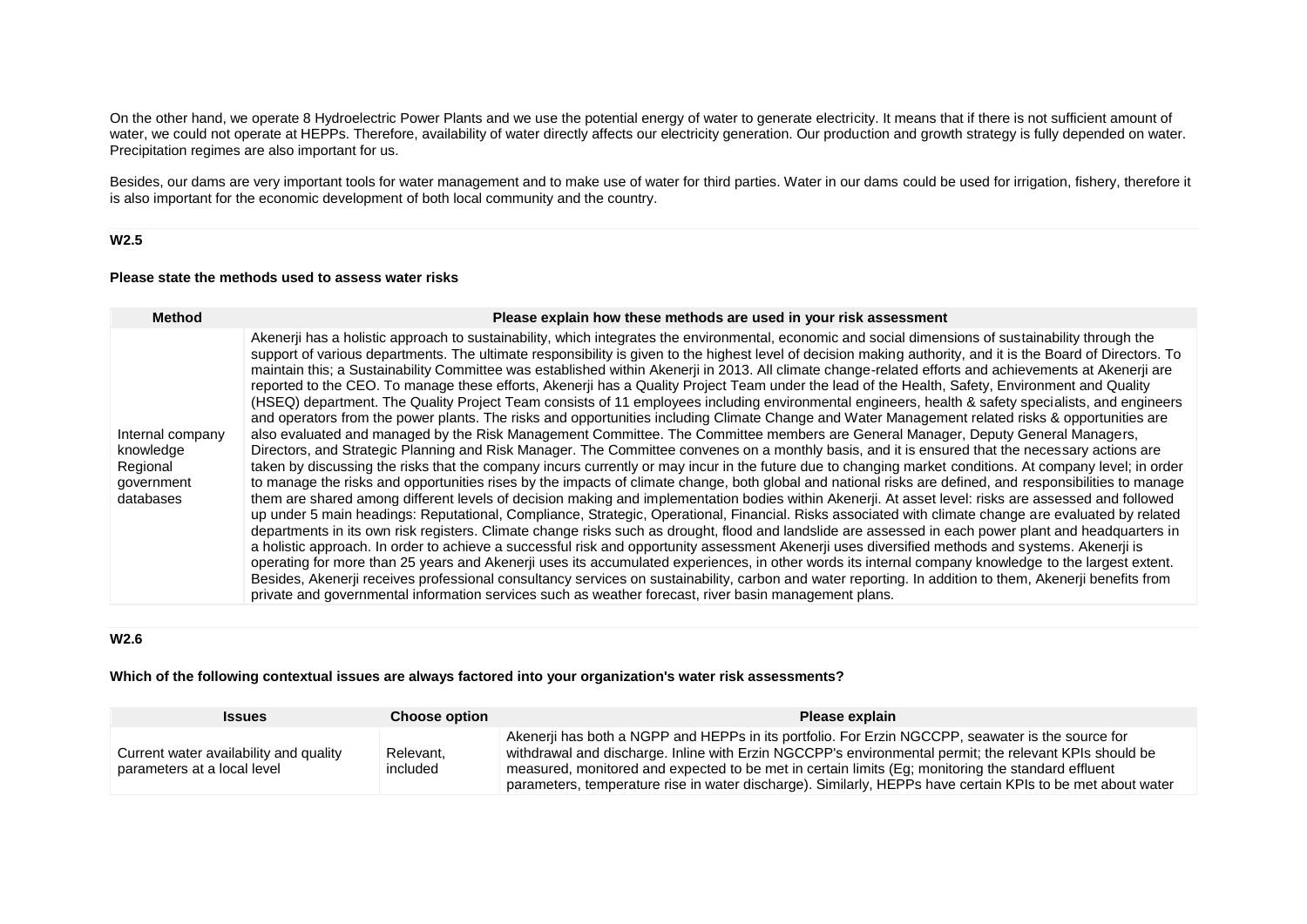| <b>Issues</b>                                                                      | <b>Choose option</b>          | Please explain                                                                                                                                                                                                                                                                                                                                                                                                                                                                                                                                                                                                                                                                                                                                                                                                                                                                                                                                              |
|------------------------------------------------------------------------------------|-------------------------------|-------------------------------------------------------------------------------------------------------------------------------------------------------------------------------------------------------------------------------------------------------------------------------------------------------------------------------------------------------------------------------------------------------------------------------------------------------------------------------------------------------------------------------------------------------------------------------------------------------------------------------------------------------------------------------------------------------------------------------------------------------------------------------------------------------------------------------------------------------------------------------------------------------------------------------------------------------------|
|                                                                                    |                               | management (Eg. environmental flow: the minimum amount of water to be released from dams). Therefore,<br>we have special performance standards for each facility.                                                                                                                                                                                                                                                                                                                                                                                                                                                                                                                                                                                                                                                                                                                                                                                           |
| Current water regulatory frameworks and<br>tariffs at a local level                | Relevant,<br>included         | 1. For HEPPs; environmental flow is measured by output water monitoring stations hourly and daily, and they<br>submitted to the General Directorate of State Hydraulic Works every six months. 2. For HEPPS, according to<br>Protection of Wetlands Regulation Principles Applications, facilities which are located in Stream Protection<br>Band have to own operation permits for two years. Therefore, the permit should be renewed by fully complying<br>to law from the relevant Ministry. 3. Akenerji implements "The Regulation on Procedures and Principles<br>Regarding the Signing of Water Usage Rights Agreement to make production in the Electricity Market". 4.<br>Downstream Water Rights Reports are prepared for all HEPPs 5. Erzin NGCCPP has permission to use<br>seawater. Every year Seawater usage fee is paid to Erzin prefecture. 6. Also wastewater analysis is carried<br>out in accordance with environmental permit regularly. |
| Current stakeholder conflicts concerning<br>water resources at a local level       | Relevant,<br>included         | It is included into our risk assessment. One of our management method of this risk is HEPP informative<br>meetings. Akenerji aims to raise awareness and provide information to local communities about its operations.<br>For the sake of informing the local communities living where the HEPPs are, HEPP informative presentations<br>also including how clean energy is generated via Hydropower Plants were realized. Consequently, 859<br>students & 46 teachers in Adana; 220 teachers & 15 students in Bursa were trained. Number of participants<br>trained and number of informative meetings organized are of the measures of success.                                                                                                                                                                                                                                                                                                           |
| Current implications of water on your key<br>commodities/raw materials             | Relevant,<br>included         | While generating electricity, we utilize the different features of water. For Erzin NGCCPP is important for us<br>and for our country to generate high amount of electricity continuously. Considerable amount of water is<br>needed particularly for cooling purposes at natural gas power plants. For HEPPs, water is the raw material to<br>generate electricity for us. For those reasons; current implications of water on your key commodities/raw<br>materials is included to our risk assessment.                                                                                                                                                                                                                                                                                                                                                                                                                                                   |
| Current status of ecosystems and<br>habitats at a local level                      | Relevant.<br>included         | Current status of ecosystems and habitats at a local level is factored at our risk assessment. Especially for<br>water discharges we measure and monitor many parameters.                                                                                                                                                                                                                                                                                                                                                                                                                                                                                                                                                                                                                                                                                                                                                                                   |
| Current river basin management plans                                               | Relevant,<br>included         | Current river basin management plans are factored at our risk assessment. During the evaluation of a new<br>investment on HEPPs; projections are performed according to the historical flow rates of the river basin.                                                                                                                                                                                                                                                                                                                                                                                                                                                                                                                                                                                                                                                                                                                                       |
| Current access to fully-functioning<br>WASH services for all employees             | Relevant,<br>included         | Current access to fully-functioning WASH services for all employees are factored at our risk assessment.                                                                                                                                                                                                                                                                                                                                                                                                                                                                                                                                                                                                                                                                                                                                                                                                                                                    |
| Estimates of future changes in water<br>availability at a local level              | Relevant,<br>included         | Current river basin management plans are factored at our risk assessment. During the evaluation of a new<br>investment on HEPPs; projections are performed according to the historical flow rates of the river basin and<br>the weather forecasts.                                                                                                                                                                                                                                                                                                                                                                                                                                                                                                                                                                                                                                                                                                          |
| Estimates of future potential regulatory<br>changes at a local level               | Relevant, not yet<br>included | We are aware that Water Management regulation is subject to change in Turkey and we are planning to<br>include the estimates of future potential regulatory changes at a local level.                                                                                                                                                                                                                                                                                                                                                                                                                                                                                                                                                                                                                                                                                                                                                                       |
| Estimates of future potential stakeholder<br>conflicts at a local level            | Relevant, not yet<br>included | We are eager to include the estimates of future potential stakeholder conflicts at a local level to our<br>organizational risk assessment.                                                                                                                                                                                                                                                                                                                                                                                                                                                                                                                                                                                                                                                                                                                                                                                                                  |
| Estimates of future implications of water<br>on your key commodities/raw materials | Relevant,<br>included         | Current river basin management plans are factored at our risk assessment. During the evaluation of a new<br>investment on HEPPs; projections are performed according to the historical flow rates of the river basin and<br>the weather forecasts.                                                                                                                                                                                                                                                                                                                                                                                                                                                                                                                                                                                                                                                                                                          |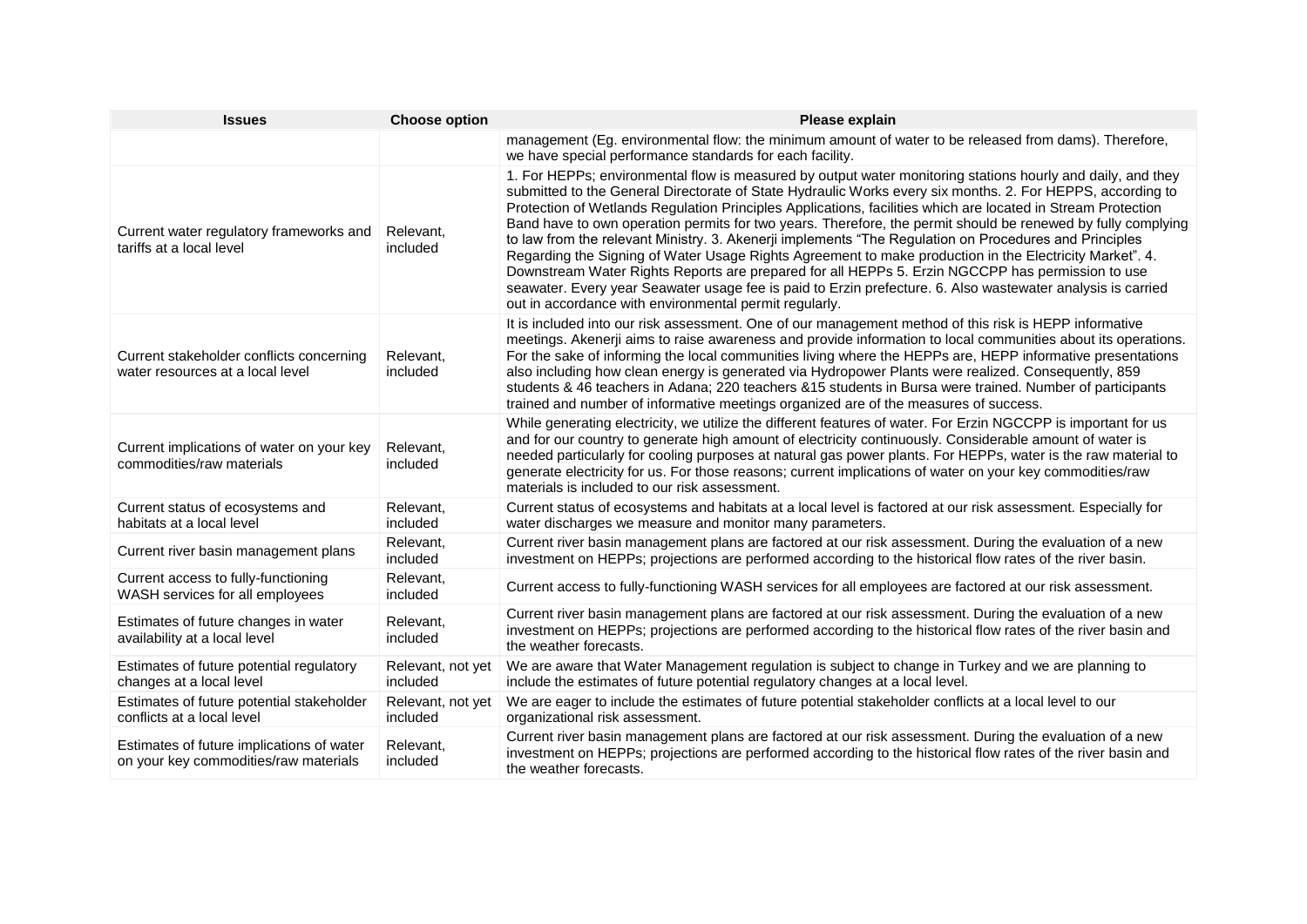| <b>Issues</b>                                                                                                                        | <b>Choose option</b>                     | Please explain                                                                                                                                                                                      |
|--------------------------------------------------------------------------------------------------------------------------------------|------------------------------------------|-----------------------------------------------------------------------------------------------------------------------------------------------------------------------------------------------------|
| Estimates of future potential changes in<br>the status of ecosystems and habitats at<br>a local level                                | Relevant, not yet<br>included            | We are willing to include the estimates of future potential changes in the status of ecosystems and habitats at<br>a local level to our organizational risk assessment.                             |
| Scenario analysis of availability of<br>sufficient quantity and quality of water<br>relevant for your operations at a local<br>level | Relevant, not yet<br>included            | We are willing to include the scenario analysis of availability of sufficient quantity and quality of water relevant<br>for your operations at a local level to our organizational risk assessment. |
| Scenario analysis of regulatory and/or<br>tariff changes at a local level                                                            | Relevant, not yet<br>included            | We are willing to include the scenario analysis of regulatory and/or tariff changes at a local level to our<br>organizational risk assessment.                                                      |
| Scenario analysis of stakeholder<br>conflicts concerning water resources at a<br>local level                                         | Relevant, not yet<br>included            | We are willing to include the scenario analysis of stakeholder conflicts concerning water resources at a local<br>level to our organizational risk assessment.                                      |
| Scenario analysis of implications of<br>water on your key commodities/raw<br>materials                                               | Relevant, not yet<br>included            | We are willing to include the scenario analysis of implications of water on your key commodities/raw materials<br>to our organizational risk assessment.                                            |
| Scenario analysis of potential changes in<br>the status of ecosystems and habitats at<br>a local level                               | Relevant, not yet<br>included            | We are willing to include the scenario analysis of potential changes in the status of ecosystems and habitats at<br>a local level to our organizational risk assessment.                            |
| Other                                                                                                                                | Not relevant.<br>explanation<br>provided | There is no other factor.                                                                                                                                                                           |

# **W2.7**

# **Which of the following stakeholders are always factored into your organization's water risk assessments?**

| <b>Stakeholder</b>                 | <b>Choose option</b>                  | Please explain                                                                                                                                                                   |
|------------------------------------|---------------------------------------|----------------------------------------------------------------------------------------------------------------------------------------------------------------------------------|
| Customers                          | Relevant, included                    | Customers are always included into our risk assessments.                                                                                                                         |
| Employees                          | Relevant, included                    | Employees are one the most important assets of Akenerji and it is included into our risk assessments.                                                                            |
| Investors                          | Relevant, included                    | Akenerji is a public company and also a private partnership company with Akkök Group and ČEZ a.s. from<br>Czech Republic. Therefore, investors are factored at risk assessments. |
| Local communities                  | Relevant, included                    | Local communities are factored at risk management. We are organizing HEPP Informative Meetings to<br>manage it.                                                                  |
| NGO <sub>S</sub>                   | Relevant, not yet<br>included         | We are willing to factor the NGOs more in depth at our risk assessments in the future.                                                                                           |
| Other water users at a local level | Not relevant,<br>explanation provided | It is not relevant for us.                                                                                                                                                       |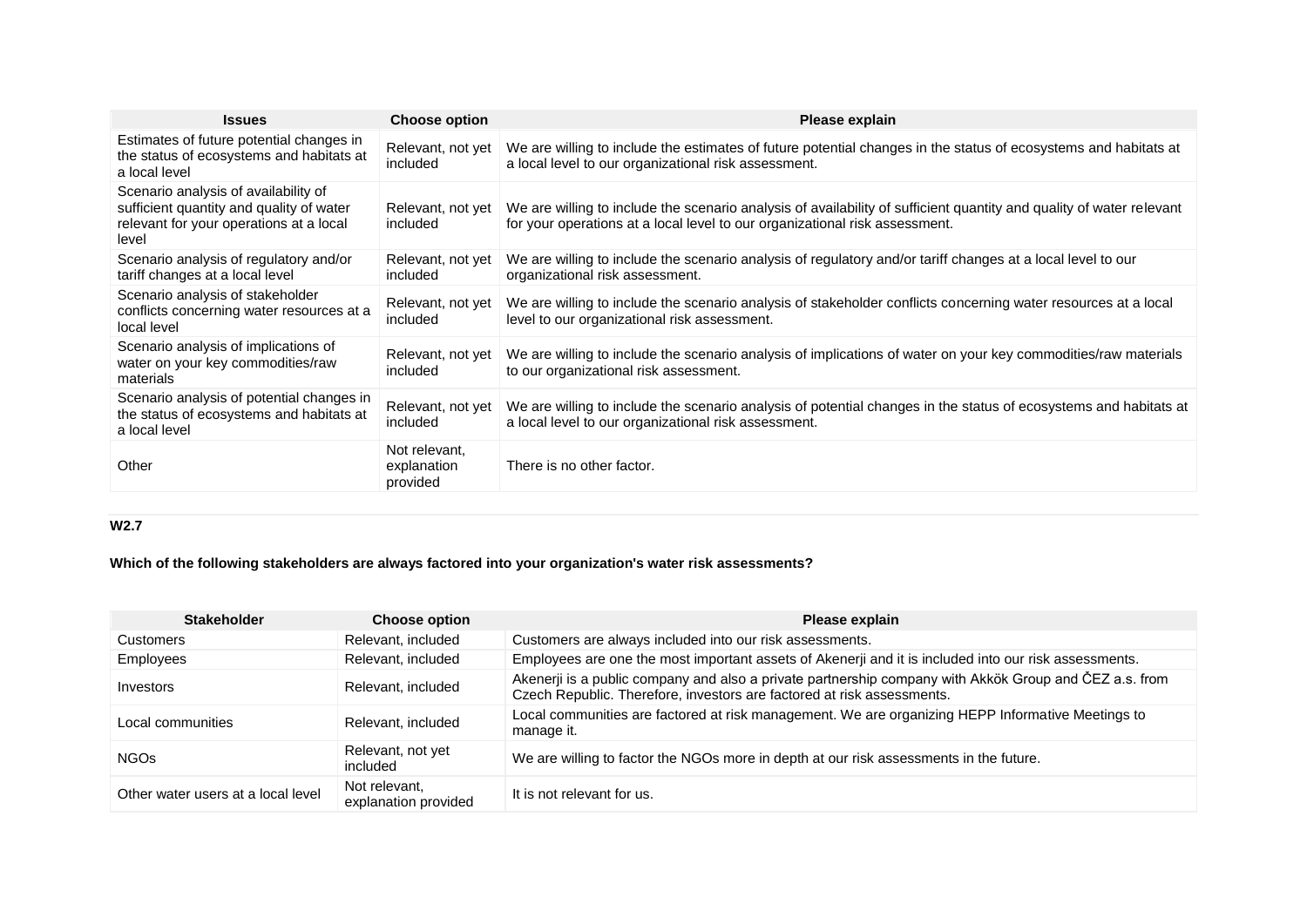| <b>Stakeholder</b>                                    | <b>Choose option</b>                  | Please explain                                                                                                                                                                  |
|-------------------------------------------------------|---------------------------------------|---------------------------------------------------------------------------------------------------------------------------------------------------------------------------------|
| Regulators                                            | Relevant, included                    | Full compliance to laws and procedures is always to priority of Akenerji, for that reason, regulators are always<br>factored into our risk assessments.                         |
| River basin management<br>authorities                 | Relevant, included                    | Full compliance to laws and procedures is always to priority of Akenerji, for that reason, river basin<br>management authorities are always factored into our risk assessments. |
| Statutory special interest groups<br>at a local level | Not relevant.<br>explanation provided | There are no statutory special interest groups at a local level                                                                                                                 |
| <b>Suppliers</b>                                      | Relevant, not yet<br>included         | We are willing to factor the suppliers more in depth at our risk assessments in the future.                                                                                     |
| Water utilities/suppliers at a local<br>level         | Relevant, included                    | Akenerji is also a water supplier therefore the other suppliers are included at our risk assessments.                                                                           |
| Other                                                 | Not relevant.<br>explanation provided | There is no other factor.                                                                                                                                                       |

### **Further Information**

#### **Module: Implications**

#### **Page: W3. Water Risks**

#### **W3.1**

**Is your organization exposed to water risks, either current and/or future, that could generate a substantive change in your business, operations, revenue or expenditure?**

Yes, direct operations only

### **W3.2**

#### **Please provide details as to how your organization defines substantive change in your business, operations, revenue or expenditure from water risk**

Akenerji is an electricity generation and trading company and we are operating a NGCCPP, 8 HEPPs and a WPP. Particularly for natural gas and hydroelectric power plants, which generates 99% of our production, water risks could have significant effects on our business, operations, revenue, market value, and expenditures.

While generating electricity, we utilize the different features of water. Erzin NGCCPP is important for generating high amount of electricity continuously. For NGPPs; considerable amount of water is needed for cooling purposes. For Erzin NGCCPP, we preferred to use the seawater in order to minimize our effect on environment and also to minimize the water availability risk. We invested in a desalination facility to make the seawater appropriate for our use. For those reasons; availability of water in appropriate conditions is very crucial for our operations and growth strategy. Lack of sufficient water means disruption or closure of production and it has a huge opportunity cost. Hence,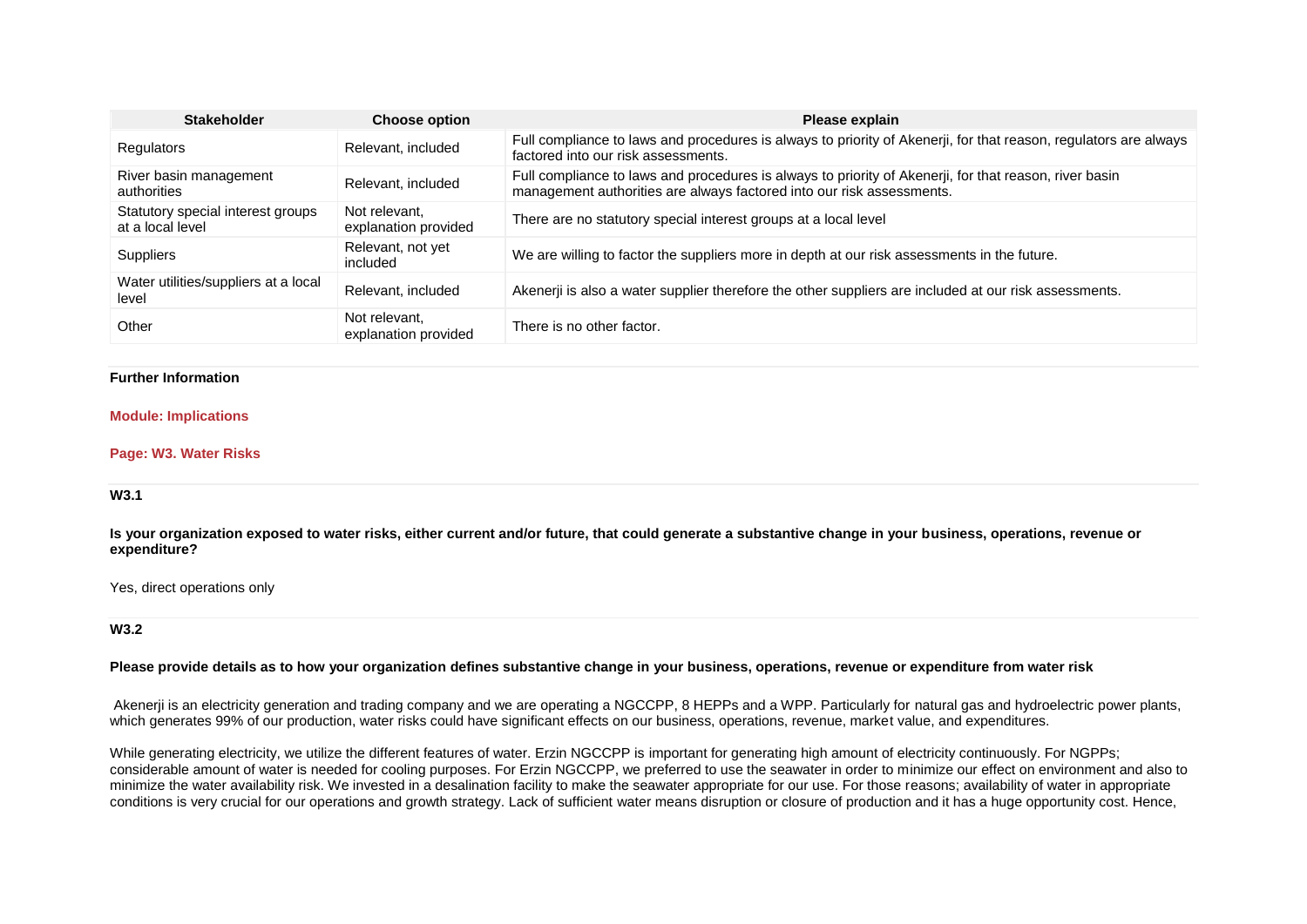70% of our installed capacity with 904 MW is from Erzin NGCCPP, which has a total generation capacity of approximately 7,4 TWh, (approximately 3% of total Turkey's overall electricity demand), the opportunity cost of not generating electricity due to water risk is huge.

On the other hand, we operate 8 HEPPs and we use the potential energy of water to generate electricity. If there isn't sufficient amount of water, we could not operate at HEPPs. Therefore, availability of water directly affects our electricity generation. Our production and growth strategy is fully depended on availability of water. Lack of sufficient water means disruption or closure of production and it has a huge opportunity cost. Hence, 29% of our installed capacity with 373 MW is from HEPPs and considering the total generation capacity of hydroelectric power plants is approximately 1,1 TWh, the revenue loss due to water risk is high.

We are aware that Akenerji is also open to physical water risks. Until now, Akenerji has invested US\$ 700,000,000 in renewable energy. The investment done to be prevented from detrimental effects of the floods are in that figure, however it is not possible to separate the relevant amount spend on that purpose. Besides, approximately US\$ 900,000,000 has been invested in Erzin NGCCPP.

### **W3.2a**

**Please provide the number of facilities\* per river basin exposed to water risks that could generate a substantive change in your business, operations, revenue or expenditure and the proportion this represents of total operations company-wide**

| Country | <b>River basin</b>                     | <b>Number of facilities</b><br>exposed to water<br>risk | <b>Proportion of total</b><br>operations (%) | Comment                                                                                                                                                                                                                                                  |
|---------|----------------------------------------|---------------------------------------------------------|----------------------------------------------|----------------------------------------------------------------------------------------------------------------------------------------------------------------------------------------------------------------------------------------------------------|
| Turkey  | Other: Seyhan River<br>Basin           |                                                         | $11 - 20$                                    | Feke I, Feke II, Himmetli, Gökkaya HEPPs are built on Göksu River and they are in Seyhan<br>River Basin. Please hence that proportions of total operations are calculated according to the<br>installed capacities of our power plants.                  |
| Turkey  | Tigris & Euphrates                     | 2                                                       | 1-5                                          | Burc HEPP is built on Burc Stream and Bulam HEPP is built on Bulam Stream. They are in<br>Tigris & Euphrates River Basin. Please hence that proportions of total operations are<br>calculated according to the installed capacities of our power plants. |
| Turkey  | Other: Marmara<br><b>River Basin</b>   |                                                         | $6 - 10$                                     | Uluabat Lake - Çinarcik Dam is in Marmara River Basin. Please hence that proportions of<br>total operations are calculated according to the installed capacities of our power plants.                                                                    |
| Turkey  | Other: East Black<br>Sea River Basin   |                                                         | $6 - 10$                                     | Akocak HEPP is in East Black Sea River Basin. Please hence that proportions of total<br>operations are calculated according to the installed capacities of our power plants.                                                                             |
| Turkey  | Other:<br>Mediterranean River<br>Basin |                                                         | 61-70                                        | Erzin Natural Gas Combined Cycle Power Plant is in Mediterranean River Basin. Please<br>hence that proportions of total operations are calculated according to the installed capacities<br>of our power plants.                                          |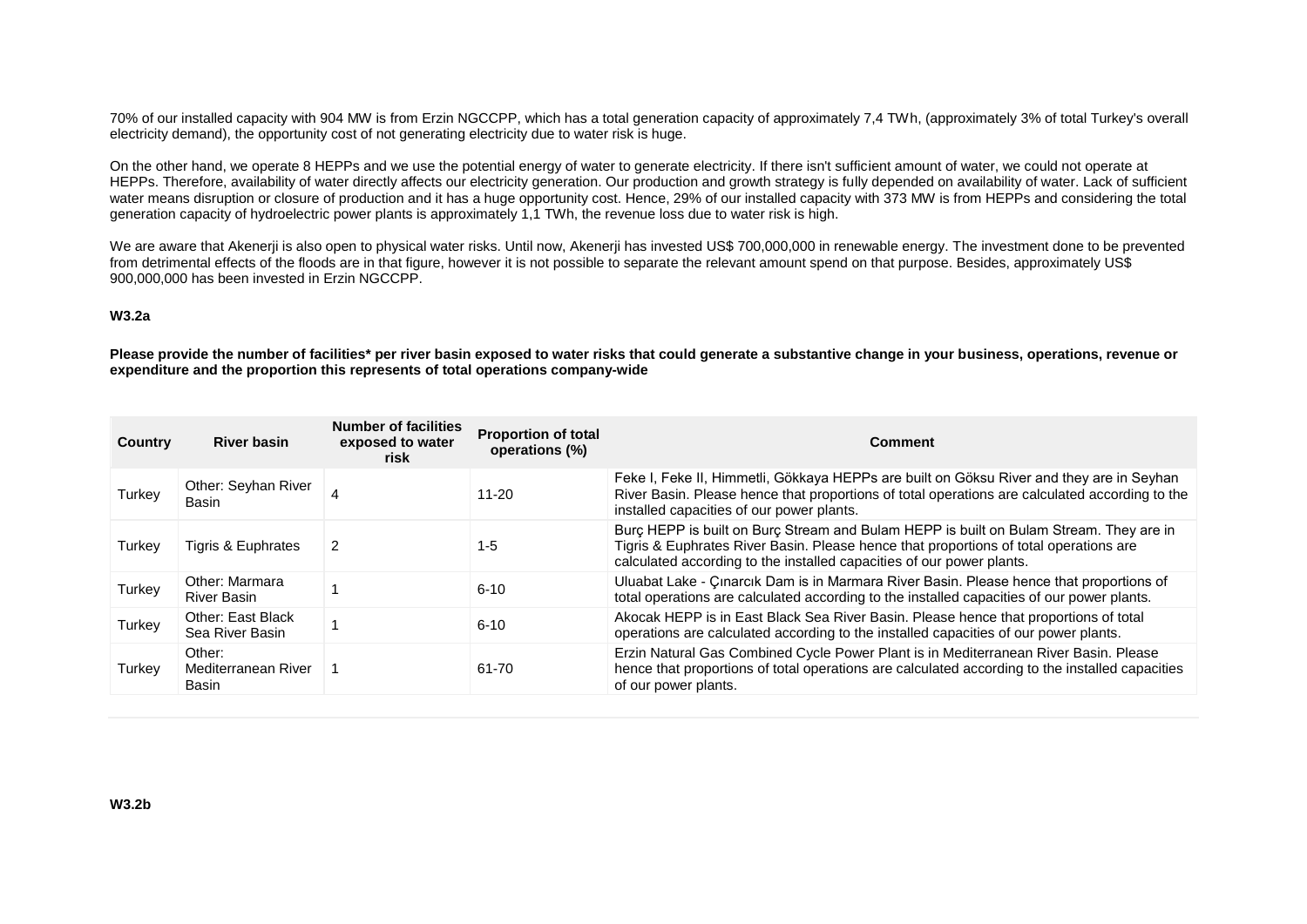**Please provide the proportion of financial value that could be affected at river basin level associated with the facilities listed in W3.2a**

| Country | <b>River basin</b>                            | <b>Financial</b><br>reporting<br>metric | <b>Proportion of chosen</b><br>metric that could be<br>affected within the river<br>basin | Comment                                                                                                                                                                                                                                                                                                                                     |
|---------|-----------------------------------------------|-----------------------------------------|-------------------------------------------------------------------------------------------|---------------------------------------------------------------------------------------------------------------------------------------------------------------------------------------------------------------------------------------------------------------------------------------------------------------------------------------------|
| Turkey  | Other: Seyhan<br><b>River Basin</b>           | % global<br>production<br>capacity      | $11 - 20$                                                                                 | Our main business is to generate and trade electricity. The revenue generated from the<br>electricity generation is correlated with the installed capacity of the power plant. Therefore,<br>it is assumed that the proportion of financial value that could be affected at river basin level<br>is correlated with the installed capacity. |
| Turkey  | Tigris & Euphrates                            | % global<br>production<br>capacity      | $1 - 5$                                                                                   | Our main business is to generate and trade electricity. The revenue generated from the<br>electricity generation is correlated with the installed capacity of the power plant. Therefore,<br>it is assumed that the proportion of financial value that could be affected at river basin level<br>is correlated with the installed capacity. |
| Turkey  | Other: Marmara<br><b>River Basin</b>          | % global<br>production<br>capacity      | $6 - 10$                                                                                  | Our main business is to generate and trade electricity. The revenue generated from the<br>electricity generation is correlated with the installed capacity of the power plant. Therefore,<br>it is assumed that the proportion of financial value that could be affected at river basin level<br>is correlated with the installed capacity. |
| Turkey  | <b>Other: East Black</b><br>Sea River Basin   | % global<br>production<br>capacity      | $6 - 10$                                                                                  | Our main business is to generate and trade electricity. The revenue generated from the<br>electricity generation is correlated with the installed capacity of the power plant. Therefore,<br>it is assumed that the proportion of financial value that could be affected at river basin level<br>is correlated with the installed capacity. |
| Turkey  | Other:<br>Mediterranean<br><b>River Basin</b> | % global<br>production<br>capacity      | 61-70                                                                                     | Our main business is to generate and trade electricity. The revenue generated from the<br>electricity generation is correlated with the installed capacity of the power plant. Therefore,<br>it is assumed that the proportion of financial value that could be affected at river basin level<br>is correlated with the installed capacity. |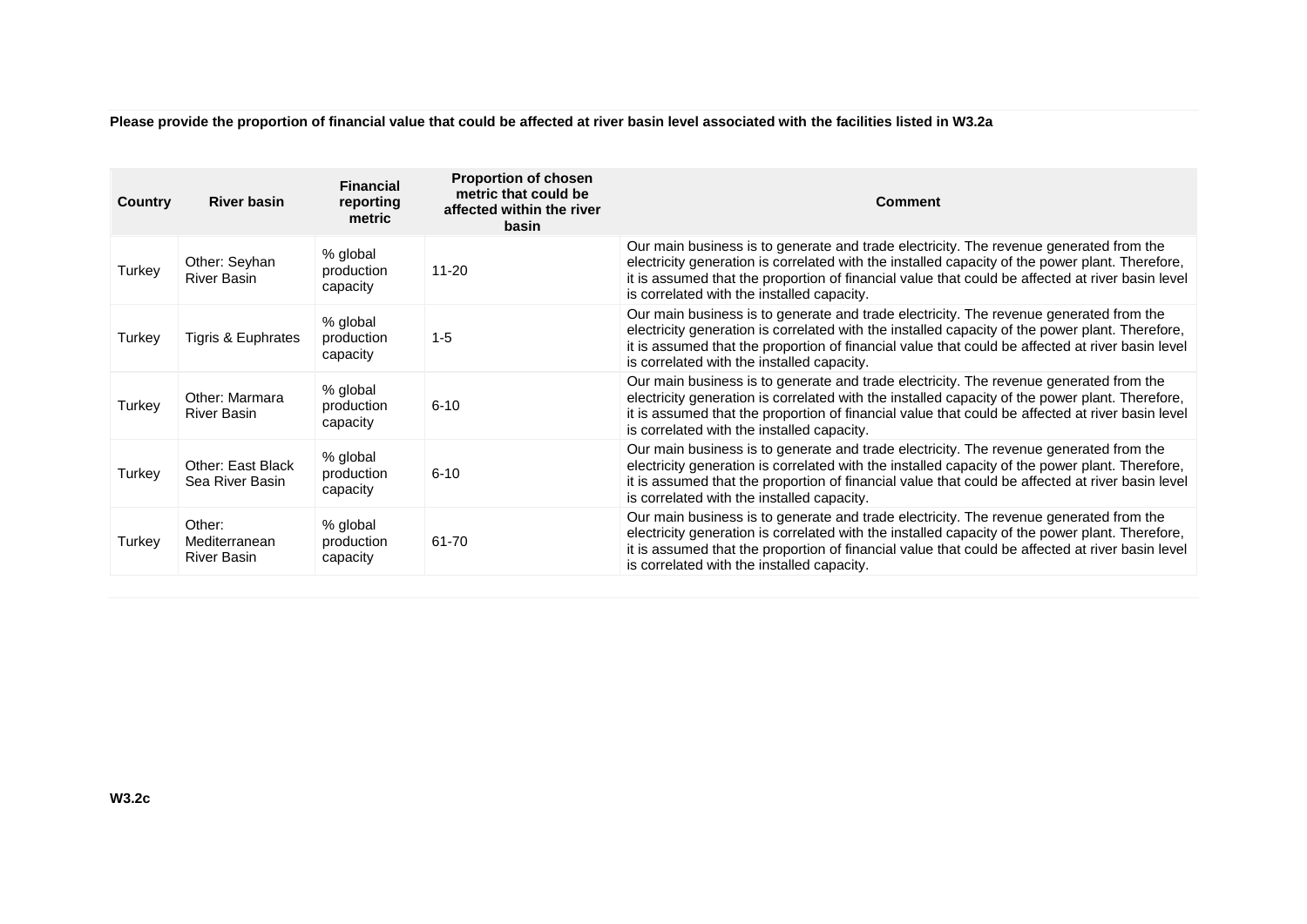**Please list the inherent water risks that could generate a substantive change in your business, operations, revenue or expenditure, the potential impact to your direct operations and the strategies to mitigate them**

| <b>Country</b> | <b>River basin</b>                  | <b>Risk driver</b>                                                                                                     | <b>Potential</b><br>impact | <b>Description of</b><br>impact                                                                                                                                                                                                                                                                                                                                                                                                                                                                                                                                                  | <b>Timeframe</b> | Likelihood | <b>Magnitude</b><br>οf<br>potential<br>financial<br>impact | <b>Response</b><br>strategy                                                                                                                                                                                         | Costs of<br>response<br>strategy                                                                                                                                                                                                                                                                                    | Details of<br>strategy and<br>costs                                                                                                                                                                                                                                                                                 |
|----------------|-------------------------------------|------------------------------------------------------------------------------------------------------------------------|----------------------------|----------------------------------------------------------------------------------------------------------------------------------------------------------------------------------------------------------------------------------------------------------------------------------------------------------------------------------------------------------------------------------------------------------------------------------------------------------------------------------------------------------------------------------------------------------------------------------|------------------|------------|------------------------------------------------------------|---------------------------------------------------------------------------------------------------------------------------------------------------------------------------------------------------------------------|---------------------------------------------------------------------------------------------------------------------------------------------------------------------------------------------------------------------------------------------------------------------------------------------------------------------|---------------------------------------------------------------------------------------------------------------------------------------------------------------------------------------------------------------------------------------------------------------------------------------------------------------------|
| Turkey         | Other: Seyhan<br><b>River Basin</b> | Physical-Drought<br>Physical-Flooding<br>Regulatory-Regulatory<br>uncertainty<br>Reputational-<br>Community opposition | Reduction<br>in<br>revenue | We are<br>operating 4<br>HEPPs in that<br>river basin. The<br>potential impact<br>of the drought<br>could lead to<br>disruption in<br>electricity<br>generation and<br>even to closure<br>of operations.<br>This will lead to<br>reduction in the<br>revenue<br>generated. The<br>potential impact<br>of the flood<br>could cause<br>detrimental<br>effects at our<br>power plants. It<br>will lead to<br>disruption in<br>electricity<br>generation and<br>even to closure<br>of operations.<br>Consequently,<br>this will lead to<br>reduction in the<br>revenue<br>generated. | 1-3 years        | Unlikely   | Medium                                                     | Develop<br>flood<br>emergency<br>plans<br>Engagement<br>with<br>community<br>Engagement<br>with public<br>policy<br>makers<br>Increased<br>capital<br>expenditure<br>Strengthen<br>links with<br>local<br>community | Until now,<br>Akenerji has<br>invested US\$<br>700,000,000 in<br>renewable<br>energy. The<br>investment<br>done to be<br>prevented<br>from<br>detrimental<br>effects of the<br>floods are in<br>that figure,<br>however it is<br>not possible to<br>separate the<br>relevant<br>amount spend<br>on that<br>purpose. | Until now,<br>Akenerji has<br>invested US\$<br>700,000,000 in<br>renewable<br>energy. The<br>investment<br>done to be<br>prevented<br>from<br>detrimental<br>effects of the<br>floods are in<br>that figure,<br>however it is<br>not possible to<br>separate the<br>relevant<br>amount spend<br>on that<br>purpose. |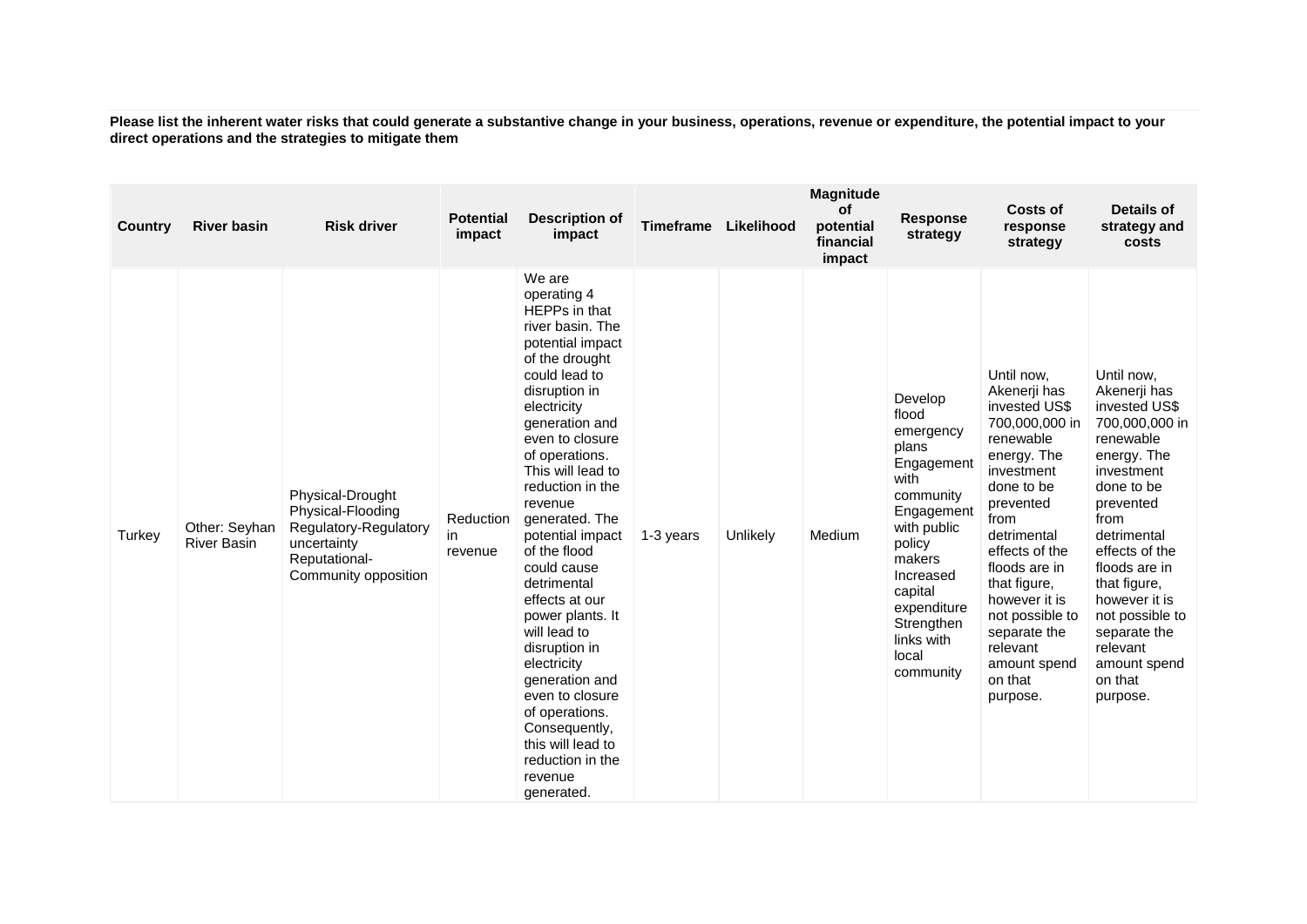| <b>Country</b> | <b>River basin</b>    | <b>Risk driver</b>                                                                                                     | <b>Potential</b><br>impact | <b>Description of</b><br>impact                                                                                                                                                                                                                                                                                                                                                                                                                   | Timeframe | Likelihood | Magnitude<br>of<br>potential<br>financial<br>impact | Response<br>strategy                                                                                                       | Costs of<br>response<br>strategy                                                                                                                          | <b>Details of</b><br>strategy and<br>costs                                                                                                                |
|----------------|-----------------------|------------------------------------------------------------------------------------------------------------------------|----------------------------|---------------------------------------------------------------------------------------------------------------------------------------------------------------------------------------------------------------------------------------------------------------------------------------------------------------------------------------------------------------------------------------------------------------------------------------------------|-----------|------------|-----------------------------------------------------|----------------------------------------------------------------------------------------------------------------------------|-----------------------------------------------------------------------------------------------------------------------------------------------------------|-----------------------------------------------------------------------------------------------------------------------------------------------------------|
|                |                       |                                                                                                                        |                            | Water<br>management<br>regulation in<br>Turkey is<br>subject to<br>change and the<br>uncertainity<br>about the<br>implementation<br>of new law<br>could create a<br>risk and impact.<br>There could be<br>community<br>opposition to<br>HEPPs and this<br>could lead to<br>disruption in<br>electricity<br>generation and<br>even to closure<br>of operations.<br>Consequently,<br>this will lead to<br>reduction in the<br>revenue<br>generated. |           |            |                                                     |                                                                                                                            |                                                                                                                                                           |                                                                                                                                                           |
| Turkey         | Tigris &<br>Euphrates | Physical-Drought<br>Physical-Flooding<br>Regulatory-Regulatory<br>uncertainty<br>Reputational-<br>Community opposition | Reduction<br>in<br>revenue | We are<br>operating 2<br>HEPPs in that<br>river basin. The<br>potential impact<br>of the drought<br>could lead to<br>disruption in<br>electricity<br>generation and<br>even to closure                                                                                                                                                                                                                                                            | 1-3 years | Unlikely   | Low                                                 | Develop<br>flood<br>emergency<br>plans<br>Engagement<br>with<br>community<br>Engagement<br>with public<br>policy<br>makers | Until now,<br>Akenerji has<br>invested US\$<br>700,000,000 in<br>renewable<br>energy. The<br>investment<br>done to be<br>prevented<br>from<br>detrimental | Until now,<br>Akenerji has<br>invested US\$<br>700,000,000 in<br>renewable<br>energy. The<br>investment<br>done to be<br>prevented<br>from<br>detrimental |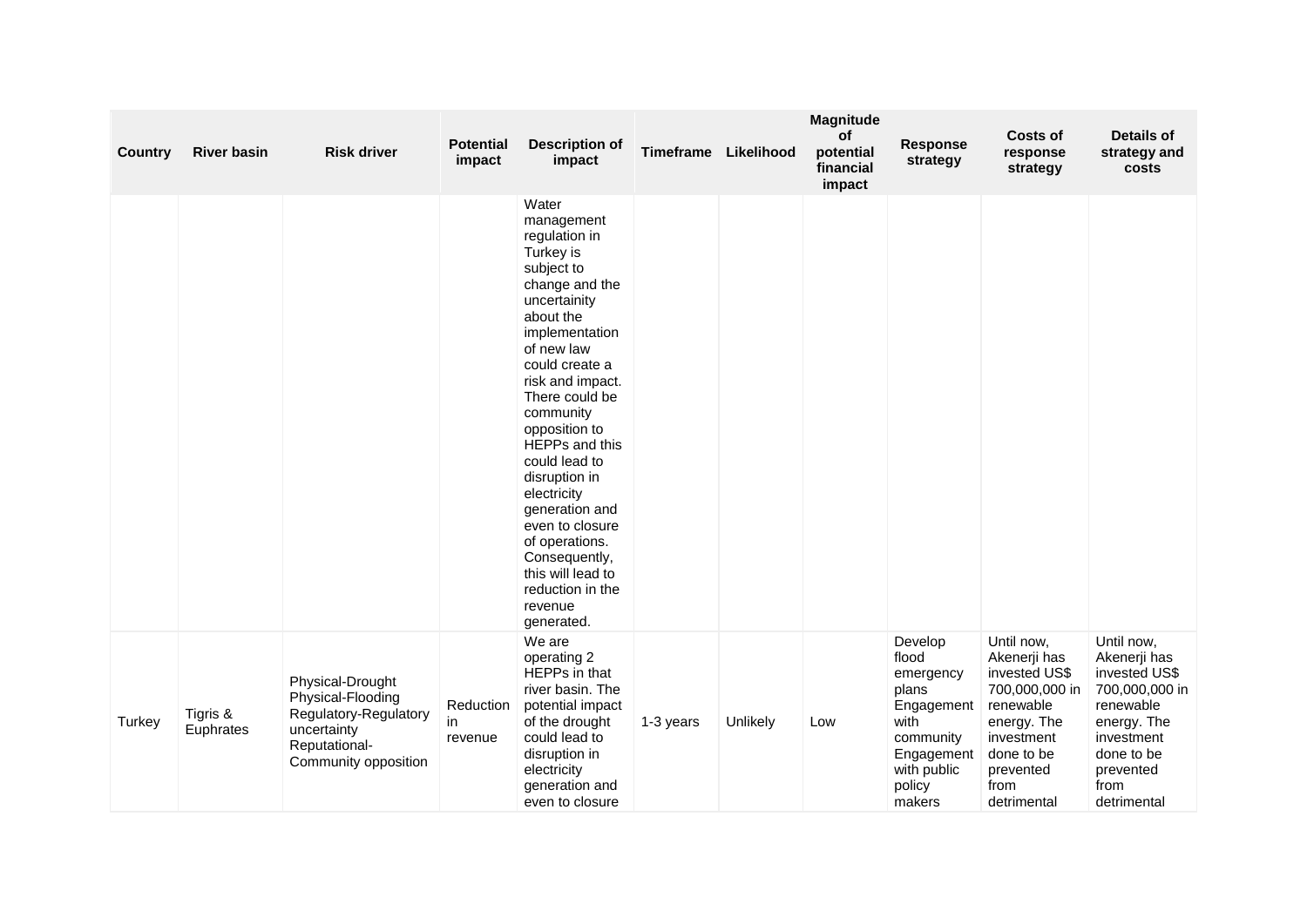| <b>Country</b> | <b>River basin</b> | <b>Risk driver</b> | <b>Potential</b><br>impact | <b>Description of</b><br>impact                                                                                                                                                                                                                                                                                                                                                                                                                                                                                                                                                                                                                 | Timeframe Likelihood | Magnitude<br>of<br>potential<br>financial<br>impact | <b>Response</b><br>strategy                                                           | <b>Costs of</b><br>response<br>strategy                                                                                                                | <b>Details of</b><br>strategy and<br>costs                                                                                                             |
|----------------|--------------------|--------------------|----------------------------|-------------------------------------------------------------------------------------------------------------------------------------------------------------------------------------------------------------------------------------------------------------------------------------------------------------------------------------------------------------------------------------------------------------------------------------------------------------------------------------------------------------------------------------------------------------------------------------------------------------------------------------------------|----------------------|-----------------------------------------------------|---------------------------------------------------------------------------------------|--------------------------------------------------------------------------------------------------------------------------------------------------------|--------------------------------------------------------------------------------------------------------------------------------------------------------|
|                |                    |                    |                            | of operations.<br>This will lead to<br>reduction in the<br>revenue<br>generated. The<br>potential impact<br>of the flood<br>could cause<br>detrimental<br>effects at our<br>power plants. It<br>will lead to<br>disruption in<br>electricity<br>generation and<br>even to closure<br>of operations.<br>Consequently,<br>this will lead to<br>reduction in the<br>revenue<br>generated.<br>Water<br>management<br>regulation in<br>Turkey is<br>subject to<br>change and the<br>uncertainty<br>about the<br>implementation<br>of new law<br>could create a<br>risk and impact.<br>There could be<br>community<br>opposition to<br>HEPPs and this |                      |                                                     | Increased<br>capital<br>expenditure<br>Strengthen<br>links with<br>local<br>community | effects of the<br>floods are in<br>that figure,<br>however it is<br>not possible to<br>separate the<br>relevant<br>amount spend<br>on that<br>purpose. | effects of the<br>floods are in<br>that figure,<br>however it is<br>not possible to<br>separate the<br>relevant<br>amount spend<br>on that<br>purpose. |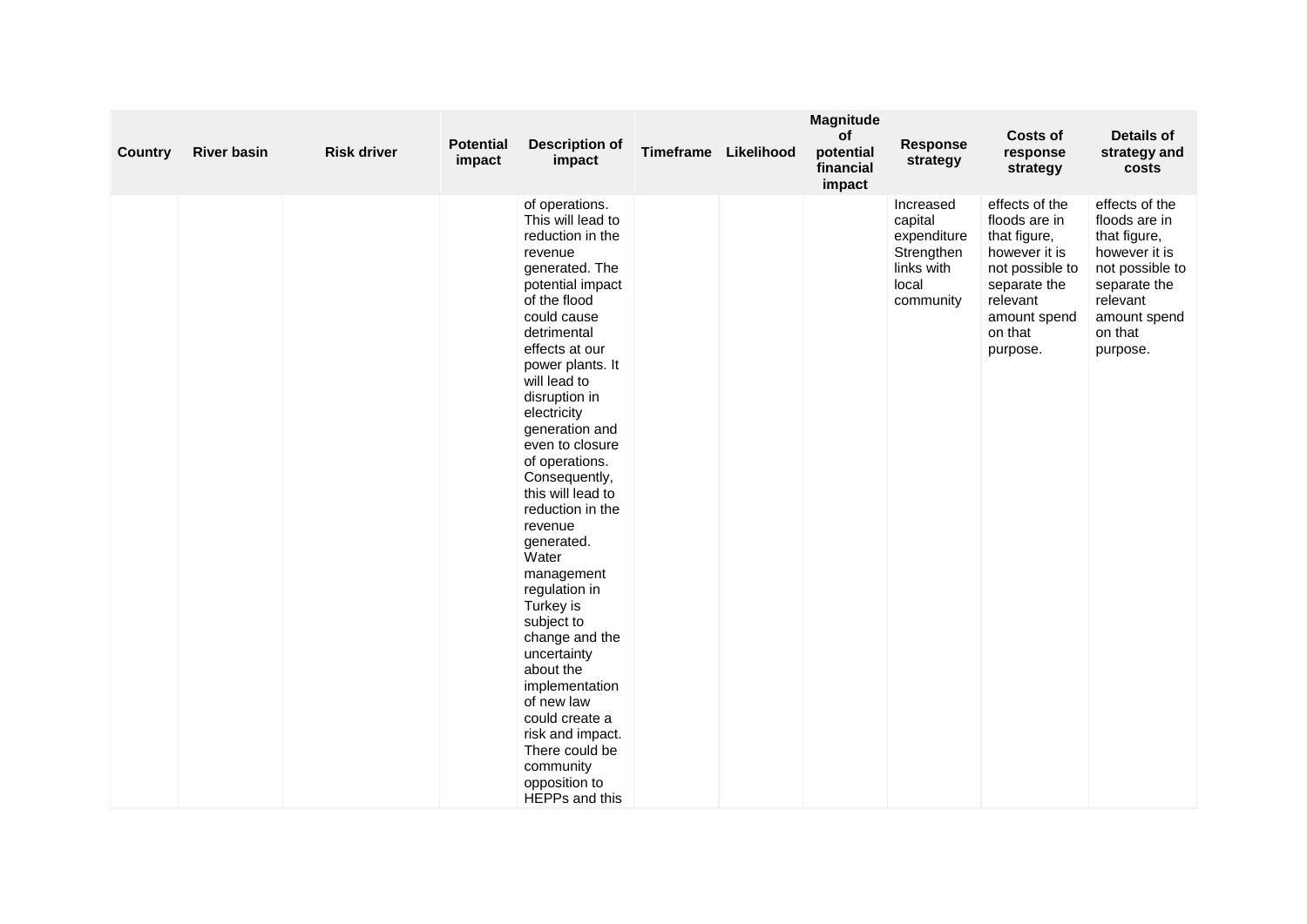| Country | <b>River basin</b>                      | <b>Risk driver</b>                                                                                                     | <b>Potential</b><br>impact | <b>Description of</b><br>impact                                                                                                                                                                                                                                                                                                                                                                                                                                           | Timeframe | Likelihood | <b>Magnitude</b><br>of<br>potential<br>financial<br>impact | <b>Response</b><br>strategy                                                                                                                                                                                         | Costs of<br>response<br>strategy                                                                                                                                                                                                                                                                                    | Details of<br>strategy and<br>costs                                                                                                                                                                                                                                                                                 |
|---------|-----------------------------------------|------------------------------------------------------------------------------------------------------------------------|----------------------------|---------------------------------------------------------------------------------------------------------------------------------------------------------------------------------------------------------------------------------------------------------------------------------------------------------------------------------------------------------------------------------------------------------------------------------------------------------------------------|-----------|------------|------------------------------------------------------------|---------------------------------------------------------------------------------------------------------------------------------------------------------------------------------------------------------------------|---------------------------------------------------------------------------------------------------------------------------------------------------------------------------------------------------------------------------------------------------------------------------------------------------------------------|---------------------------------------------------------------------------------------------------------------------------------------------------------------------------------------------------------------------------------------------------------------------------------------------------------------------|
|         |                                         |                                                                                                                        |                            | could lead to<br>disruption in<br>electricity<br>generation and<br>even to closure<br>of operations.<br>Consequently,<br>this will lead to<br>reduction in the<br>revenue<br>generated.                                                                                                                                                                                                                                                                                   |           |            |                                                            |                                                                                                                                                                                                                     |                                                                                                                                                                                                                                                                                                                     |                                                                                                                                                                                                                                                                                                                     |
| Turkey  | Other:<br>Marmara<br><b>River Basin</b> | Physical-Drought<br>Physical-Flooding<br>Regulatory-Regulatory<br>uncertainty<br>Reputational-<br>Community opposition | Reduction<br>in<br>revenue | We are<br>operating 1<br>HEPP in that<br>river basin. The<br>potential impact<br>of the drought<br>could lead to<br>disruption in<br>electricity<br>generation and<br>even to closure<br>of operations.<br>This will lead to<br>reduction in the<br>revenue<br>generated. The<br>potential impact<br>of the flood<br>could cause<br>detrimental<br>effects at our<br>power plant. It<br>will lead to<br>disruption in<br>electricity<br>generation and<br>even to closure | 1-3 years | Unlikely   | Low-<br>medium                                             | Develop<br>flood<br>emergency<br>plans<br>Engagement<br>with<br>community<br>Engagement<br>with public<br>policy<br>makers<br>Increased<br>capital<br>expenditure<br>Strengthen<br>links with<br>local<br>community | Until now,<br>Akenerji has<br>invested US\$<br>700,000,000 in<br>renewable<br>energy. The<br>investment<br>done to be<br>prevented<br>from<br>detrimental<br>effects of the<br>floods are in<br>that figure,<br>however it is<br>not possible to<br>separate the<br>relevant<br>amount spend<br>on that<br>purpose. | Until now,<br>Akenerji has<br>invested US\$<br>700,000,000 in<br>renewable<br>energy. The<br>investment<br>done to be<br>prevented<br>from<br>detrimental<br>effects of the<br>floods are in<br>that figure,<br>however it is<br>not possible to<br>separate the<br>relevant<br>amount spend<br>on that<br>purpose. |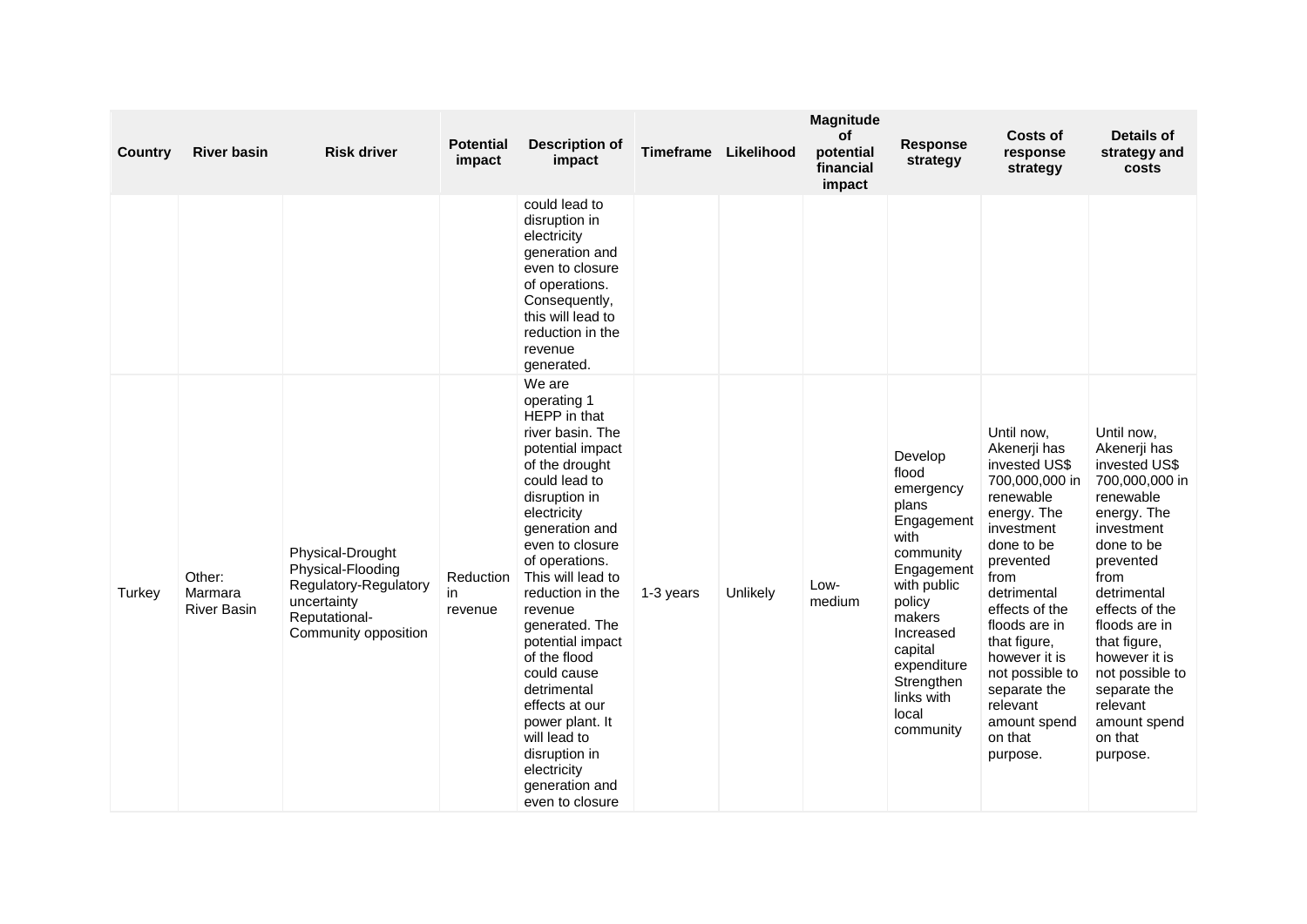| <b>Country</b> | <b>River basin</b>                                    | <b>Risk driver</b>                                                            | <b>Potential</b><br>impact | <b>Description of</b><br>impact                                                                                                                                                                                                                                                                                                                                                                                                                                                                                                                       | Timeframe | Likelihood | Magnitude<br><b>of</b><br>potential<br>financial<br>impact | <b>Response</b><br>strategy                          | <b>Costs of</b><br>response<br>strategy                      | <b>Details of</b><br>strategy and<br>costs                   |
|----------------|-------------------------------------------------------|-------------------------------------------------------------------------------|----------------------------|-------------------------------------------------------------------------------------------------------------------------------------------------------------------------------------------------------------------------------------------------------------------------------------------------------------------------------------------------------------------------------------------------------------------------------------------------------------------------------------------------------------------------------------------------------|-----------|------------|------------------------------------------------------------|------------------------------------------------------|--------------------------------------------------------------|--------------------------------------------------------------|
|                |                                                       |                                                                               |                            | of operations.<br>Consequently,<br>this will lead to<br>reduction in the<br>revenue<br>generated.<br>Water<br>management<br>regulation in<br>Turkey is<br>subject to<br>change and the<br>uncertainty<br>about the<br>implementation<br>of new law<br>could create a<br>risk and impact.<br>There could be<br>community<br>opposition to<br>HEPPs and this<br>could lead to<br>disruption in<br>electricity<br>generation and<br>even to closure<br>of operations.<br>Consequently,<br>this will lead to<br>reduction in the<br>revenue<br>generated. |           |            |                                                            |                                                      | Until now,                                                   | Until now,                                                   |
| Turkey         | Other: East<br><b>Black Sea</b><br><b>River Basin</b> | Physical-Drought<br>Physical-Flooding<br>Regulatory-Regulatory<br>uncertainty | Reduction<br>in<br>revenue | We are<br>operating 1<br>HEPP in that<br>river basin. The<br>potential impact                                                                                                                                                                                                                                                                                                                                                                                                                                                                         | 1-3 years | Unlikely   | Low-<br>medium                                             | Develop<br>flood<br>emergency<br>plans<br>Engagement | Akenerji has<br>invested US\$<br>700,000,000 in<br>renewable | Akenerji has<br>invested US\$<br>700,000,000 in<br>renewable |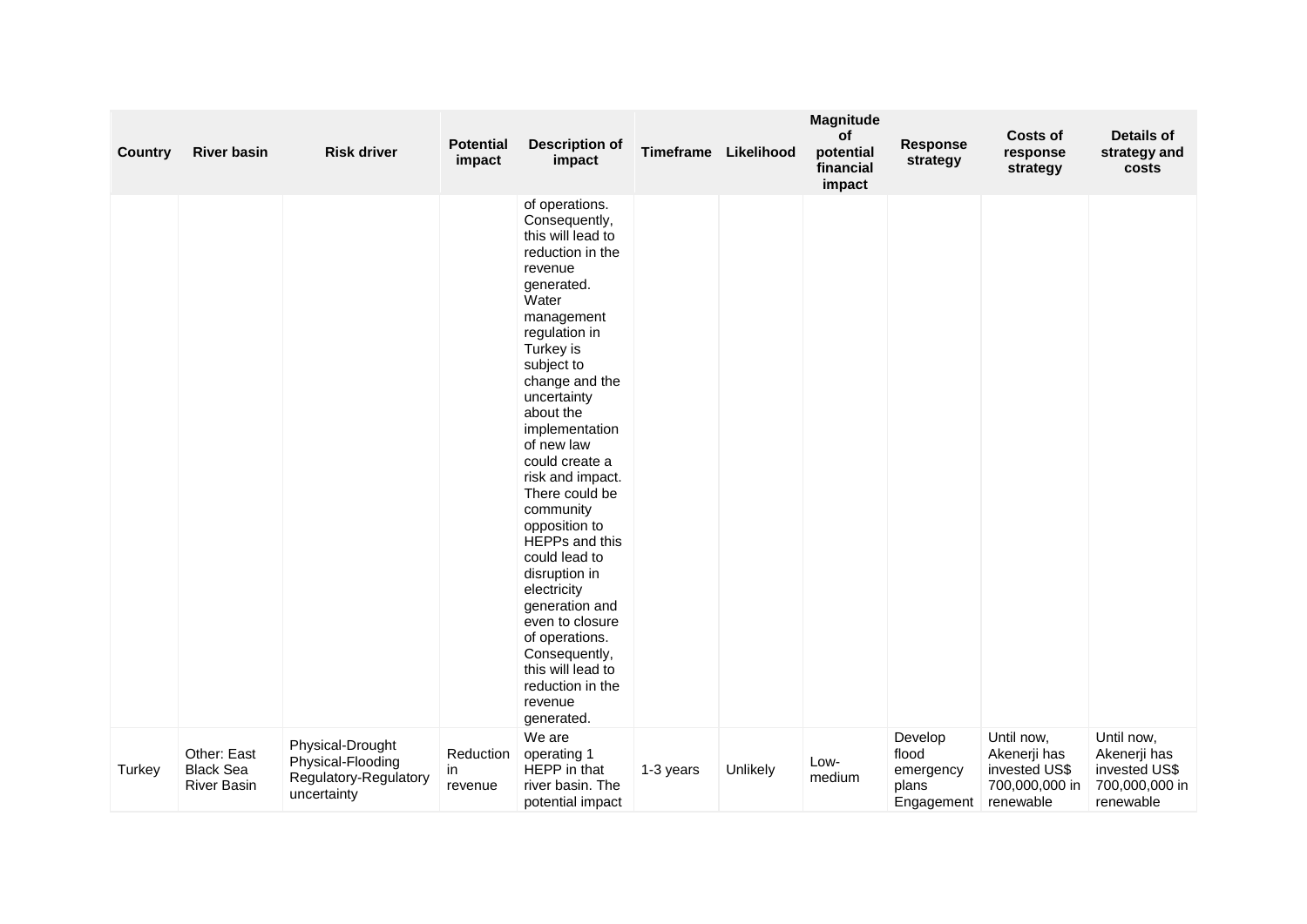| Country | <b>River basin</b> | <b>Risk driver</b>                    | <b>Potential</b><br>impact | <b>Description of</b><br>impact                                                                                                                                                                                                                                                                                                                                                                                                                                                                                                                                                                                                                | Timeframe | Likelihood | Magnitude<br>of<br>potential<br>financial<br>impact | <b>Response</b><br>strategy                                                                                                                                 | <b>Costs of</b><br>response<br>strategy                                                                                                                                                                                               | <b>Details of</b><br>strategy and<br>costs                                                                                                                                                                                            |
|---------|--------------------|---------------------------------------|----------------------------|------------------------------------------------------------------------------------------------------------------------------------------------------------------------------------------------------------------------------------------------------------------------------------------------------------------------------------------------------------------------------------------------------------------------------------------------------------------------------------------------------------------------------------------------------------------------------------------------------------------------------------------------|-----------|------------|-----------------------------------------------------|-------------------------------------------------------------------------------------------------------------------------------------------------------------|---------------------------------------------------------------------------------------------------------------------------------------------------------------------------------------------------------------------------------------|---------------------------------------------------------------------------------------------------------------------------------------------------------------------------------------------------------------------------------------|
|         |                    | Reputational-<br>Community opposition |                            | of the drought<br>could lead to<br>disruption in<br>electricity<br>generation and<br>even to closure<br>of operations.<br>This will lead to<br>reduction in the<br>revenue<br>generated. The<br>potential impact<br>of the flood<br>could cause<br>detrimental<br>effects at our<br>power plant. It<br>will lead to<br>disruption in<br>electricity<br>generation and<br>even to closure<br>of operations.<br>Consequently,<br>this will lead to<br>reduction in the<br>revenue<br>generated.<br>Water<br>management<br>regulation in<br>Turkey is<br>subject to<br>change and the<br>uncertainty<br>about the<br>implementation<br>of new law |           |            |                                                     | with<br>community<br>Engagement<br>with public<br>policy<br>makers<br>Increased<br>capital<br>expenditure<br>Strengthen<br>links with<br>local<br>community | energy. The<br>investment<br>done to be<br>prevented<br>from<br>detrimental<br>effects of the<br>floods are in<br>that figure,<br>however it is<br>not possible to<br>separate the<br>relevant<br>amount spend<br>on that<br>purpose. | energy. The<br>investment<br>done to be<br>prevented<br>from<br>detrimental<br>effects of the<br>floods are in<br>that figure,<br>however it is<br>not possible to<br>separate the<br>relevant<br>amount spend<br>on that<br>purpose. |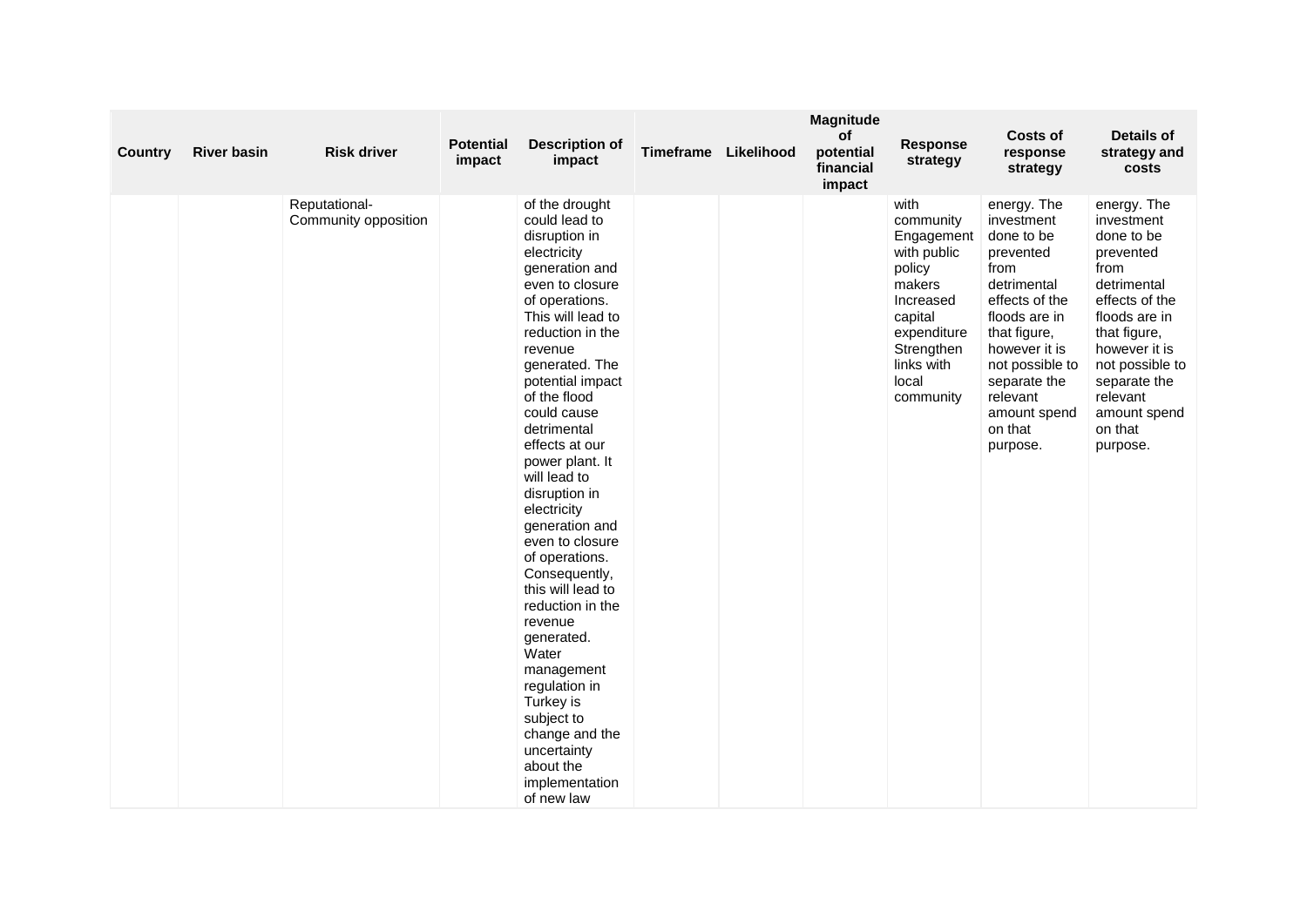| <b>Country</b> | <b>River basin</b>                            | <b>Risk driver</b>                                                                                       | <b>Potential</b><br>impact | <b>Description of</b><br>impact                                                                                                                                                                                                                                                                                                                              | <b>Timeframe</b> | Likelihood | <b>Magnitude</b><br>of<br>potential<br>financial<br>impact | Response<br>strategy                                                                                                                                                         | <b>Costs of</b><br>response<br>strategy                                                                                                                                                                                                                               | <b>Details of</b><br>strategy and<br>costs                                                                                                                                                                                                                            |
|----------------|-----------------------------------------------|----------------------------------------------------------------------------------------------------------|----------------------------|--------------------------------------------------------------------------------------------------------------------------------------------------------------------------------------------------------------------------------------------------------------------------------------------------------------------------------------------------------------|------------------|------------|------------------------------------------------------------|------------------------------------------------------------------------------------------------------------------------------------------------------------------------------|-----------------------------------------------------------------------------------------------------------------------------------------------------------------------------------------------------------------------------------------------------------------------|-----------------------------------------------------------------------------------------------------------------------------------------------------------------------------------------------------------------------------------------------------------------------|
|                |                                               |                                                                                                          |                            | could create a<br>risk and impact.<br>There could be<br>community<br>opposition to<br>HEPPs and this<br>could lead to<br>disruption in<br>electricity<br>generation and<br>even to closure<br>of operations.<br>Consequently,<br>this will lead to<br>reduction in the<br>revenue<br>generated.                                                              |                  |            |                                                            |                                                                                                                                                                              |                                                                                                                                                                                                                                                                       |                                                                                                                                                                                                                                                                       |
| Turkey         | Other:<br>Mediterranean<br><b>River Basin</b> | Physical-Flooding<br>Regulatory-Increased<br>difficulty in obtaining<br>withdrawals/operations<br>permit | Reduction<br>in<br>revenue | We are<br>operating a<br>NGCCPP in that<br>river basin. The<br>potential impact<br>of the flood<br>could cause<br>detrimental<br>effects at our<br>power plant. It<br>will lead to<br>disruption in<br>electricity<br>generation and<br>even to closure<br>of operations.<br>Consequently,<br>this will lead to<br>reduction in the<br>revenue<br>generated. | 1-3 years        | Unlikely   | High                                                       | Develop<br>flood<br>emergency<br>plans<br>Engagement<br>with<br>community<br>Engagement<br>with public<br>policy<br>makers<br>Strengthen<br>links with<br>local<br>community | Approximately<br>US\$<br>900,000,000<br>has been<br>invested to<br>establish our<br>state of art<br><b>Natural Gas</b><br>Combined<br><b>Cycle Power</b><br>Plant with a<br>desalination<br>system that<br>makes the use<br>of seawater<br>possible for<br>the plant. | Approximately<br>US\$<br>900,000,000<br>has been<br>invested to<br>establish our<br>state of art<br><b>Natural Gas</b><br>Combined<br><b>Cycle Power</b><br>Plant with a<br>desalination<br>system that<br>makes the use<br>of seawater<br>possible for<br>the plant. |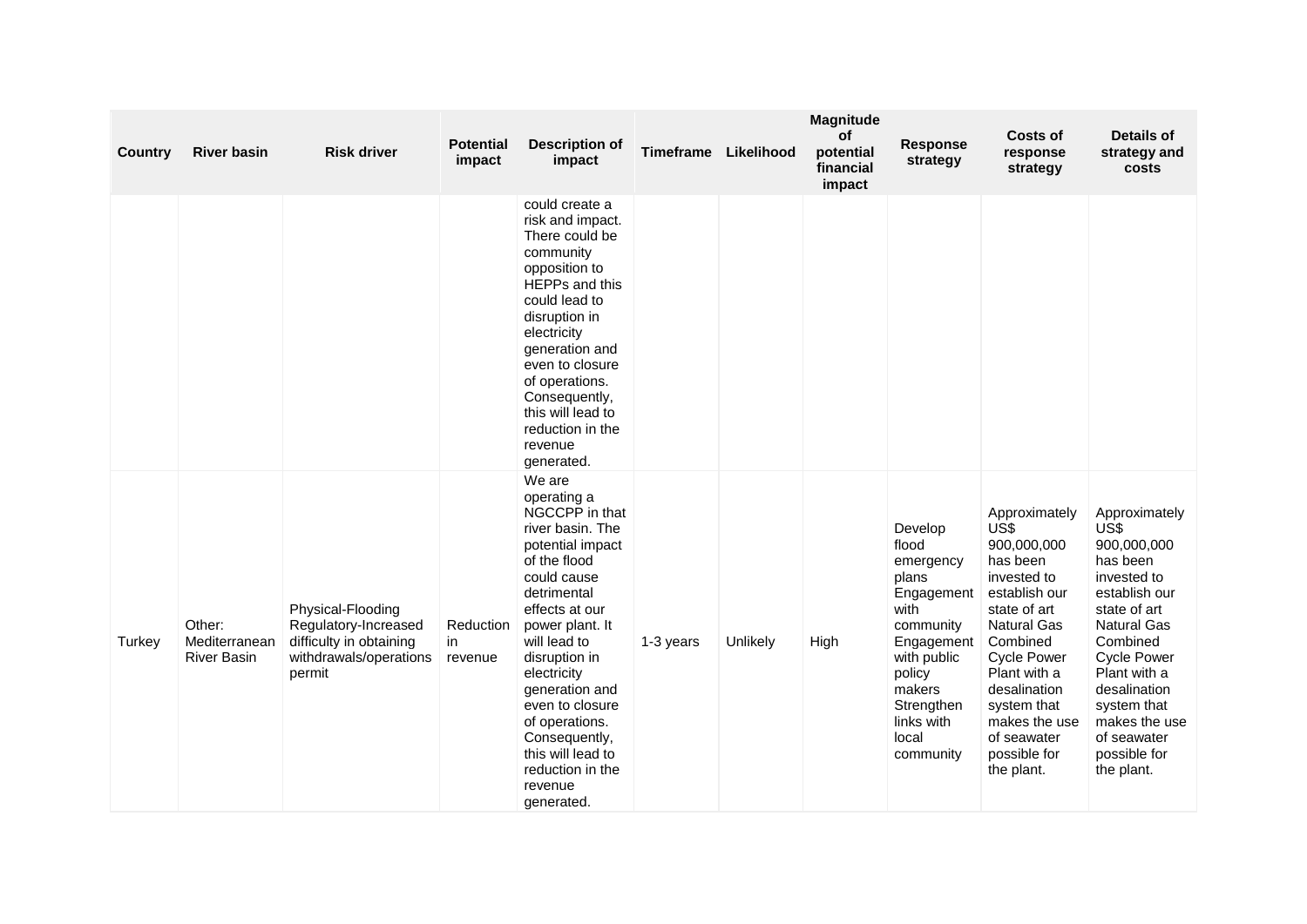| Country | <b>River basin</b> | <b>Risk driver</b> | <b>Potential</b><br>impact | <b>Description of</b><br>impact                                                                                                                                                 | Timeframe | Likelihood | Magnitude<br><b>of</b><br>potential<br>financial<br>impact | <b>Response</b><br>strategy | <b>Costs of</b><br>response<br>strategy | Details of<br>strategy and<br>costs |
|---------|--------------------|--------------------|----------------------------|---------------------------------------------------------------------------------------------------------------------------------------------------------------------------------|-----------|------------|------------------------------------------------------------|-----------------------------|-----------------------------------------|-------------------------------------|
|         |                    |                    |                            | Water<br>management<br>regulation in<br>Turkey is<br>subject to<br>change and the<br>uncertainty<br>about the<br>implementation<br>of law could<br>create a risk<br>and impact. |           |            |                                                            |                             |                                         |                                     |

### **W3.2f**

**Please choose the option that best explains why you do not consider your organization to be exposed to water risks in your supply chain that could generate a substantive change in your business, operations, revenue or expenditure**

| <b>Primary</b><br>reason | Please explain                                                                                                                                                                                                                                                                                                                                                            |
|--------------------------|---------------------------------------------------------------------------------------------------------------------------------------------------------------------------------------------------------------------------------------------------------------------------------------------------------------------------------------------------------------------------|
| Not yet<br>evaluated     | Akenerii puts importance on both direct and indirect water management. Being the one and only CDP Turkey Water Programme participant from Turkish<br>energy sector is one of the examples. At the first attempt, we are improving our internal systems, policies, assessments and strategies. In the future; we are<br>willing to disseminate it through our value chain. |

**Further Information**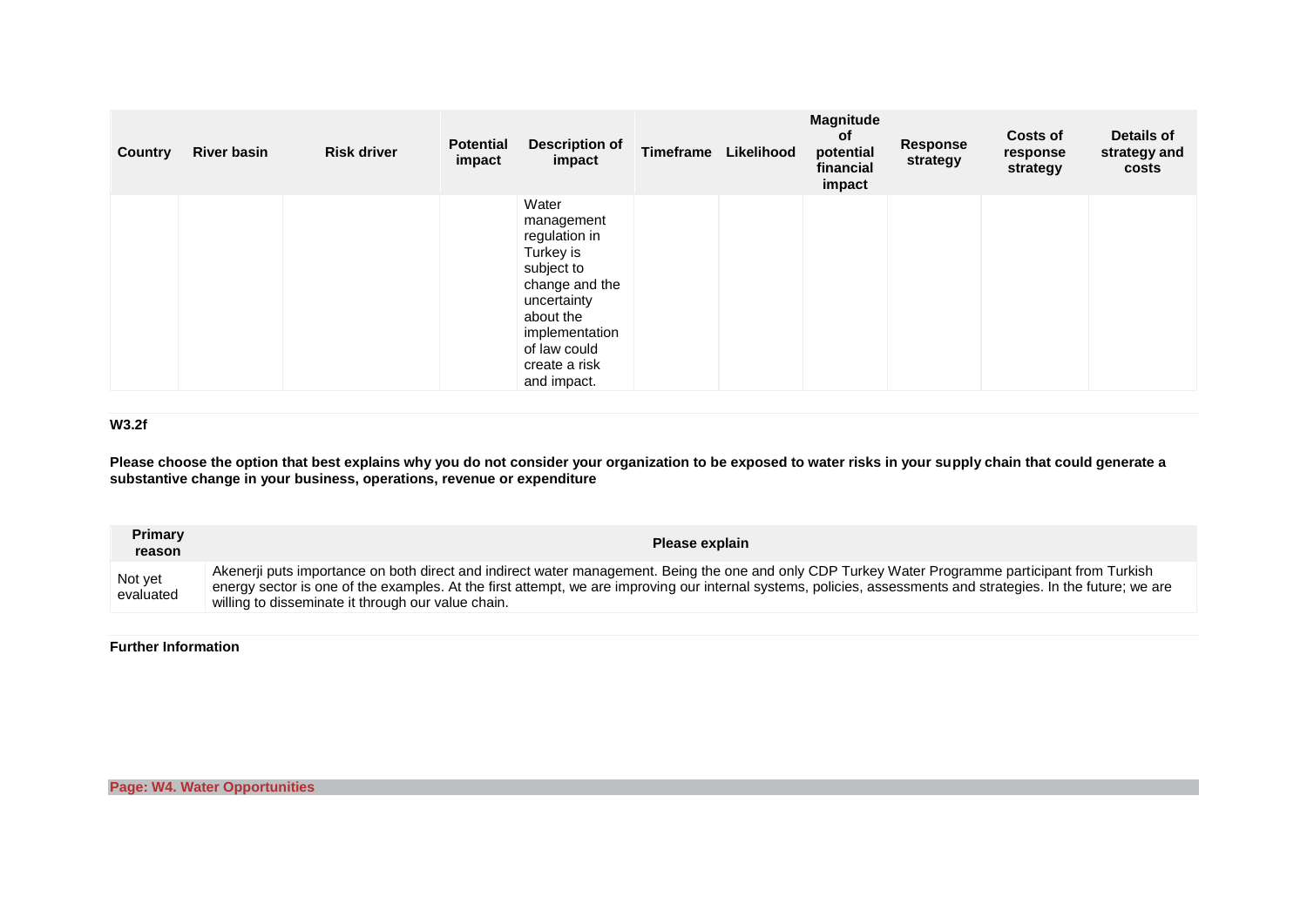## **W4.1**

**Does water present strategic, operational or market opportunities that substantively benefit/have the potential to benefit your organization?**

Yes

**W4.1a**

**Please describe the opportunities water presents to your organization and your strategies to realize them**

| Country<br>or region | Opportunity                                                                                                                     | Strategy to realize opportunity                                                                                                                                                                                                                                                                                                                                                                                                                                                                                                                                                                                                                                                                                                                                                                                                                                                                                                                                                                | <b>Estimated</b><br>timeframe | Please explain                                                                                                                                                                                           |
|----------------------|---------------------------------------------------------------------------------------------------------------------------------|------------------------------------------------------------------------------------------------------------------------------------------------------------------------------------------------------------------------------------------------------------------------------------------------------------------------------------------------------------------------------------------------------------------------------------------------------------------------------------------------------------------------------------------------------------------------------------------------------------------------------------------------------------------------------------------------------------------------------------------------------------------------------------------------------------------------------------------------------------------------------------------------------------------------------------------------------------------------------------------------|-------------------------------|----------------------------------------------------------------------------------------------------------------------------------------------------------------------------------------------------------|
| Turkey               | Carbon<br>management<br>Climate<br>change<br>adaptation<br>Competitive<br>advantage<br>Cost savings<br>Increased<br>brand value | Akenerji put great importance on Climate Change Adaptation and Mitigation<br>Activities. We are proud to be the first energy company in Turkey to issue a<br>Sustainability Report (for 2014 reporting period) based on GRI G4. Since 2010,<br>Akenerji has received certification for ISO 14001: 2004 Environment<br>Management Systems. Moreover, as of 2015, Akenerji has been the one and<br>only energy company to participate in the CDP Turkey Water Program. In<br>addition to natural gas-based generation, Akenerji also makes large-scale<br>investments in renewable energy sources. Akenerji started to diversify the<br>sources of its generation portfolio significantly starting in 2005. In 2009, Akenerji<br>launched its first wind energy generation plant, Ayyıldız WPP. In comparison to<br>the other thermal electricity generation types such as lignite, coal, gas oil & fuel<br>oil; Hydroelectric Power Plants have a cleaner technology and low cost<br>advantage. | 1-3 years                     | Akenerii put great importance on Climate<br>Change Adaptation and Mitigation<br>Activities. In parallel to that, Akenerji has<br>invested US\$ 700,000,000 in renewable<br>energy until the end of 2015. |

**Further Information**

**Module: Accounting**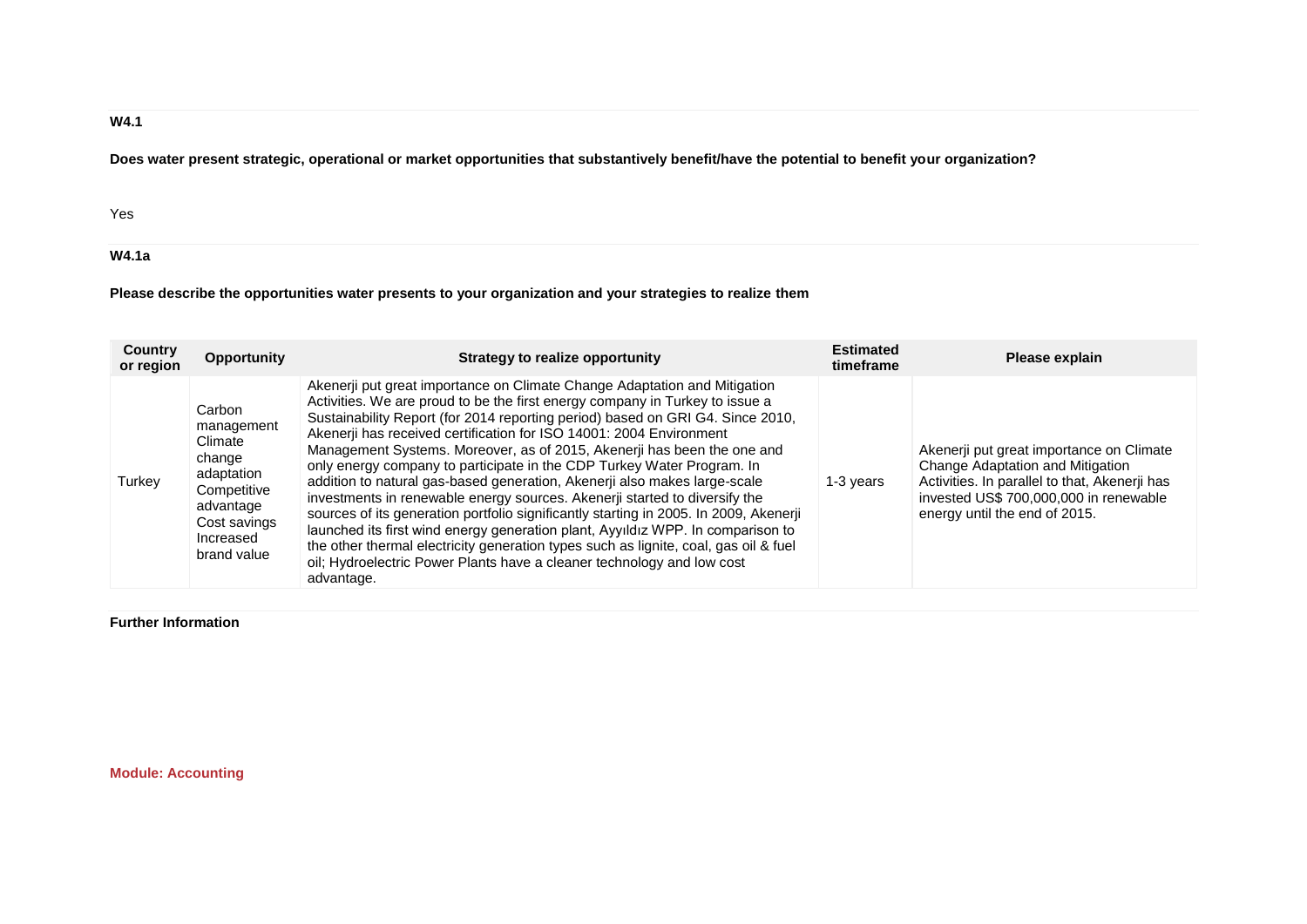# **W5.1**

**Water withdrawals: for the reporting year, please complete the table below with water accounting data for all facilities included in your answer to W3.2a**

| <b>Facility reference</b><br>number | <b>Country</b> | <b>River basin</b>                  | <b>Facility</b><br>name      | <b>Total water</b><br>withdrawals<br>(megaliters/year) at<br>this facility | How does the total<br>water withdrawals at<br>this facility compare<br>to the last reporting<br>year? | Please explain                                                                                                                                                                                                                                                                                                                                              |
|-------------------------------------|----------------|-------------------------------------|------------------------------|----------------------------------------------------------------------------|-------------------------------------------------------------------------------------------------------|-------------------------------------------------------------------------------------------------------------------------------------------------------------------------------------------------------------------------------------------------------------------------------------------------------------------------------------------------------------|
| Facility 1                          | Turkey         | Other: Seyhan<br><b>River Basin</b> | <b>FEKE I</b><br><b>HEPP</b> | 0.46                                                                       | Higher                                                                                                | Water withdrawals seem increased by 32%, but it<br>particularly sourcing from the improvements in the<br>measurement system. Last year was our first year of<br>participation to CDP Turkey Water Programme. The<br>figures of 2014 were more based on the assumptions<br>and indirect calculations, but the figures of 2015 is<br>more based on metering.  |
| Facility 2                          | Turkey         | Other: Seyhan<br><b>River Basin</b> | FEKE II<br><b>HEPP</b>       | 0.77                                                                       | Much higher                                                                                           | Water withdrawals seem increased by 100%, but it<br>particularly sourcing from the improvements in the<br>measurement system. Last year was our first year of<br>participation to CDP Turkey Water Programme. The<br>figures of 2014 were more based on the assumptions<br>and indirect calculations, but the figures of 2015 is<br>more based on metering. |
| Facility 3                          | Turkey         | Other: Seyhan<br><b>River Basin</b> | HİMMETLİ<br><b>HEPP</b>      | 1.60                                                                       | Much higher                                                                                           | Water withdrawals seem increased by 143%, but it<br>particularly sourcing from the improvements in the<br>measurement system. Last year was our first year of<br>participation to CDP Turkey Water Programme. The<br>figures of 2014 were more based on the assumptions<br>and indirect calculations, but the figures of 2015 is<br>more based on metering. |
| Facility 4                          | Turkey         | Other: Seyhan<br><b>River Basin</b> | GÖKKAYA<br><b>HEPP</b>       | 0.77                                                                       | Much higher                                                                                           | Water withdrawals seem increased by 190%, but it<br>particularly sourcing from the improvements in the<br>measurement system. Last year was our first year of<br>participation to CDP Turkey Water Programme. The<br>figures of 2014 were more based on the assumptions<br>and indirect calculations, but the figures of 2015 is<br>more based on metering. |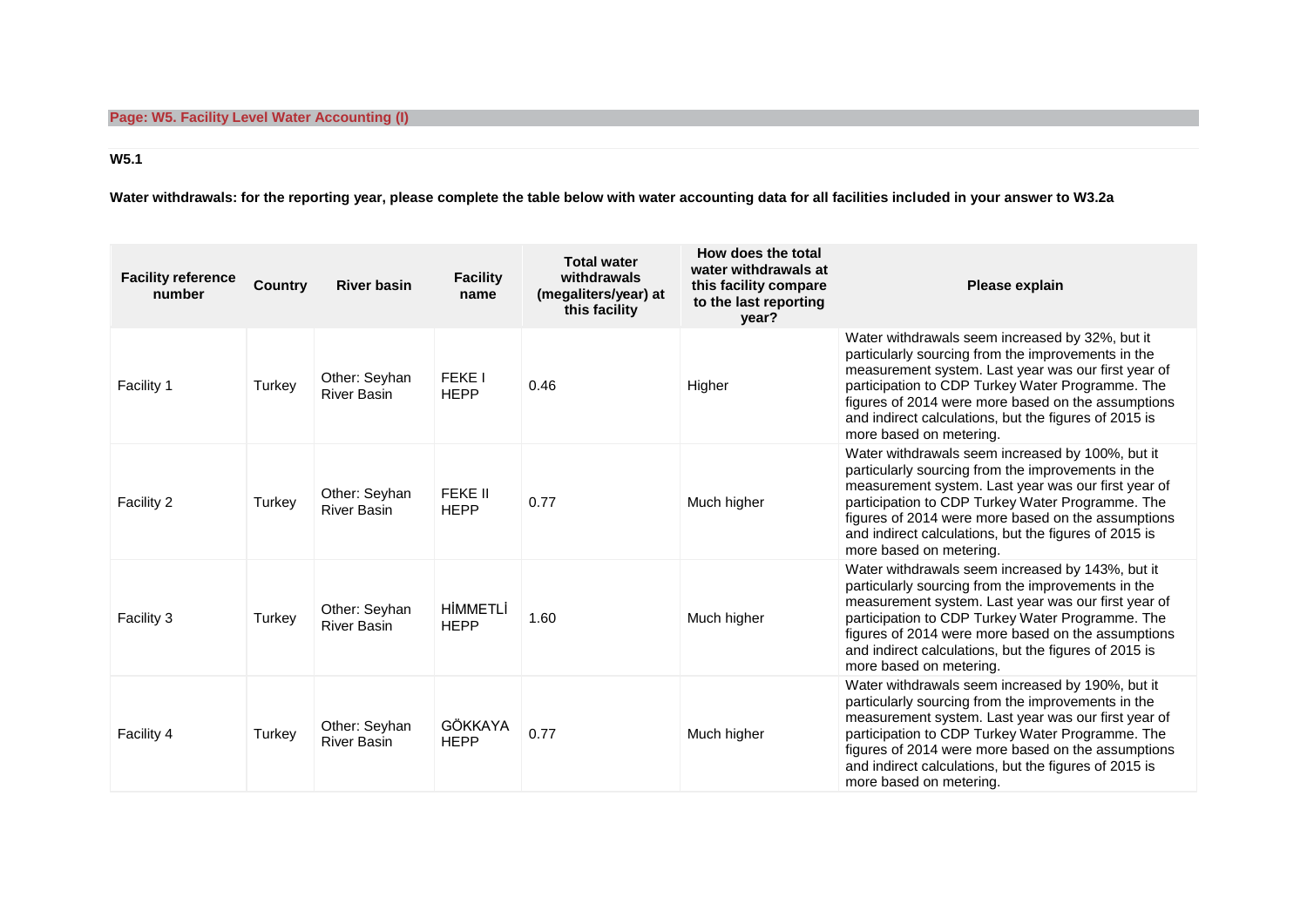| <b>Facility reference</b><br>number | <b>Country</b> | <b>River basin</b>                             | <b>Facility</b><br>name       | <b>Total water</b><br>withdrawals<br>(megaliters/year) at<br>this facility | How does the total<br>water withdrawals at<br>this facility compare<br>to the last reporting<br>year? | Please explain                                                                                                                                                                                                                                                                                                                                             |
|-------------------------------------|----------------|------------------------------------------------|-------------------------------|----------------------------------------------------------------------------|-------------------------------------------------------------------------------------------------------|------------------------------------------------------------------------------------------------------------------------------------------------------------------------------------------------------------------------------------------------------------------------------------------------------------------------------------------------------------|
| Facility 5                          | Turkey         | Tigris &<br>Euphrates                          | <b>BURÇ</b><br><b>HEPP</b>    | 0.24                                                                       | Lower                                                                                                 | Water withdrawals for 2015 is 1% lower than the last<br>year.                                                                                                                                                                                                                                                                                              |
| Facility 6                          | Turkey         | Tigris &<br>Euphrates                          | <b>BULAM</b><br><b>HEPP</b>   | 0.14                                                                       | Higher                                                                                                | Water withdrawals for 2015 increased by 10% in<br>comparison to last year.                                                                                                                                                                                                                                                                                 |
| <b>Facility 7</b>                   | Turkey         | Other: Marmara<br><b>River Basin</b>           | <b>ULUABAT</b><br><b>HEPP</b> | 2.69                                                                       | Higher                                                                                                | Water withdrawals seem increased by 38%, but it<br>particularly sourcing from the improvements in the<br>measurement system. Last year was our first year of<br>participation to CDP Turkey Water Programme. The<br>figures of 2014 were more based on the assumptions<br>and indirect calculations, but the figures of 2015 is<br>more based on metering. |
| Facility 8                          | Turkey         | Other: East<br><b>Black Sea River</b><br>Basin | <b>AKOCAK</b><br><b>HEPP</b>  | 0.14                                                                       | Lower                                                                                                 | Water withdrawals for 2015 decreased by 6% in<br>comparison to last year.                                                                                                                                                                                                                                                                                  |
| <b>Facility 9</b>                   | Turkey         | Other:<br>Mediterranean<br><b>River Basin</b>  | <b>ERZIN</b><br><b>NGCCPP</b> | 11831.28                                                                   | Higher                                                                                                | Water withdrawals seem increased by 107%, but Erzin<br>NGCCPP started its operations on September 2014.<br>Therefore, for the last year it operated for only 3<br>months, where it operated during whole year of 2015.                                                                                                                                     |

**Further Information**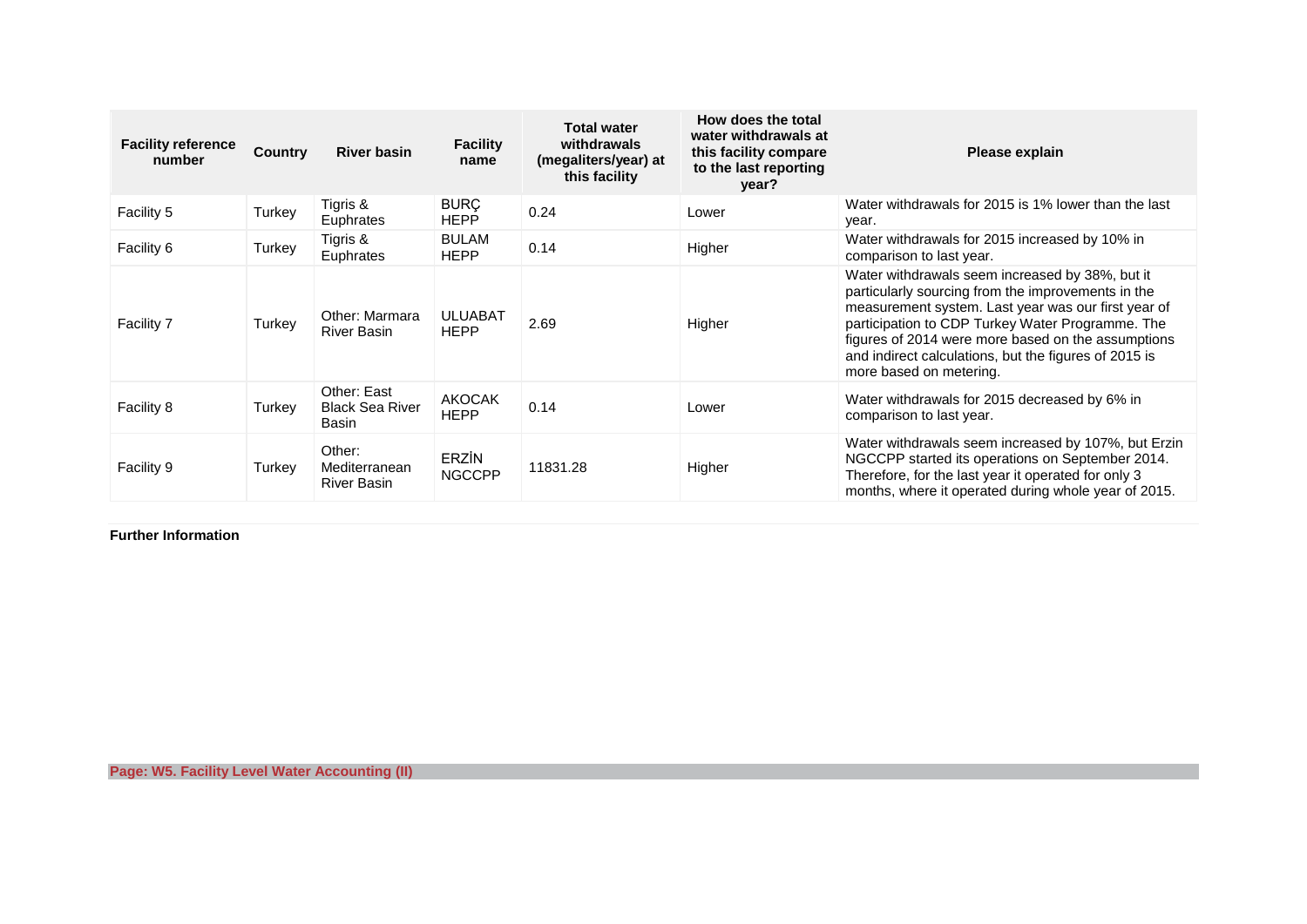# **W5.1a**

**Water withdrawals: for the reporting year, please provide withdrawal data, in megaliters per year, for the water sources used for all facilities reported in W5.1**

| <b>Facility</b><br>reference<br>number | Fresh<br>surface<br>water | <b>Brackish</b><br>surface<br>water/seawater | Rainwater        | Groundwater<br>(renewable) | Groundwater<br>(non-<br>renewable) | Produced/process<br>water | <b>Municipal</b><br>water | Wastewater<br>from another<br>organization | <b>Comment</b>                                                                                                       |
|----------------------------------------|---------------------------|----------------------------------------------|------------------|----------------------------|------------------------------------|---------------------------|---------------------------|--------------------------------------------|----------------------------------------------------------------------------------------------------------------------|
| Facility 1                             | 0.46                      | 0                                            | $\mathbf 0$      | 0                          | $\mathbf 0$                        | $\mathsf{O}\xspace$       | 0                         | 0                                          | Feke I HEPP uses only<br>fresh surface water.                                                                        |
| Facility 2                             | 0.77                      | 0                                            | $\mathbf 0$      | 0                          | $\mathbf 0$                        | $\mathbf 0$               | $\mathbf 0$               | $\mathbf 0$                                | Feke II HEPP uses<br>only fresh surface<br>water.                                                                    |
| Facility 3                             | 1.60                      | 0                                            | $\boldsymbol{0}$ | $\pmb{0}$                  | 0                                  | $\pmb{0}$                 | 0                         | 0                                          | Himmetli HEPP uses<br>only fresh surface<br>water.                                                                   |
| Facility 4                             | 0.77                      | $\Omega$                                     | $\mathbf 0$      | $\pmb{0}$                  | $\Omega$                           | $\mathbf 0$               | $\mathbf 0$               | $\mathbf 0$                                | Gökkaya HEPP uses<br>only fresh surface<br>water.                                                                    |
| Facility 5                             | 0                         | $\Omega$                                     | $\mathbf 0$      | 0.24                       | $\mathbf 0$                        | $\pmb{0}$                 | 0                         | 0                                          | Burç HEPP uses only<br>renewable<br>groundwater.                                                                     |
| Facility 6                             | 0.14                      | $\mathbf 0$                                  | 0                | 0                          | $\mathsf{O}\xspace$                | $\mathbf 0$               | $\mathbf 0$               | 0                                          | Bulam HEPP uses only<br>fresh surface water.                                                                         |
| Facility 7                             | $\mathbf 0$               | 0                                            | $\mathbf 0$      | 2.69                       | $\mathbf 0$                        | $\pmb{0}$                 | $\mathbf 0$               | 0                                          | Uluabat HEPP uses<br>only renewable<br>groundwater.                                                                  |
| Facility 8                             | 0                         | 0                                            | $\mathbf 0$      | 0.14                       | $\pmb{0}$                          | $\pmb{0}$                 | 0                         | $\mathbf 0$                                | Akocak HEPP uses<br>only renewable<br>groundwater.                                                                   |
| Facility 9                             | 0                         | 11831.28                                     | 0                | 0                          | 0                                  | $\pmb{0}$                 | $\mathbf 0$               | 0                                          | Erzin NGCCPP uses<br>seawater, Desalination<br>system has established<br>to minimize its<br>environmental footprint. |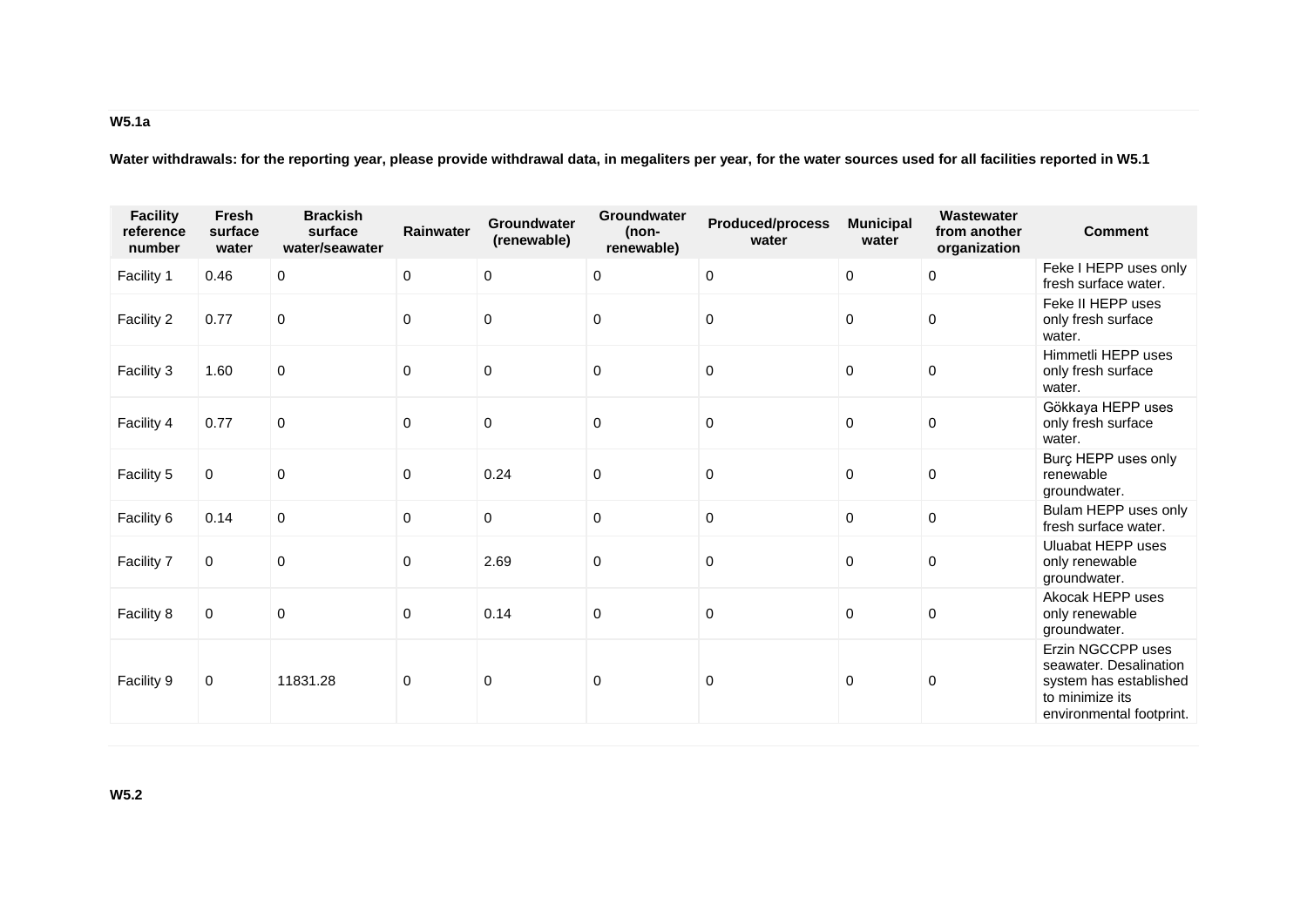**Water discharge: for the reporting year, please complete the table below with water accounting data for all facilities included in your answer to W3.2a**

| <b>Facility</b><br>reference<br>number | <b>Total water discharged</b><br>(megaliters/year) at this<br>facility | How does the total water discharged<br>at this facility compare to the last<br>reporting year? | Please explain                                                                                                                                                                                                |
|----------------------------------------|------------------------------------------------------------------------|------------------------------------------------------------------------------------------------|---------------------------------------------------------------------------------------------------------------------------------------------------------------------------------------------------------------|
| <b>Facility 1</b>                      | 0.27                                                                   | Much higher                                                                                    | Total water discharged was increased by 44%.                                                                                                                                                                  |
| Facility 2                             | 0.23                                                                   | Much lower                                                                                     | Total water discharged was decreased by 28%.                                                                                                                                                                  |
| Facility 3                             | 0.41                                                                   | Much lower                                                                                     | Total water discharged was decreased by 20%.                                                                                                                                                                  |
| Facility 4                             | 0.07                                                                   | Much lower                                                                                     | Total water discharged was decreased by 27%.                                                                                                                                                                  |
| Facility 5                             | 0.06                                                                   | About the same                                                                                 | Total water discharged was same.                                                                                                                                                                              |
| Facility 6                             | 0.06                                                                   | About the same                                                                                 | Total water discharged was same.                                                                                                                                                                              |
| Facility 7                             | 0.21                                                                   | Lower                                                                                          | Total water discharged was decreased by 8%.                                                                                                                                                                   |
| Facility 8                             | 0.03                                                                   | About the same                                                                                 | Total water discharged was same.                                                                                                                                                                              |
| Facility 9                             | 11583.06                                                               | Much higher                                                                                    | Water discharged increased by 110%, but Erzin NGCCPP started its<br>operations on September 2014. Therefore, for the last year it operated for<br>only 3 months, where it operated during whole year of 2015. |

## **W5.2a**

**Water discharge: for the reporting year, please provide water discharge data, in megaliters per year, by destination for all facilities reported in W5.2**

| <b>Facility</b><br>reference<br>number | Fresh<br>surface<br>water | <b>Municipal/industrial wastewater</b><br>treatment plant | <b>Seawater</b> | Groundwater | Wastewater for another<br>organization | <b>Comment</b>                                                                      |
|----------------------------------------|---------------------------|-----------------------------------------------------------|-----------------|-------------|----------------------------------------|-------------------------------------------------------------------------------------|
| Facility 1                             | 0                         | 0.27                                                      | $\Omega$        | $\Omega$    | 0                                      | Wastewater is sent to Municipal<br>Wastewater Treatment Plant with septic<br>tanks. |
| Facility 2                             | 0                         | 0.23                                                      | 0               | $\Omega$    | 0                                      | Wastewater is sent to Municipal<br>Wastewater Treatment Plant with septic<br>tanks. |
| Facility 3                             | 0                         | 0.41                                                      | 0               | $\Omega$    | 0                                      | Wastewater is sent to Municipal<br>Wastewater Treatment Plant with septic<br>tanks. |
| Facility 4                             | 0                         | 0.07                                                      | 0               | $\Omega$    | 0                                      | Wastewater is sent to Municipal<br>Wastewater Treatment Plant with septic<br>tanks. |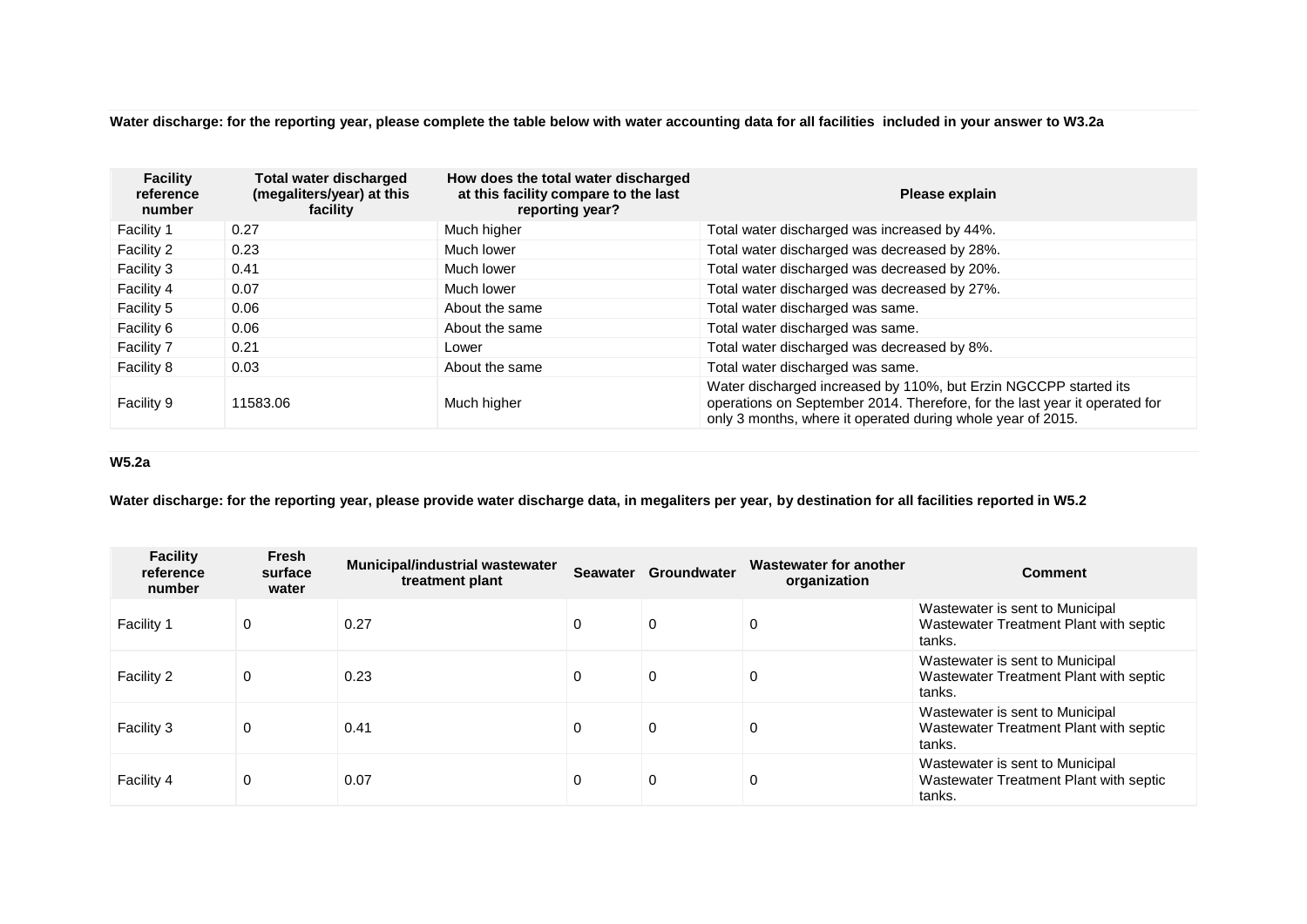| <b>Facility</b><br>reference<br>number | <b>Fresh</b><br>surface<br>water | <b>Municipal/industrial wastewater</b><br>treatment plant | <b>Seawater</b> | Groundwater    | Wastewater for another<br>organization | <b>Comment</b>                                                                      |
|----------------------------------------|----------------------------------|-----------------------------------------------------------|-----------------|----------------|----------------------------------------|-------------------------------------------------------------------------------------|
| Facility 5                             | $\Omega$                         | 0.06                                                      | 0               | $\Omega$       | $\Omega$                               | Wastewater is sent to Municipal<br>Wastewater Treatment Plant with septic<br>tanks. |
| Facility 6                             | 0                                | 0.06                                                      | 0               | $\Omega$       | 0                                      | Wastewater is sent to Municipal<br>Wastewater Treatment Plant with septic<br>tanks. |
| Facility 7                             | 0                                | 0.21                                                      | 0               | 0              | 0                                      | Wastewater is sent to Municipal<br>Wastewater Treatment Plant with septic<br>tanks. |
| Facility 8                             | $\Omega$                         | 0.03                                                      | 0               | $\Omega$       | 0                                      | Wastewater is sent to Municipal<br>Wastewater Treatment Plant with septic<br>tanks. |
| Facility 9                             | 0                                | 0                                                         | 11583.06        | $\overline{0}$ | 0                                      | Water is discharged to deepsea with<br>relevant environmental permit.               |

## **W5.3**

# **Water consumption: for the reporting year, please provide water consumption data for all facilities reported in W3.2a**

| <b>Facility</b><br>reference<br>number | <b>Consumption</b><br>(megaliters/year) | How does this<br>compare to the last<br>reporting year? | Please explain                                                                                                                                                                                                                                                                                                                                            |
|----------------------------------------|-----------------------------------------|---------------------------------------------------------|-----------------------------------------------------------------------------------------------------------------------------------------------------------------------------------------------------------------------------------------------------------------------------------------------------------------------------------------------------------|
| <b>Facility 1</b>                      | 0.19                                    | Higher                                                  | Water consumption seems to be increased by 17%, but it particularly sourcing from the improvements in<br>the measurement system. Last year was our first year of participation to CDP Turkey Water Programme.<br>The figures of 2014 were more based on the assumptions and indirect calculations, but the figures of 2015<br>is more based on metering.  |
| Facility 2                             | 0.54                                    | Much higher                                             | Water consumption seems to be increased by 749%, but it particularly sourcing from the improvements in<br>the measurement system. Last year was our first year of participation to CDP Turkey Water Programme.<br>The figures of 2014 were more based on the assumptions and indirect calculations, but the figures of 2015<br>is more based on metering. |
| Facility 3                             | 1.19                                    | Much higher                                             | Water consumption seems to be increased by 685%, but it particularly sourcing from the improvements in<br>the measurement system. Last year was our first year of participation to CDP Turkey Water Programme.<br>The figures of 2014 were more based on the assumptions and indirect calculations, but the figures of 2015<br>is more based on metering. |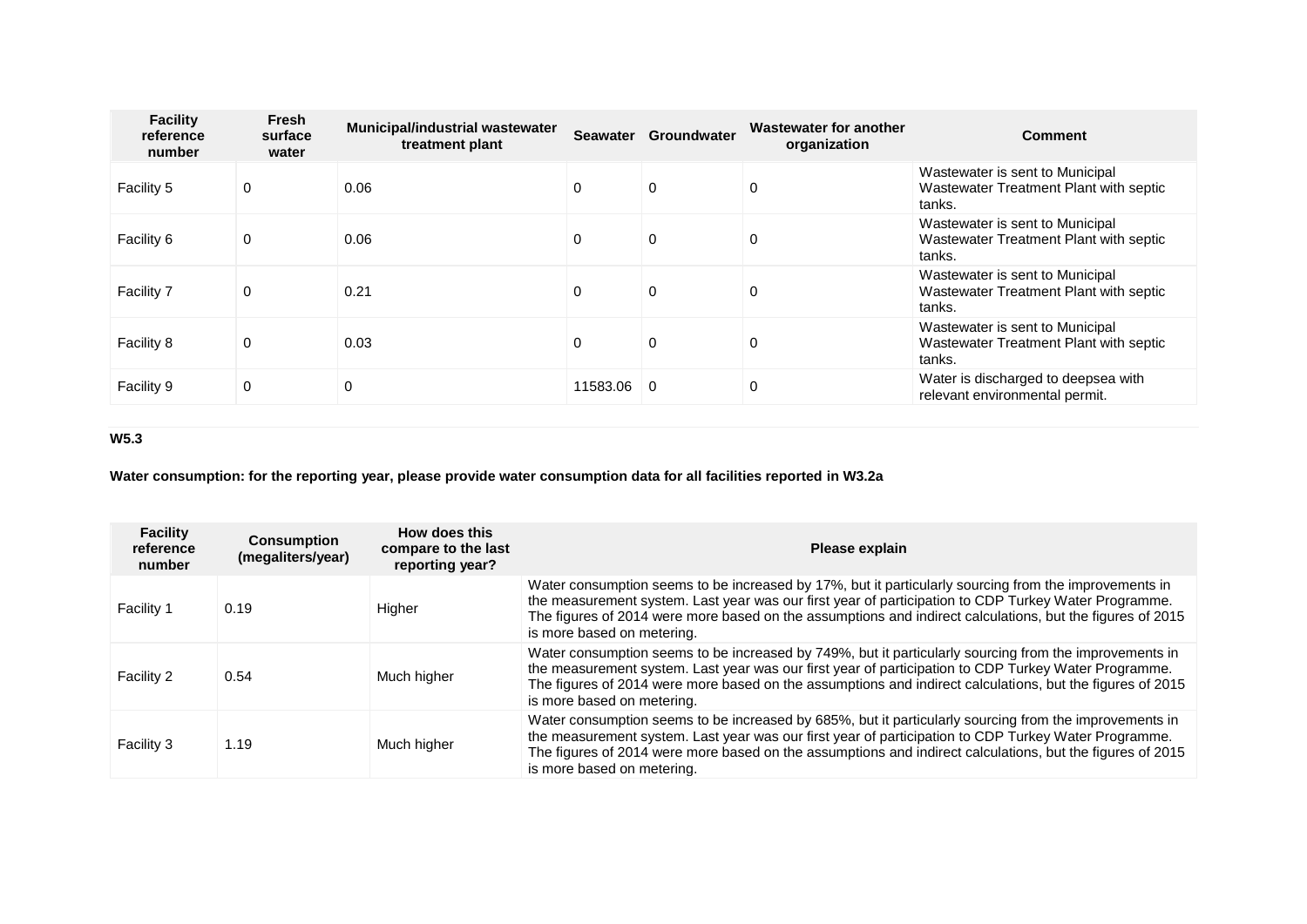| <b>Facility</b><br>reference<br>number | <b>Consumption</b><br>(megaliters/year) | How does this<br>compare to the last<br>reporting year? | Please explain                                                                                                                                                                                                                                                                                                                                            |
|----------------------------------------|-----------------------------------------|---------------------------------------------------------|-----------------------------------------------------------------------------------------------------------------------------------------------------------------------------------------------------------------------------------------------------------------------------------------------------------------------------------------------------------|
| Facility 4                             | 0.70                                    | Much higher                                             | Water consumption seems to be increased by 301%, but it particularly sourcing from the improvements in<br>the measurement system. Last year was our first year of participation to CDP Turkey Water Programme.<br>The figures of 2014 were more based on the assumptions and indirect calculations, but the figures of 2015<br>is more based on metering. |
| Facility 5                             | 0.18                                    | Lower                                                   | Water consumption decreased by 1%.                                                                                                                                                                                                                                                                                                                        |
| Facility 6                             | 0.08                                    | Higher                                                  | Water consumption increased by 17%.                                                                                                                                                                                                                                                                                                                       |
| Facility 7                             | 2.49                                    | Much higher                                             | Water consumption increased by 44%.                                                                                                                                                                                                                                                                                                                       |
| Facility 8                             | 0.12                                    | Lower                                                   | Water consumption decreased by 7%.                                                                                                                                                                                                                                                                                                                        |
| Facility 9                             | 248.22                                  | Higher                                                  | Water discharged increased by 14%, but Erzin NGCCPP started its operations on September 2014.<br>Therefore, for the last year it operated for only 3 months, where it operated during whole year of 2015.                                                                                                                                                 |

## **W5.4**

**For all facilities reported in W3.2a what proportion of their water accounting data has been externally verified?**

| <b>Water aspect</b>                                                   | % verification | What standard and methodology was used?                          |
|-----------------------------------------------------------------------|----------------|------------------------------------------------------------------|
| Water withdrawals- total volumes                                      | Not verified   | Metering, assumptions, extrapolations, and estimations are used. |
| Water withdrawals- volume by sources                                  | Not verified   | Metering, assumptions, extrapolations, and estimations are used. |
| Water discharges- total volumes                                       | Not verified   | Metering, assumptions, extrapolations, and estimations are used. |
| Water discharges- volume by destination                               | Not verified   | Metering, assumptions, extrapolations, and estimations are used. |
| Water discharges- volume by treatment method                          | Not verified   | Metering, assumptions, extrapolations, and estimations are used. |
| Water discharge quality data- quality by standard effluent parameters | Not verified   | Metering, assumptions, extrapolations, and estimations are used. |
| Water consumption- total volume                                       | Not verified   | Metering, assumptions, extrapolations, and estimations are used. |

**Further Information**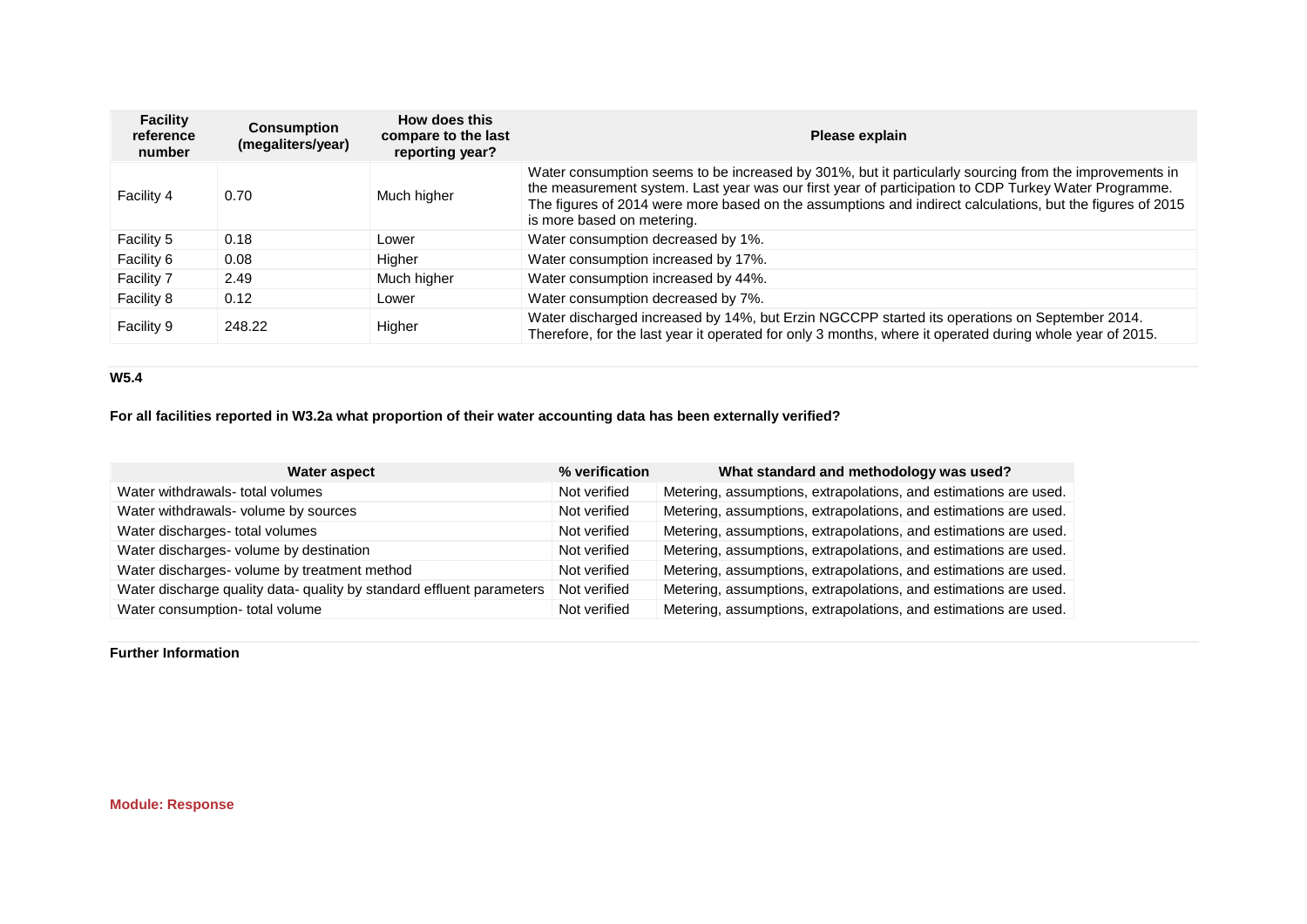### **W6.1**

**Who has the highest level of direct responsibility for water within your organization and how frequently are they briefed?**

| <b>Highest level of direct</b><br>responsibility for water issues                         | <b>Frequency of</b><br>briefings on water<br><b>issues</b> | <b>Comment</b>                                                                                                                                                                                                                                                                                                                                                                                                                                                                                                     |
|-------------------------------------------------------------------------------------------|------------------------------------------------------------|--------------------------------------------------------------------------------------------------------------------------------------------------------------------------------------------------------------------------------------------------------------------------------------------------------------------------------------------------------------------------------------------------------------------------------------------------------------------------------------------------------------------|
| Board of individuals/Sub-set of<br>the Board or other committee<br>appointed by the Board | Scheduled -<br>monthly                                     | In Akenerji's risk register water risks and opportunities are assessed and analysed in a quantitative way. Water<br>quality does not affect Akenerji's electricity generation activities directly. Akenerji Risk Management Committee<br>analyses all risks monthly. Key risks and opportunities are reported bimonthly to the Early Determination of Risk<br>Committee and, then to the BoD. Key risks could include risks and opportunities related to water management and<br>climate change associated impacts |

**W6.2**

### **Is water management integrated into your business strategy?**

Yes

**W6.2a**

### **Please choose the option(s) below that best explain how water has positively influenced your business strategy**

| Influence of water on<br>business strategy       | Please explain                                                                                                                                                                                                                                                                                                                                                                                                                                                                                                                                                                                                                                                                                                    |
|--------------------------------------------------|-------------------------------------------------------------------------------------------------------------------------------------------------------------------------------------------------------------------------------------------------------------------------------------------------------------------------------------------------------------------------------------------------------------------------------------------------------------------------------------------------------------------------------------------------------------------------------------------------------------------------------------------------------------------------------------------------------------------|
| Greater regulator<br>engagment                   | Turkey is in the process of approximation to European Union Water Management regulation and system. In that manner, a new law about water<br>management had put into force. It is planned that the authority of the management of water will be gathered under the General Directorate of<br>Water Management. According to the view of new regulation, there will be no unique procedures or limits for all around Turkey, evaluations are<br>done locally and the management will be decentralized. Akenerji has both a natural gas power plant and hydropower plants in its portfolio.<br>Akenerji's focus on water management will help to itself for better compliance on existing and upcoming regulations. |
| Publicly demonstrated<br>our commitment to water | Akenerji was the one and only Turkish energy company participated to the CDP Turkey 2015 Water Programme. With its publicly published<br>respond to CDP Turkey, Akenerji underlined its pioneering role in the sector.                                                                                                                                                                                                                                                                                                                                                                                                                                                                                            |

### **W6.2b**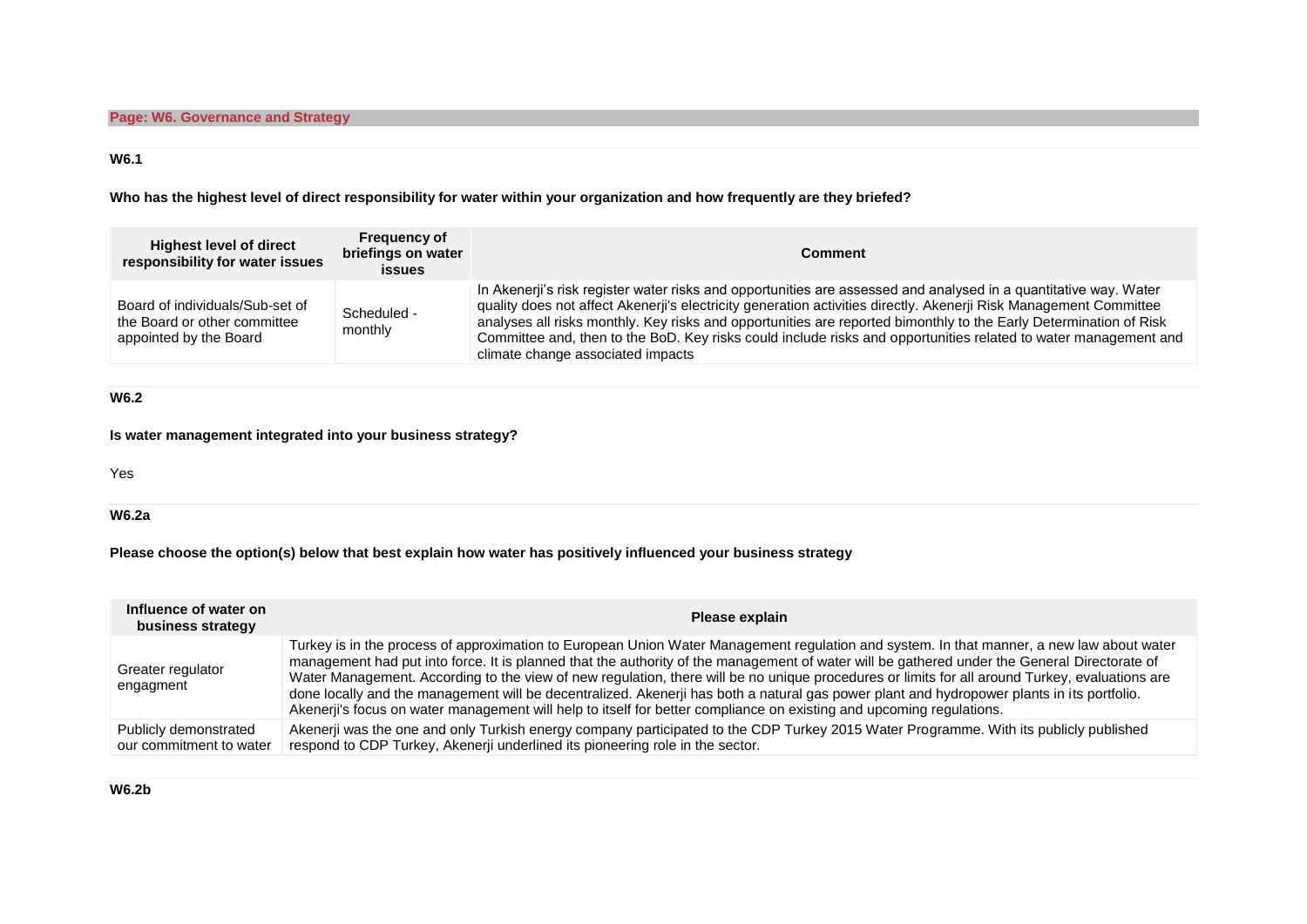**Please choose the option(s) below that best explains how water has negatively influenced your business strategy**

| Influence of water<br>on business<br>strategy | Please explain                                                                                                                                                                                                                                                                                                                                                                                                       |
|-----------------------------------------------|----------------------------------------------------------------------------------------------------------------------------------------------------------------------------------------------------------------------------------------------------------------------------------------------------------------------------------------------------------------------------------------------------------------------|
| Closure of operations                         | Water is vital for our main scope, which is generation of electricity. We have both a natural gas power plant and hydropower plants in our portfolio.<br>For NGPPs; considerable amount of water is vital for particularly cooling process. Besides, we could say that water is our raw material to generate<br>electricity from our HPPs. Absence of sufficient amount of water means closure of operations for us. |
| W6.3                                          | Does your organization have a water policy that sets out clear goals and quidelines for action?                                                                                                                                                                                                                                                                                                                      |

Yes

#### **W6.3a**

#### **Please select the content that best describes your water policy (tick all that apply)**

**Content Please explain why this content is included Please explain why this content is included** 

Publicly available Company-wide Select facilities only Performance standards for direct operations Incorporated within group environmental, sustainabiilty or EHS policy Acknowledges the human right to water, sanitation and hygiene

#### Akenerji publishes its Sustainability Report in Global Reporting Initiative (GRI) standards, and made its sustainability policies publicly announced since 2013. Besides, Akenerji has a company-wide risk & opportunity evaluation procedure also including water management dimension. Akenerji has both a NGPP and HPPs in its portfolio. For Erzin NGCCPP, seawater is the source for withdrawal and discharge. Inline with Erzin NGCCPP's environmental permit; the relevant KPIs should be measured, monitored and expected to be met in certain limits (Eg; monitoring the standard effluent parameters, temperature rise in water discharge). Similarly, HEPPs have certain KPIs to be met about water management (Eg. environmental flow: the minimum amount of water to be released from dams). Therefore, we have special performance standards for each facility. All the things mentioned above are incorporated within company environmental, sustainability, and EHS policies. Akenerji aims to raise awareness and provide information to local communities about its operations. For the sake of informing the local communities living where the HPPs are, HPP informative presentations also including how clean energy is generated via Hydropower Plants were realized. Consequently, 859 students & 46 teachers in Adana; 220 teachers &15 students in Bursa were trained. Number of participants trained and number of informative meetings organized are of the measures of success.

#### **W6.4**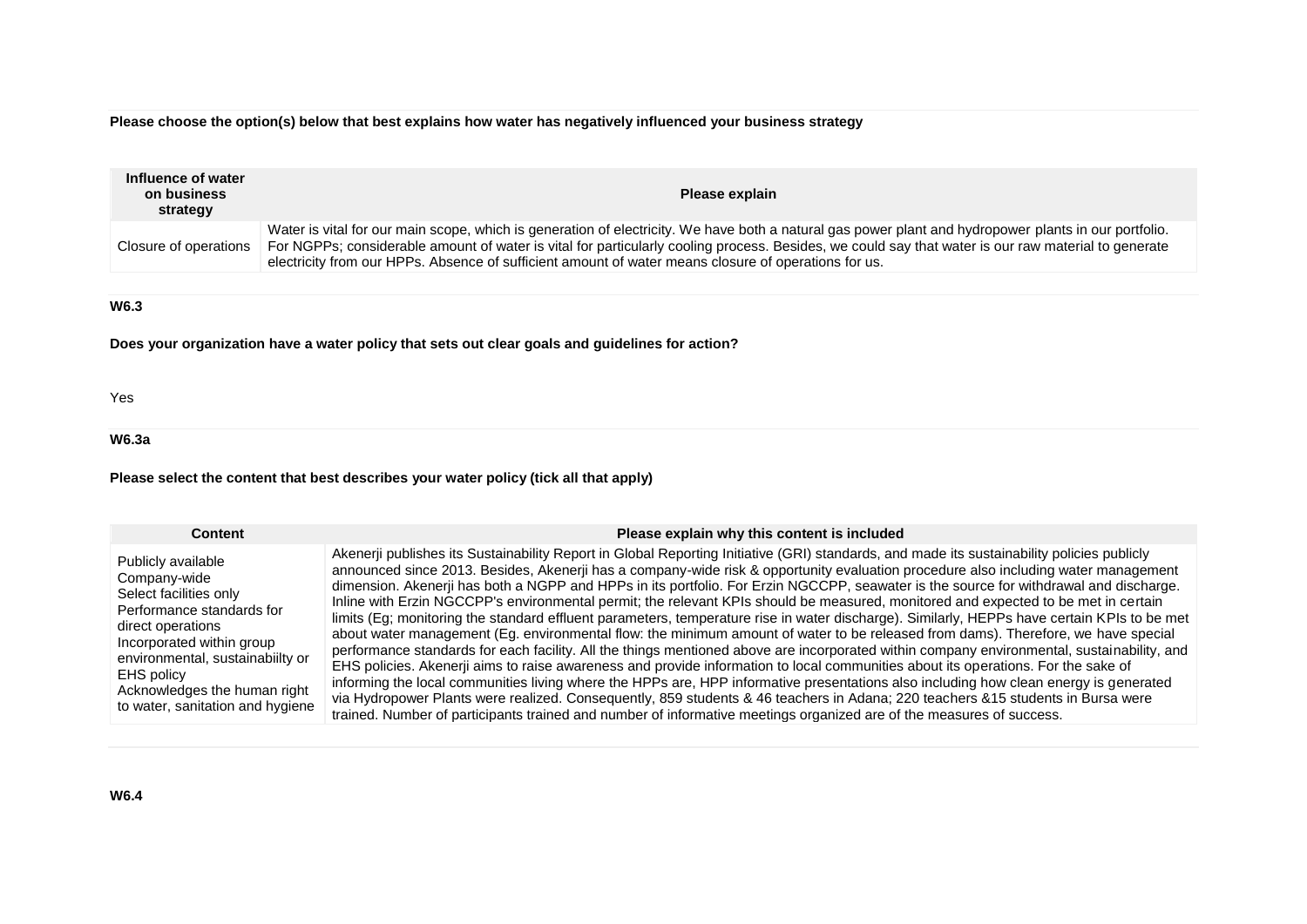**How does your organization's water-related capital expenditure (CAPEX) and operating expenditure (OPEX) during the most recent reporting year compare to the previous reporting year?**

|                                                       | Water CAPEX (+/- % change) Water OPEX (+/- % change) | <b>Motivation for these changes</b>                                                                                                                           |  |
|-------------------------------------------------------|------------------------------------------------------|---------------------------------------------------------------------------------------------------------------------------------------------------------------|--|
|                                                       |                                                      | We could not publicise this information due to our confidentiality procedure.                                                                                 |  |
|                                                       |                                                      |                                                                                                                                                               |  |
| <b>Further Information</b>                            |                                                      |                                                                                                                                                               |  |
|                                                       |                                                      |                                                                                                                                                               |  |
|                                                       |                                                      |                                                                                                                                                               |  |
|                                                       |                                                      |                                                                                                                                                               |  |
| <b>Attachments</b>                                    |                                                      |                                                                                                                                                               |  |
|                                                       |                                                      |                                                                                                                                                               |  |
|                                                       |                                                      | https://www.cdp.net/sites/2016/12/21112/Water 2016/Shared Documents/Attachments/Water2016/W6.GovernanceandStrategy/Akenerji Answer of W6.3a Water Policy.docx |  |
| <b>Page: W7. Compliance</b>                           |                                                      |                                                                                                                                                               |  |
|                                                       |                                                      |                                                                                                                                                               |  |
|                                                       |                                                      |                                                                                                                                                               |  |
|                                                       |                                                      |                                                                                                                                                               |  |
| <b>W7.1</b>                                           |                                                      |                                                                                                                                                               |  |
|                                                       |                                                      |                                                                                                                                                               |  |
| wastewater related regulations in the reporting year? |                                                      | Was your organization subject to any penalties, fines and/or enforcement orders for breaches of abstraction licenses, discharge consents or other water and   |  |
|                                                       |                                                      |                                                                                                                                                               |  |
| <b>No</b>                                             |                                                      |                                                                                                                                                               |  |

**Further Information**

**Page: W8. Targets and Initiatives**

**W8.1**

**Do you have any company wide targets (quantitative) or goals (qualitative) related to water?**

Yes, goals only

**W8.1b**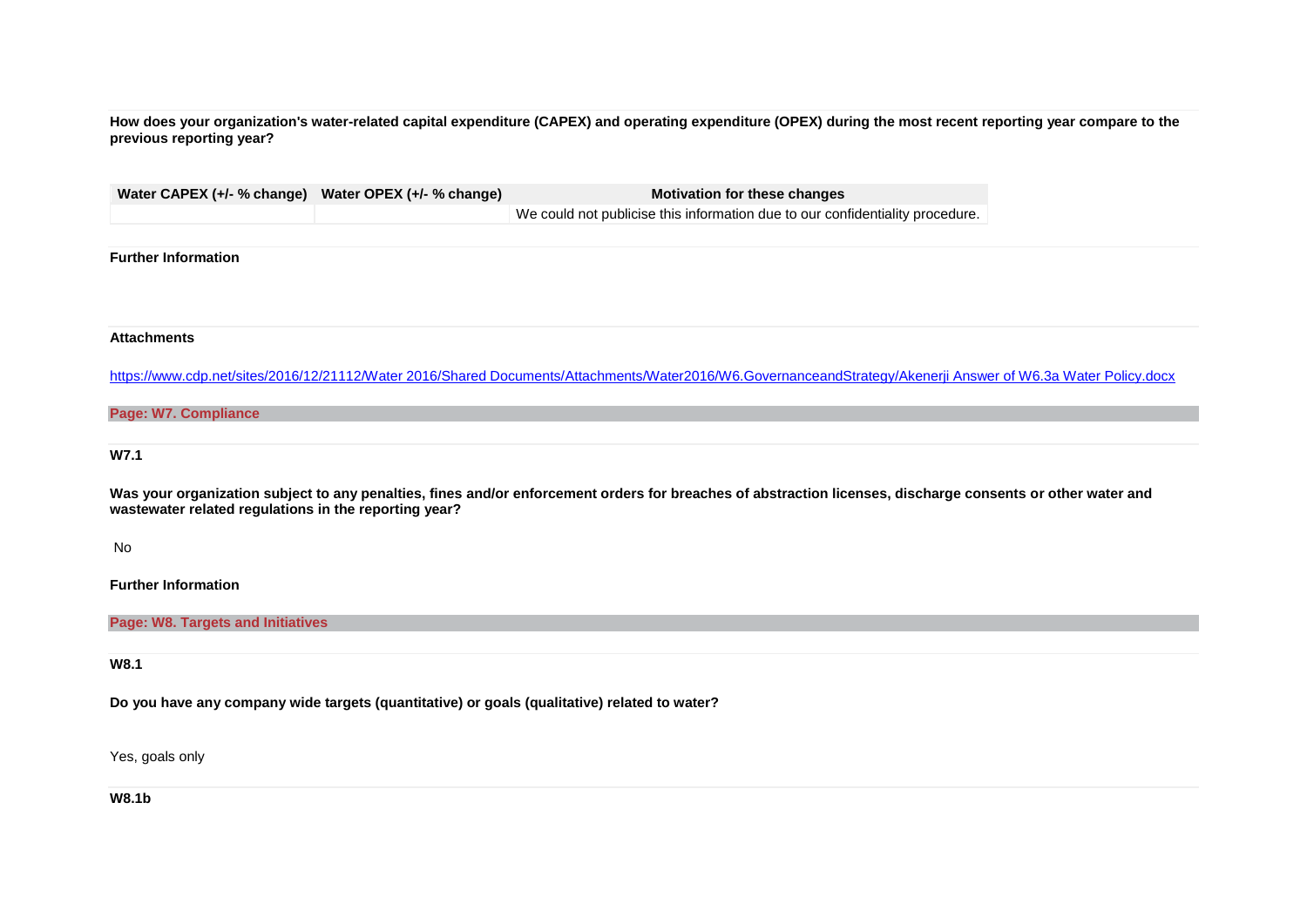# **Please describe any company wide qualitative goals (ongoing or reached completion during the reporting period) and your progress in achieving these**

| Goal                                                                       | <b>Motivation</b>         | <b>Description of goal</b>                                                                                                                                                                                                                                                                                                                                                  | <b>Progress</b>                                                                                          |  |
|----------------------------------------------------------------------------|---------------------------|-----------------------------------------------------------------------------------------------------------------------------------------------------------------------------------------------------------------------------------------------------------------------------------------------------------------------------------------------------------------------------|----------------------------------------------------------------------------------------------------------|--|
| Other: Providing<br><b>Sustainability Training</b><br>to employees         | Brand value<br>protection | Akenerji puts great importance on sustainability and development the capacity of its employees.<br>We are aware that Climate Change Mitigation and Adaptation activities could bring us<br>significant risks and opportunities as an electricity generating and trading company. In that<br>sense, we aim to initiate a "Sustainability Training Programme" among Akenerji. | We aim to initiate a "Sustainability"<br>Training Programme" among<br>Akenerii until to the end of 2017. |  |
|                                                                            |                           |                                                                                                                                                                                                                                                                                                                                                                             |                                                                                                          |  |
| <b>Further Information</b>                                                 |                           |                                                                                                                                                                                                                                                                                                                                                                             |                                                                                                          |  |
| <b>Module: Linkages/Tradeoff</b>                                           |                           |                                                                                                                                                                                                                                                                                                                                                                             |                                                                                                          |  |
| Page: W9. Managing trade-offs between water and other environmental issues |                           |                                                                                                                                                                                                                                                                                                                                                                             |                                                                                                          |  |
|                                                                            |                           |                                                                                                                                                                                                                                                                                                                                                                             |                                                                                                          |  |
| W9.1                                                                       |                           |                                                                                                                                                                                                                                                                                                                                                                             |                                                                                                          |  |
|                                                                            |                           | Has your organization identified any linkages or trade-offs between water and other environmental issues in its value chain?                                                                                                                                                                                                                                                |                                                                                                          |  |
| Yes                                                                        |                           |                                                                                                                                                                                                                                                                                                                                                                             |                                                                                                          |  |
| <b>W9.1a</b>                                                               |                           |                                                                                                                                                                                                                                                                                                                                                                             |                                                                                                          |  |

**Please describe the linkages or trade-offs and the related management policy or action**

| <b>Environmental issues</b>                                                                                                                                                                                                                                                                                                                                                                                                                                | Linkage<br>or trade-<br><b>off</b> | <b>Policy or action</b>                                                                                                                                                                                                                                                                                                                                                                                                                                                                                                                                                                                                                                                                                                       |
|------------------------------------------------------------------------------------------------------------------------------------------------------------------------------------------------------------------------------------------------------------------------------------------------------------------------------------------------------------------------------------------------------------------------------------------------------------|------------------------------------|-------------------------------------------------------------------------------------------------------------------------------------------------------------------------------------------------------------------------------------------------------------------------------------------------------------------------------------------------------------------------------------------------------------------------------------------------------------------------------------------------------------------------------------------------------------------------------------------------------------------------------------------------------------------------------------------------------------------------------|
| Natural Gas Power Plants need considerable amount of water for cooling<br>processes. In order not to cause water scarcity we operate a desalination<br>system. Sea water treatment will be performed with reverse osmosis system<br>and distributed to the plant for process and using water. Therefore, both our<br>electricity consumption and our carbon footprint are increasing due to<br>desalination system, but we are not causing water scarcity. | Trade-off                          | Electricity is a basic and a crucial need for development and living in modern<br>life standards and Akenerii generates electricity. While doing so, we prefer<br>cleaner technologies. However, we have to provide a base load for the grid<br>and generate electricity continuously. To do so, we diversified our type of<br>power plants. Erzin is a NGCCPP and it has a very high installed capacity in<br>comparison to HEPPs, and even to some NGPPs. NGPPs need considerable<br>amount of water for cooling processes. In order not to cause water scarcity,<br>we operate a desalination system. The salt and minerals of Mediterranean<br>Sea is removed by reverse osmosis system which operates with an average of |